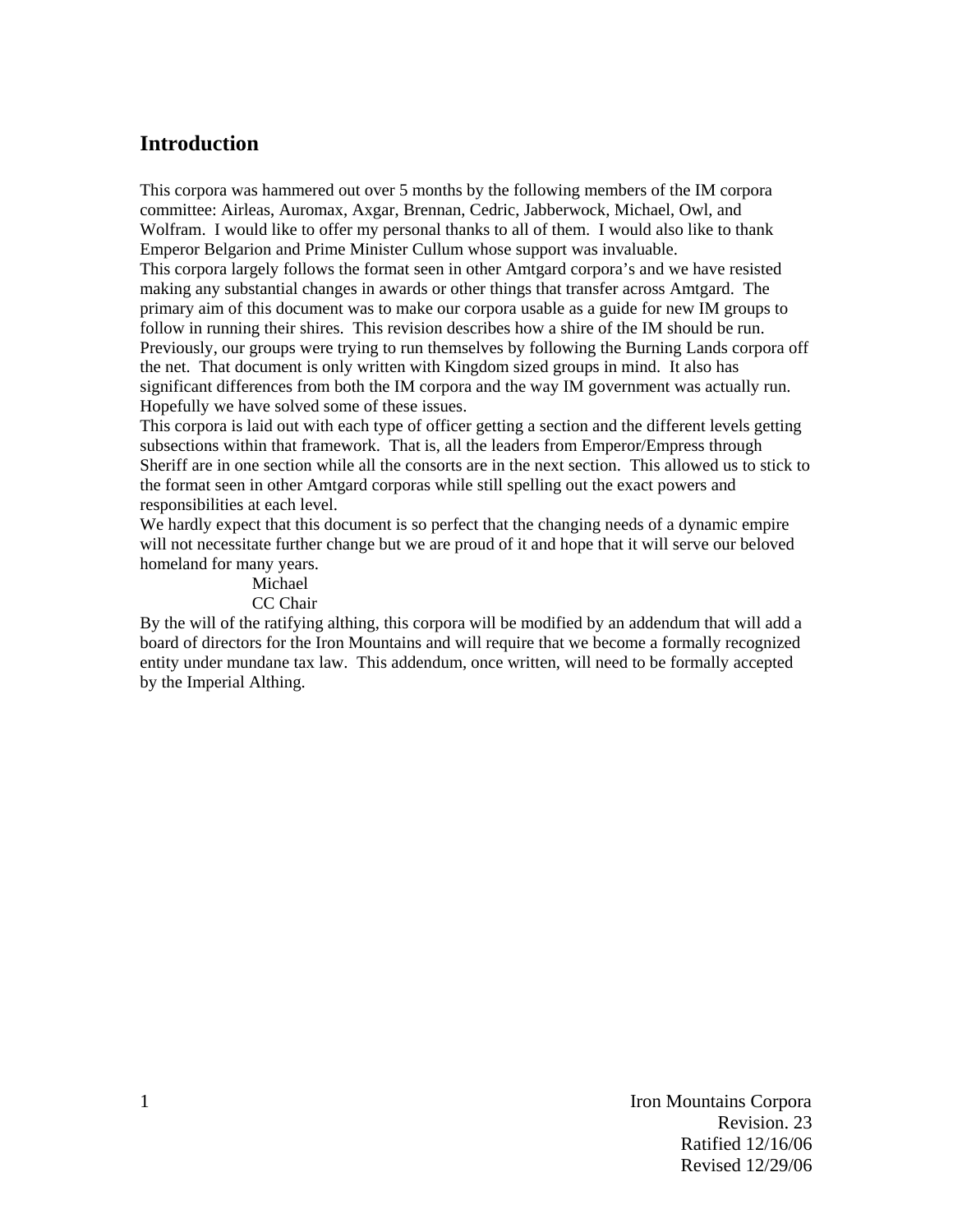| 7. ELECTED ARTS AND SCIENCES OFFICERS AND VICE LEADER17 |                               |
|---------------------------------------------------------|-------------------------------|
|                                                         |                               |
|                                                         |                               |
|                                                         |                               |
|                                                         |                               |
|                                                         |                               |
| $\overline{2}$                                          | <b>Iron Mountains Corpora</b> |

Revision. 23 Ratified 12/16/06 Revised 12/29/06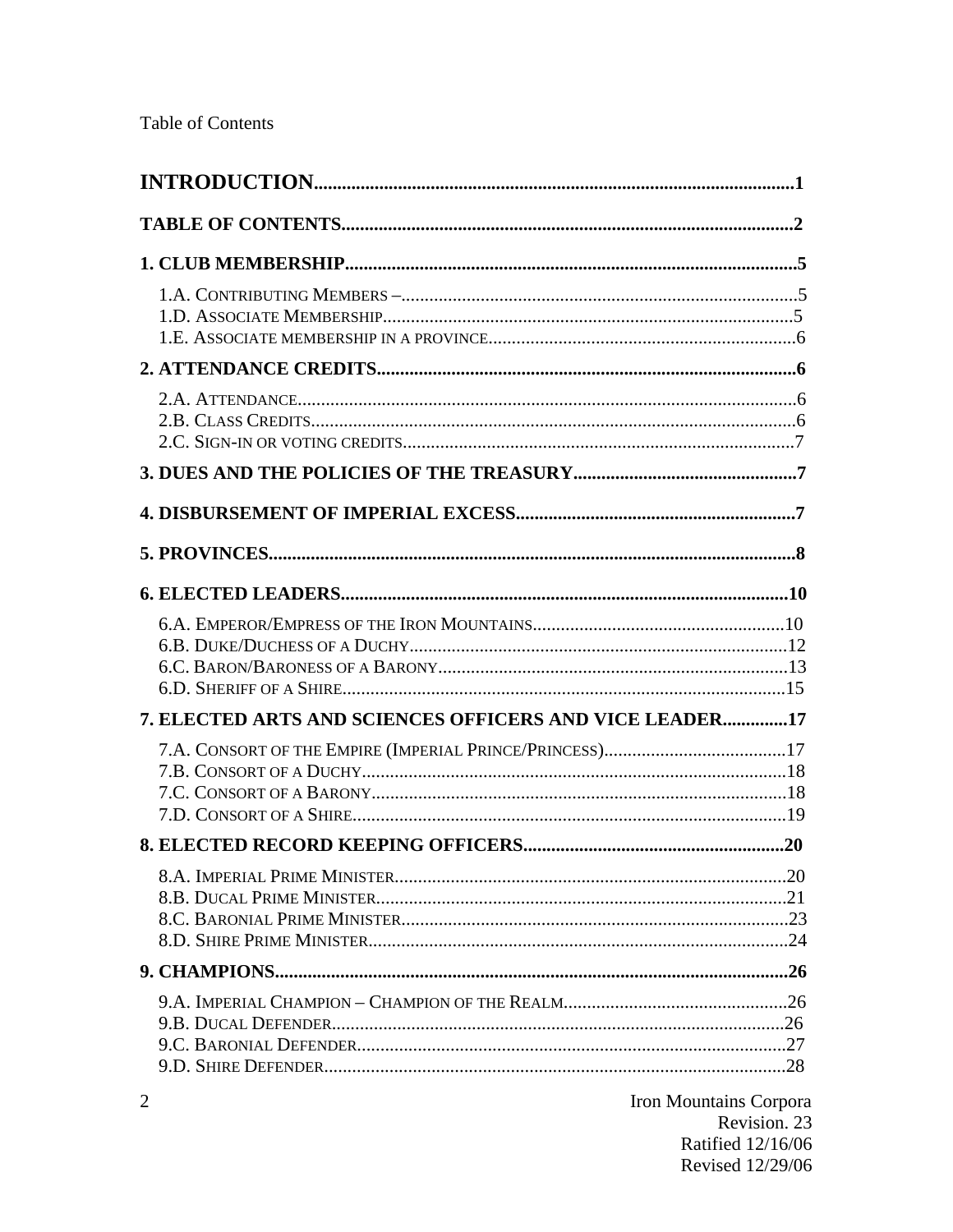| 3 | Iron Mountains Corpora |
|---|------------------------|
|   | Revision. 23           |
|   | Ratified 12/16/06      |
|   | Revised 12/29/06       |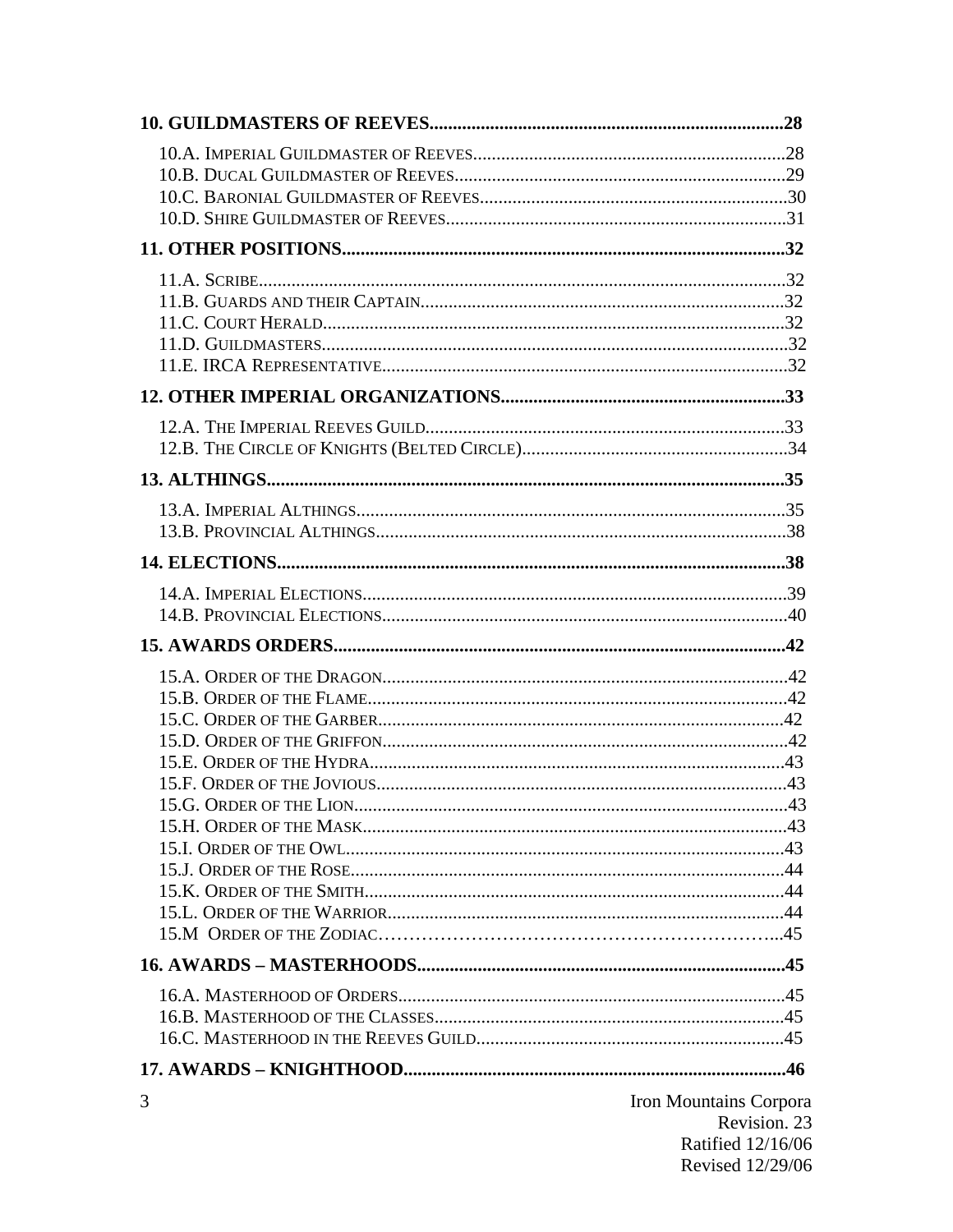| <b>APPENDIX B:.</b> | 55 |
|---------------------|----|
|                     |    |
|                     |    |
|                     |    |
|                     |    |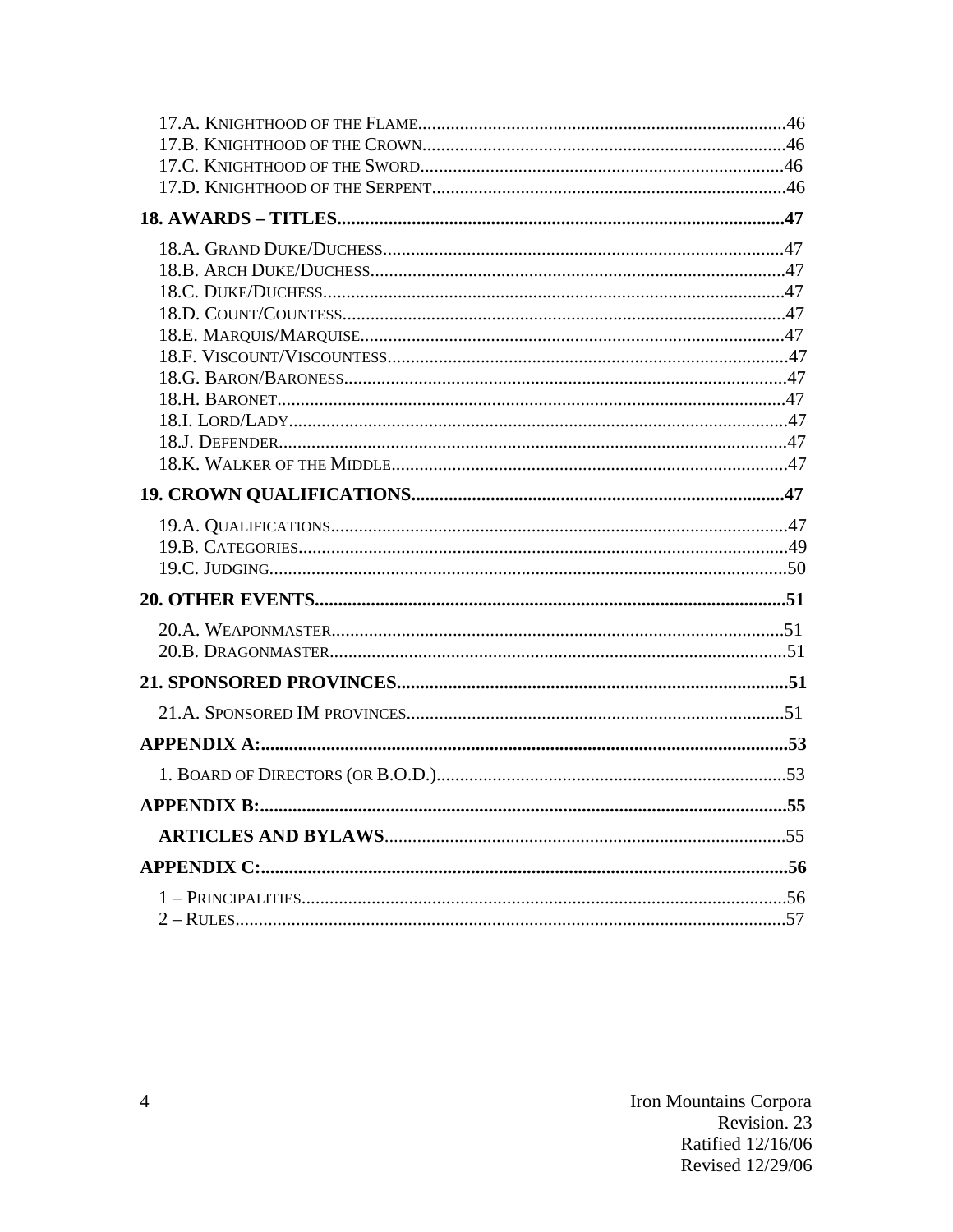### 1. Club Membership

 For the purposes of identifying the Empire and its members as an independent corporate entity under state and national law, there will be three types of membership within the Empire.

1.A. Contributing Members –

- Individuals who are contributing members of one of the core IM provinces will be considered contributing members of the Empire. A core IM province is any province that is located within 150 miles of the Denver city limits. These provinces may not (under the Amtgard contract) become kingdoms in their own right and are thus fully integrated into the Empire. For more distant provinces, see Section 21 (Sponsored Provinces). Contributing membership in a province requires the following criteria.
	- 1.A.a. Must have a waiver signed and on file with the provincial record-keeper.
	- 1.A.b. Must be dues paid in the province during the current reign.
	- 1.A.c. Must be at least 14 years of age.
	- 1.A.d. Must have gained attendance in the province at least 6 times in the last six months.
	- 1.A.e. Must have been a contributing, associate, or populous member of one of the provinces of the Iron Mountains for the preceding six months or must be entirely new to Amtgard.
	- 1.A.f. Must abide by the Amtgard Rules of Play as well as all mundane laws while engaged in Amtgard activities.
- 1.B. Contributing membership in a core province translates to contributing membership to the Empire as a whole and entitles you to the following Imperial privileges.
	- 1.B.a. May vote in provincial elections and althings in that province.
	- 1.B.b. May run for office in that province (within the further criteria laid out for the specific office).
	- 1.B.c. May receive one copy of the rulebook and corpora per reign as required.
	- 1.B.d. Shall be entitled to receive a copy of each issue of the provincial newsletter (if any exists).
	- 1.B.e. Shall have their attendance and award status tracked by the provincial record-keeping officer.
- 1.C. Contributing membership in a core province translates to contributing membership to the Empire as a whole and entitles you to the following Imperial privileges.
	- 1.C.a. May vote in Imperial elections and althings.
	- 1.C.b. May run for Imperial offices or a seat on the BOD (within the further criteria laid out for the specific office).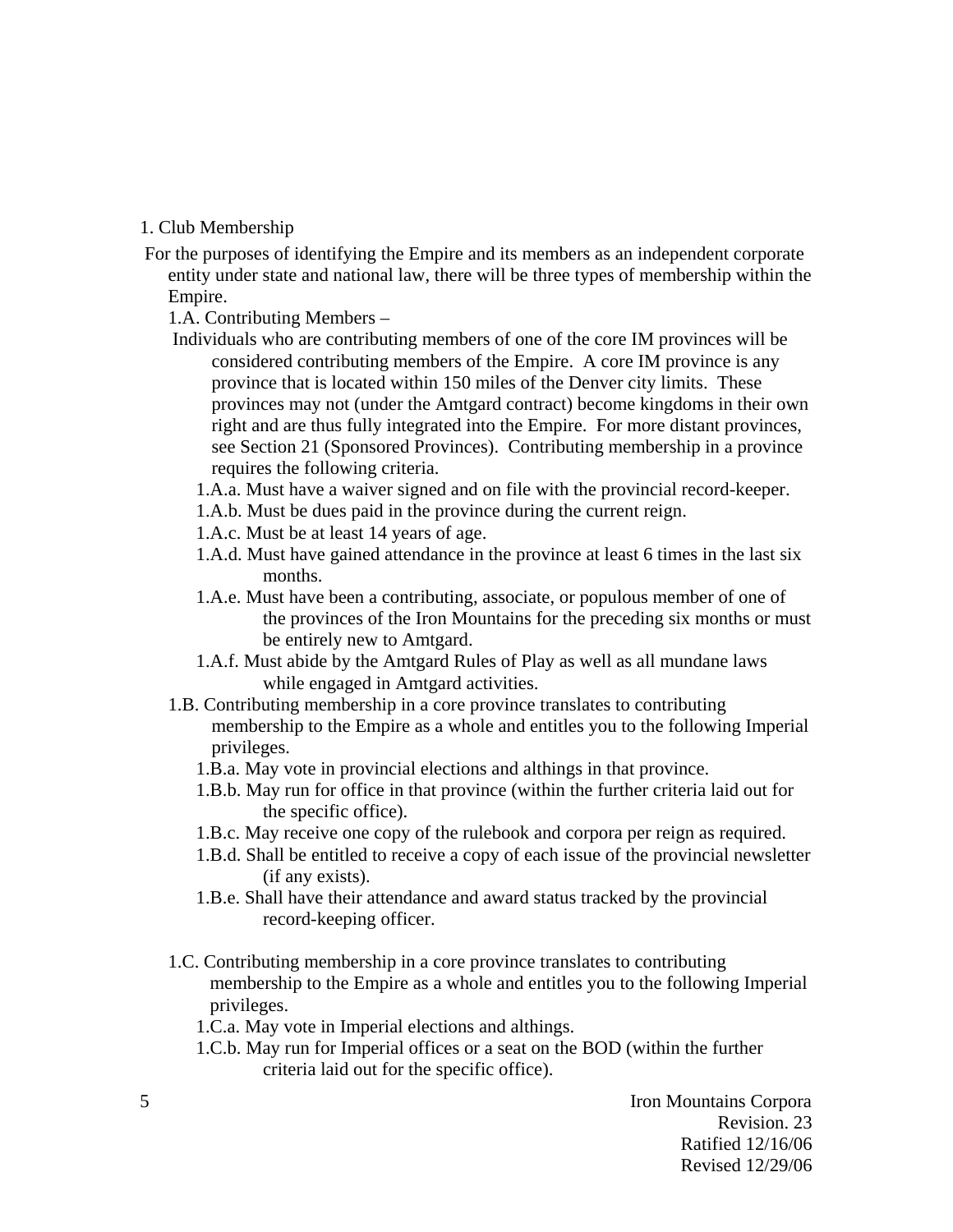1.C.c. Shall be entitled to receive a copy of each issue of the Imperial newsletter. 1.D. Associate Membership

- Members of the Empire of the Iron Mountains may only have one home province within the Empire where they are considered a contributing member. However, individuals may be associate members of several provinces within the Empire. Associate membership requires the following criteria:
	- 1.D.a. Must have a waiver signed and on file with the provincial record-keeper.
	- 1.D.b. Must be dues paid in that province during the current reign.
	- 1.D.c. Must be at least 14 years of age.
	- 1.D.d. Must have gained attendance in the province at least 6 times in the last six months.
	- 1.D.e. Must have been a contributing, associate or populous member of one of the provinces of the Iron Mountains for the preceding six months.
	- 1.D.f. Must abide by the Amtgard Rules of Play as well as all mundane law while engaged in Amtgard activities.
- 1.E. Associate membership in a province
- -entitles you to the following within that province:
	- 1.E.a. May vote in provincial elections and althings within that province.
	- 1.E.b. Shall be entitled to receive a copy of each issue of the provincial newsletter (if any exists).
- 1.F. Individuals may only change their home province once every six months. When an individual changes his home province the change does not go into effect until the record-keeping officers of both affected provinces have been informed.
- 1.G. Individuals who do not pay dues will be considered non-paying members or populace. Non-paying members may attend Amtgard game-days, feasts, campouts, and other activities. They do not have any voting rights in their province or in the Empire as a whole, nor may they run for or hold any club office. They must meet the following limited criteria:
	- 1.G.a. Must have a waiver signed and on file with the provincial record-keeper.
	- 1.G.b. Must abide by the Amtgard Rules of Play as well as all mundane law while engaged in Amtgard activities.
- 1.H. Members of the populace of a province are entitled to the following limited benefit within their home province:
	- 1.H.a. Shall have their attendance and award status tracked by the provincial record-keeping officer.
	- 1.H.b. Members who pay dues in a province but are considered populace because they do not meet attendance requirements will still be entitled to receive one copy of the rulebook and corpora per reign as required and a copy of each issue of the provincial newsletter (if any exists).
- 2. Attendance Credits
	- 2.A. Attendance

2.A.a. An attendance, or attendance credit, requires one to sign the attendance sheet at the park or event maintained by the local Prime Minister. Specific exceptions may be made on a case-by-case basis by the local or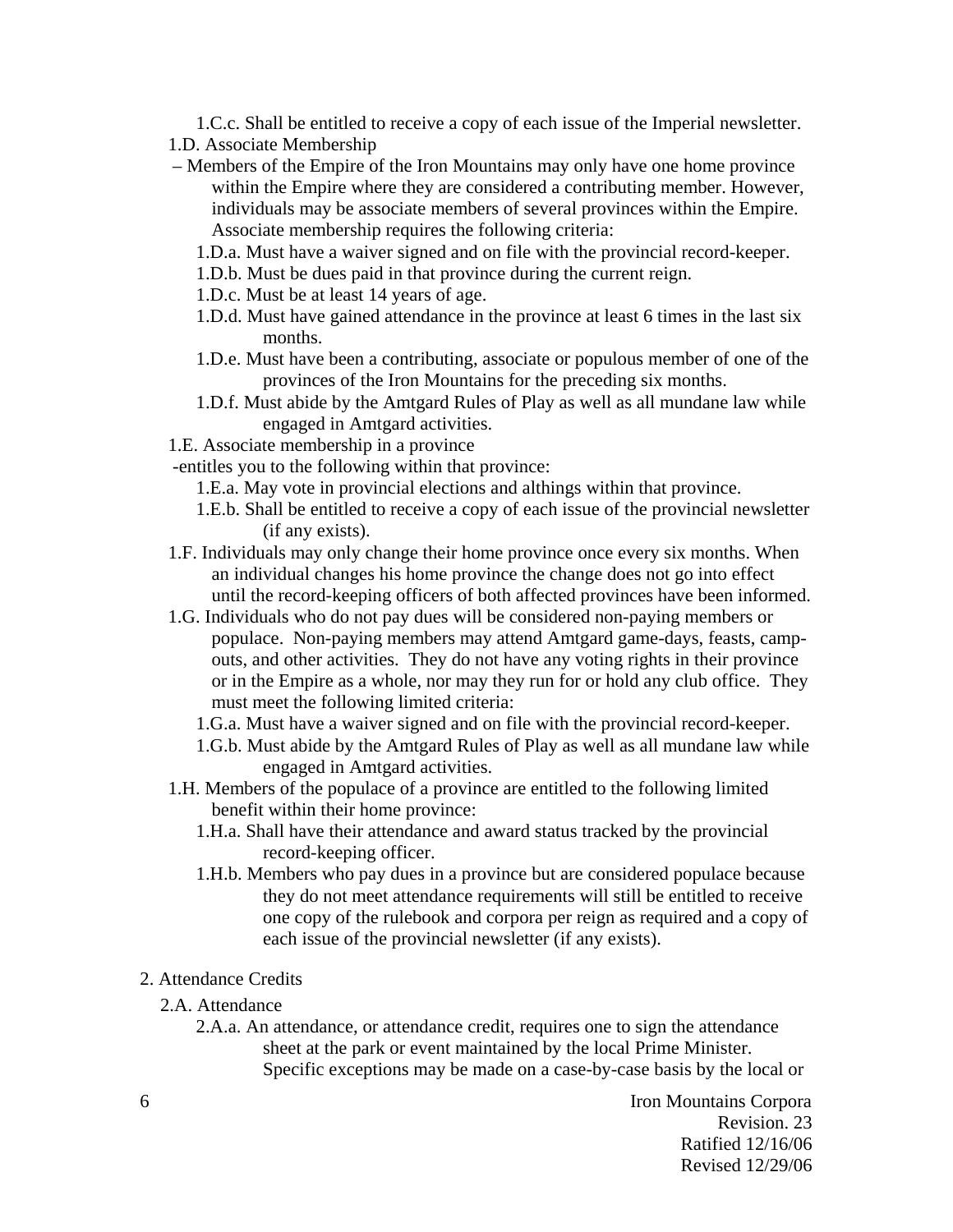Imperial Prime Minister.

- 2.B. Class Credits
- 2.B.a. If you travel more than 200 miles (one way) you can get one extra credit for a single day event. As with everything else in this section this is limited by 2.B.f.
- 2.B.b. Provincial leaders may approve extra credits but may not exceed the limits in 2.B.f.
- 2.B.c. Fighter Practices give you 1/4 credit a practice. Any class you are eligible for, no limits aside from those in 2.B.f.
- 2.B.d. One credit is given out per week for normal Amtgard weekly game-days.
- 2.B.e. Interkingdom or multi-day events give you one credit per day unless your provincial monarch or the Emperor/Empress says otherwise.
- 2.B.f. Using any or all of these sources there is a limit of 6 class credits per month, unless there are five Saturdays or five Sundays in that month in which case the absolute limit is 7 class credits for that month. Credit may only be given for a class that was actually played except when special events such as tournaments and quests preclude all battlegames or when taking fighter practice credit. In these cases the credit may be taken in any class you are eligible for. Monsters must always be played for credit to be given in this class.
- 2.C. Sign-in or voting credits
	- 2.C.a. Must have signed in at any IM-affiliated provinces or event at least 6 times in the last 6 months to vote in Imperial elections.
	- 2.C.b. Must be dues paid in any core IM province to vote in Imperial elections.
	- 2.C.c. Must have signed-in in a province or event at least 6 times in the last 6 months to vote in that province's elections.
	- 2.C.d. Must be dues paid in a province to vote in that Province's elections.
- 3. Dues and the Policies of the Treasury
	- 3.A. Dues shall be paid to the provincial level record-keeping officer.
	- 3.B. Dues shall consist of \$5 per provincial reign and will grant voting membership (contributing or associate as appropriate) within the province during that reign.
	- 3.C. Individuals do not pay dues directly to the Empire.
	- 3.D. Donations may be made to either the Empire or to a province. Donations directly to the Empire should be given to the Imperial Prime Minister and provincial donations should be made to the provincial record-keeper. Donations are money given, over and above the dues structure, for which no dues credit is taken. Provincial donations need not be forwarded to the Empire and are not taxed in any way.
	- 3.E. For taxation, each province will owe money to the Empire at the beginning of the Imperial Reign (within 2 weeks after the coronation event). This tax is based on the number of dues paid members at the current time. Forty percent of each contributing and associate member's dues will be paid to the Empire. This is how the individual's Imperial dues are paid and this process entitles the member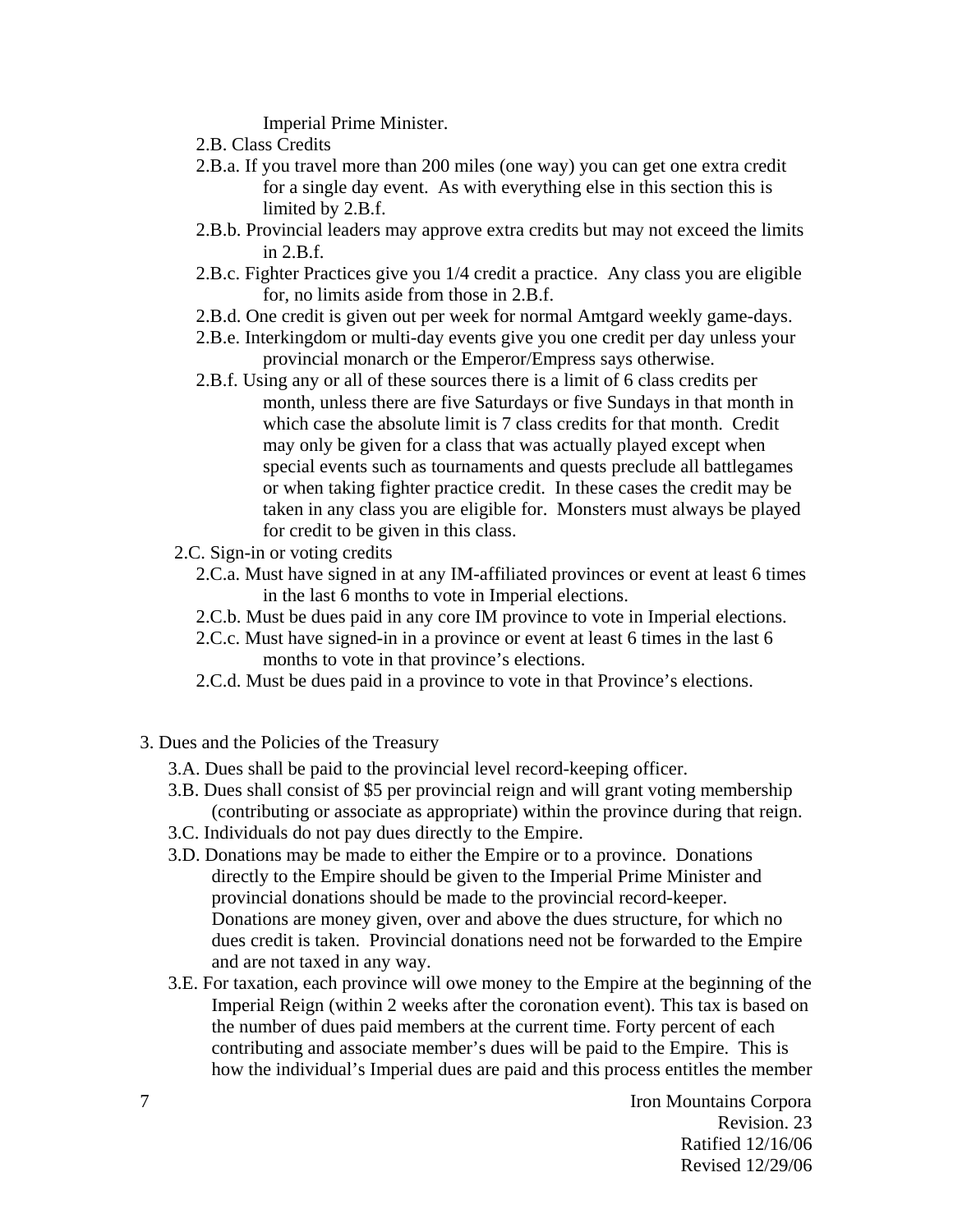to the benefits of Imperial Membership.

- 3.F. If a province cannot pay this taxation, the Empire has the right to deny any requests for Imperial funds made by the province. Repeated failure to pay this taxation to the Empire may constitute grounds for withdrawing Imperial support from a province.
- 4. Petitioning for Imperial Funds
	- 4.A. In the event that a sponsored core province has need of monies above and beyond what is available from their own funds, the province has the right to petition the Kingdom for the use of Imperial funds.
	- 4.B. A sponsored province may only petition for funds once per provincial reign, and must have a specific need for those funds (i.e., those funds cannot be held in reserve by the province, but must be used for a specific purpose).
	- 4.C. All petitions for Imperial funds must be submitted and signed off on jointly by both the province's elected leader and elected record keeping officer. All petitions must be approved jointly by both the Emperor/Empress and the Imperial Prime Minister.
		- 4.C.a. All funds requests are approved or denied at the discretion of the Emperor/Empress and Imperial Prime Minister. Possible reasons for the denial of funds are listed below. NOTE: This is only a list of possible reasons. The Emperor and Prime Minister may deny funds requests for reasons not contained below.
		- 4.C.a.1. Failure to pay taxes.
		- 4.C.a.2. Failure to submit accounting of use of funds from previous petition, or failure to submit a budget and/or record of province's current financial status. .
		- 4.C.a.3. Request is considered an unnecessary or frivolous use of funds.
		- 4.C.a.4. Imperial Treasury does not have sufficient funds to grant request and still adequately maintain Empire/provide for Rakis.
		- 4.C.a.5. Province has sufficient non-pledged funds in their own coffers to cover the amount of the request.
		- 4.C.a.6. Province is on probation.
	- 4.D. All petitions must include a detailed summary of how the funds are to be used and the province's current bank statement with transaction history for the Empire's reference. If a bank statement is not available, the Provincial Prime Minister's record of the current financial status of the group may be deemed sufficient.
	- 4.E. All petitions for funds must be followed up with a detailed accounting of how those funds were used. Failure to provide this account may result in the denial of future petitions made by the group.
	- 4.F. The Emperor and Imperial Prime Minister jointly have the discretion to award up to an additional 10% of the Imperial treasury per month to be distributed as needed amongst approved petitioning provinces. Any excess above and beyond the 10% must come from the Emperor/Empress or Imperial Prime Minister's standard allotted monthly 10%.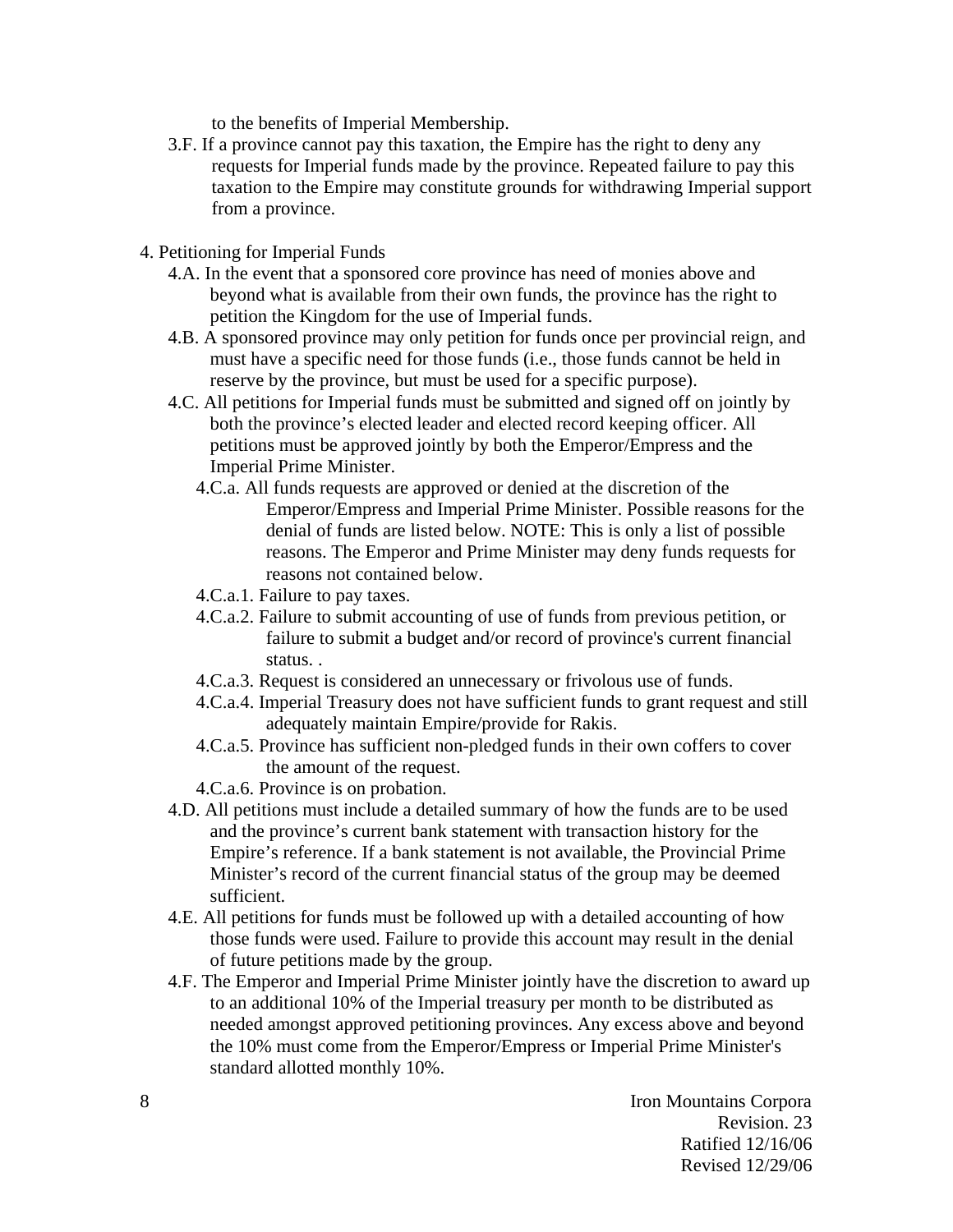#### 5. Provinces

- 5.A. There are two kinds of provinces in the Empire of the Iron Mountains. The two types are core provinces and sponsored provinces.
	- 5.A.a. A core province consists of any province that is part of the Iron Mountains and is within 150 miles of the Denver city limits.
	- 5.A.b. A sponsored province is any other province that is part of the Iron Mountains. These provinces are discussed more fully under Section 21.
- 5.B. Both core and sponsored provinces come in three types based on size.
	- 5.B.a. Duchies must have at least 40 different people per month claiming the group as a home province. This number includes both contributing members and populace but a player must sign-in to be counted. Associate members are not counted as part of this total. To be elevated to the level of a duchy the province must have been part of the Empire for two years.
	- 5.B.b. Baronies must have at least 20 different people per month claiming the group as a home province. This number includes both contributing members and populace but a player must sign-in to be counted. Associate members are not counted as part of this total. To be elevated to the level of a barony the province must have been part of the Empire for one year.
	- 5.B.c. Shires must have at least 5 different people per month claiming the group as a home province. This number includes both contributing members and populace but a player must sign-in to be counted. Associate members are not counted as part of this total.

### 5.C. Elevation

- 5.C.a. Any group may petition to grow in size as long as they can prove their readiness to the Emperor/Empress and the Imperial PM. They need to prove that they have met the attendance requirements for 3 months. Both the Emperor/Empress and the Imperial PM must agree upon the promotion.
- 5.C.b. New shires may be recognized in the same way. Shires do not need to meet the minimum size requirement for three months but only at the time of recognition.
- 5.D. Demotion If a province fails to meet its required size for twelve consecutive months, the Emperor/Empress and the Imperial PM may put that group on probation for six months. If the province cannot improve its numbers and meet minimum size requirements for at least two of the six months in the probationary period, then the Imperial Althing may vote to demote them in size. A province may only drop one size level at a time.
	- 5.D.a. A provincial group may, by althing decision, voluntarily self-demote to a smaller sized group. The vote to demote must pass by a margin of 60% and the proposal must meet with the approval of the group's provincial leader. The demotion does not become effective until the results of the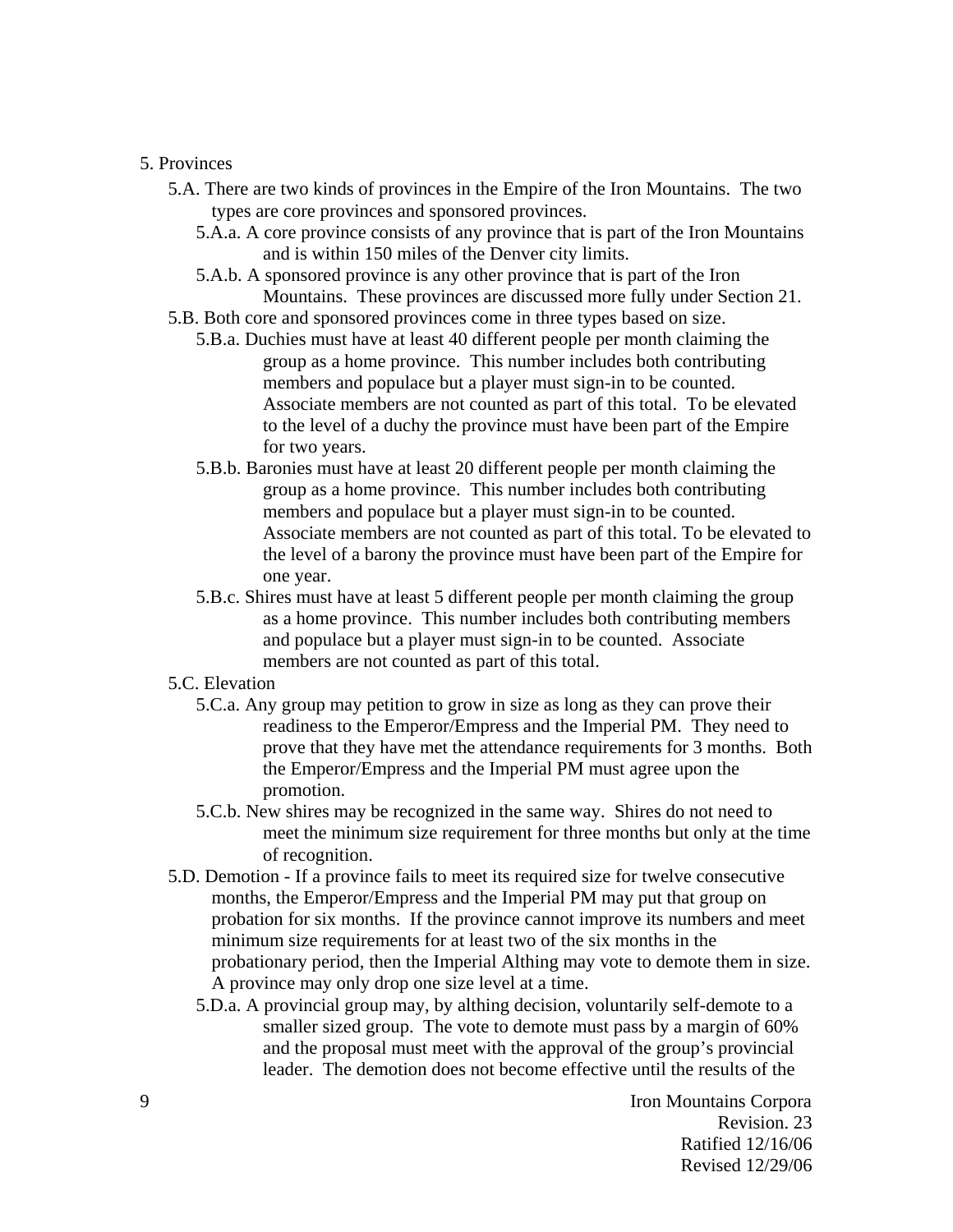demotion decision have been communicated to the Imperial Prime Minister and verified by that officer. Once the Imperial Prime Minister has verified the self-demotion, and made it official, the group immediately drops down to the next lower group size (duchy becomes a barony, barony a shire).

- 5.D.a.1. No group may self-demote more that one step in any given reign (of that group).
- 5.E. No province as a whole may be considered part of another Kingdom of Amtgard or part of another province of the IM. That is, a shire may not, as a whole, be part of a duchy. Instead, the shire is part of the Empire.
- 5.F. Should a group fail to follow Corpora requirements regarding qualification of officers, holding Crown Qualification Tourney, or payment of taxation, the Emperor, upon agreement from the Imperial Prime Minister, may immediately place the group on probation for demotion, once the Imperial Prime Minister has verified the breach(es) of Corpora requirements. If these Corpora requirements are not met by, or at, the beginning of the next reign of the group in question, (i.e. if another set of officers is elected without the correct qualifications, without holding Crown Qualification Tourney, or without taxation payment to the Empire), that group shall be immediately demoted by one size (duchy to barony, barony to shire).

### 6. Elected Leaders

6.A. Emperor/Empress of the Iron Mountains

- 6.A.a. Crown elections will be held approximately every six months. All contributing members of the Empire can vote in this election.
- 6.A.b. Will have the power to break ties at Imperial Althings except those that he or she is directly involved in. In such cases the Imperial PM will break ties.
- 6.A.c. Shall preside over all Imperial ceremonies, althings, and functions

6.A.d. May award the following honors:

6.A.d.1. All titles of nobility

6.A.d.2. Peerage (four orders of Knighthood)

- 6.A.d.3. All orders (see list of orders)
- 6.A.d.4. Masterhood of Guilds

6.A.d.5. Master for the orders

6.A.d.6. Garber and Smith Credits

- 6.A.d.7. Titles of Masterhood for the fighting (class) guilds.
- 6.A.d.8. May create new honors, awards, and titles in keeping with his or her office.
- 6.A.e. May receive the title of Duke/Duchess (or Grand Duke/Duchess for serving two or more terms as Emperor) after his or her term is over based on good and valuable service in the position:
- 6.A.f. Shall descend from office if he or she misses more than four weeks in a row or eight weeks total counting attendance anywhere in the Empire,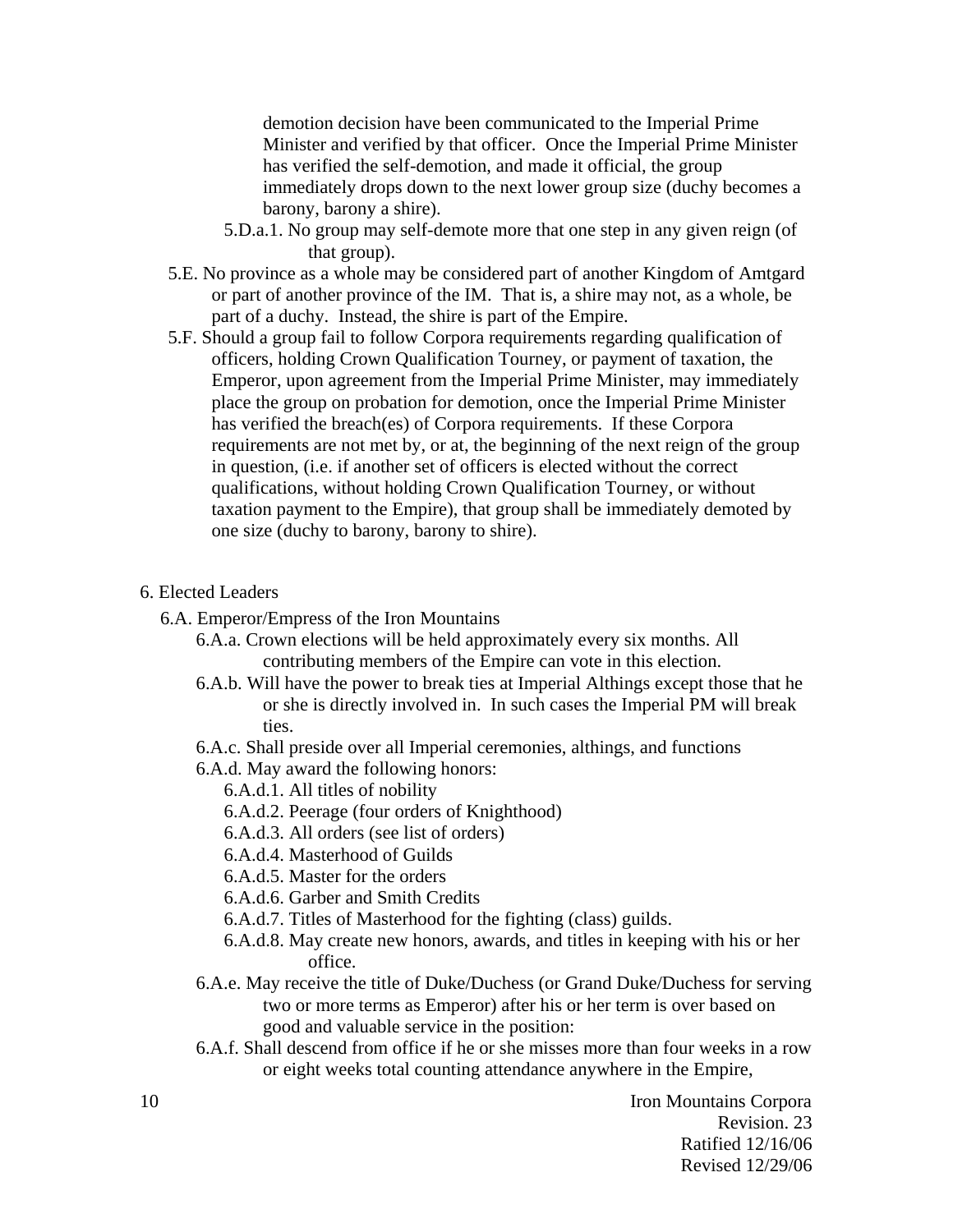Imperial events or inter-kingdom events. Exception - the Imperial Althing may consider special circumstances.

- 6.A.g. Should the Emperor/Empress descend from the throne for any reason the Imperial Consort will become the pro-tem Emperor/Empress.
- 6.A.h. No Emperor/Empress may have the throne for more than two consecutive terms.
- 6.A.i. No one may hold more than one elected office in the Iron Mountains at a time. NOTE - Imperial Champion and Defenders count as an elected office. The exceptions to this rule are Imperial Champion and Imperial GMR. Both of these offices may hold provincial office.
- 6.A.j. Only those who qualify at Imperial Crown Qualifications may run for Emperor/Empress. This qualification includes a reeve and corpora test as per section 19.A.d.
- 6.A.k. Shall hold an automatic seat on the Iron Mountains BOD during his or her term.
- 6.A.l. Awards and honors may never be given to members of other kingdoms without the permission of the monarch of that kingdom.
- 6.A.m. The Emperor/Empress must be at least 18 years of age.
- 6.A.n. Will schedule and preside over a meeting of provincial leaders to bestow and schedule corpora required and other Imperial events.
- 6.A.o. Shall be responsible for running the next Imperial Crown Qualifications event unless he or she is again running for Imperial office.
- 6.A.p. Shall ensure the publication of a calendar of all Imperial events within 30 days of his or her coronation.
- 6.A.q. Shall solicit a list from provincial leaders of proposed recipients of Imperial level awards not less than 30 days or more then 60 days before Mid-reign or coronation.
- 6.A.r. May at his discretion grant extra class credits to any member of the Empire. (Within the restrictions of 2.B.f)
- 6.A.s. Spend money from the Imperial Treasury in three ways. All expenses must be documented.
	- 6.A.s.1. Up to 10% of the Imperial Treasury may be spent each month on the general running of the Empire. Any percentage not spent does not accumulate.
	- 6.A.s.2. Up to 50% of the Imperial Treasury may be spent to run corpora required events. These events should be budgeted to make money or break even and any profits returned to the Imperial treasury. If such an event is run so that proceeds are not intended to pay for it, the extra cost must come out of the 10% the Emperor/Empress may spend each month or must be approved by an Imperial Althing.
	- 6.A.s.3. Other expenditures for the Empire may be made with the approval of an Imperial Althing.
- 6.A.t. Is responsible for Public relations and Amtgard's interaction with mundania at Imperial and Interkingdom Events. This includes but is not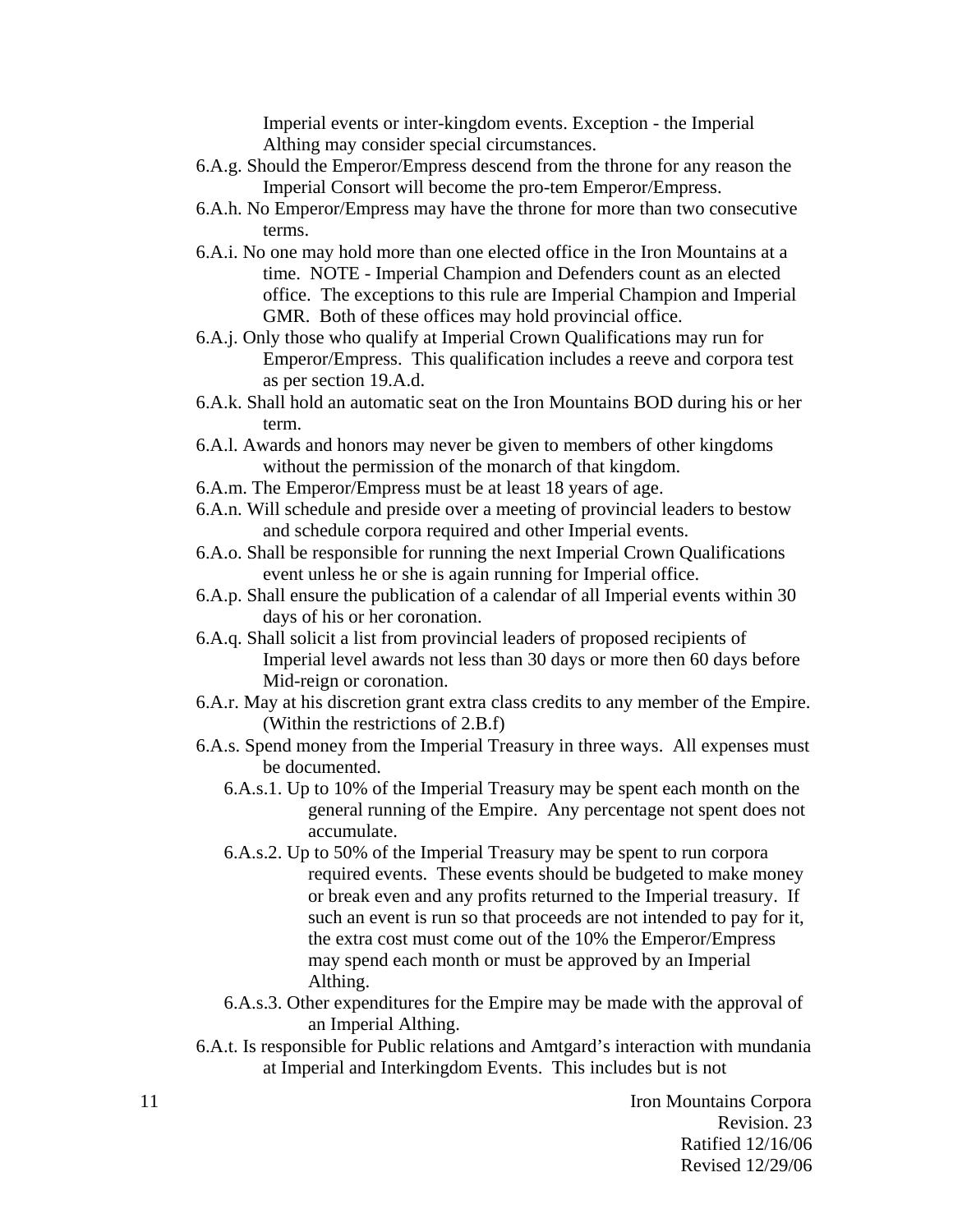necessarily limited to:

- 6.A.t.1. Recruiting
- 6.A.t.2. Speaking to interested passersby, or delegating someone to, as required to maintain a good image in the community.
- 6.A.t.3. Dealing with Police, Rangers and whatever other forms of mundane authority need to be addressed.
- 6.A.u. The Emperor whose reign begins after the beginning of the Rakis event must call for proposals for the running of the next Rakis event. These proposals should be mostly complete, including site, budget, and proposed events and feasts. The Emperor should choose the best of these proposals and appoint the Rakis autocrat as per the accepted proposal. That autocrat will be in charge of the successful production of the Rakis event, even though much of his/her work may not be done during the reign of the Emperor who appointed him/her.
	- 6.A.u.1. An autocrat can be replaced once appointed in any of the following ways: by voluntarily stepping down or by straight majority vote of Althing. In either case, it is the duty of the Emperor in charge at the time to appoint a replacement autocrat.
- 6.B. Duke/Duchess of a Duchy
	- 6.B.a. Ducal elections will be held approximately every six months. All contributing and associate members of the duchy may vote in this election.
	- 6.B.b. Will have the power to break ties at ducal althings except those that he or she is directly involved in. In such cases the Ducal PM will break ties.
	- 6.B.c. Shall preside over all ducal ceremonies, althings, and functions
	- 6.B.d. May award the following honors:
		- 6.B.d.1. Titles of nobility up to and including Baron.
		- 6.B.d.2. All orders up to and including the eighth level.
			- 6.B.d.2.1. Exception: duchies may only award Lions and Griffons up to a total of eight counting both awards.
			- 6.B.d.2.2. Exception Orders of the Garber and the Smith may be awarded up to the tenth.
		- 6.B.d.3. Masterhood of Guilds
		- 6.B.d.4. Titles of Masterhood for the fighting (class) guilds.
		- 6.B.d.5. May create new honors, awards in keeping with his or her office.
		- 6.B.d.6. May not award the four orders of Knighthood.
		- 6.B.d.7. May not award Masterhood for the orders
	- 6.B.e. May receive the title of Baron or Baroness (higher titles are possible at the Emperor's/Empress' discretion for multiple terms) after his or her term is over based on good and valuable service in the position.
	- 6.B.f. Shall descend from office if he or she misses more than four weeks in a row or eight weeks total counting attendance in his or her home duchy, special events anywhere in the Empire (coronations, midreigns, quests, etc.), Imperial Events or inter-kingdom events. Exception - the ducal althing may consider special circumstances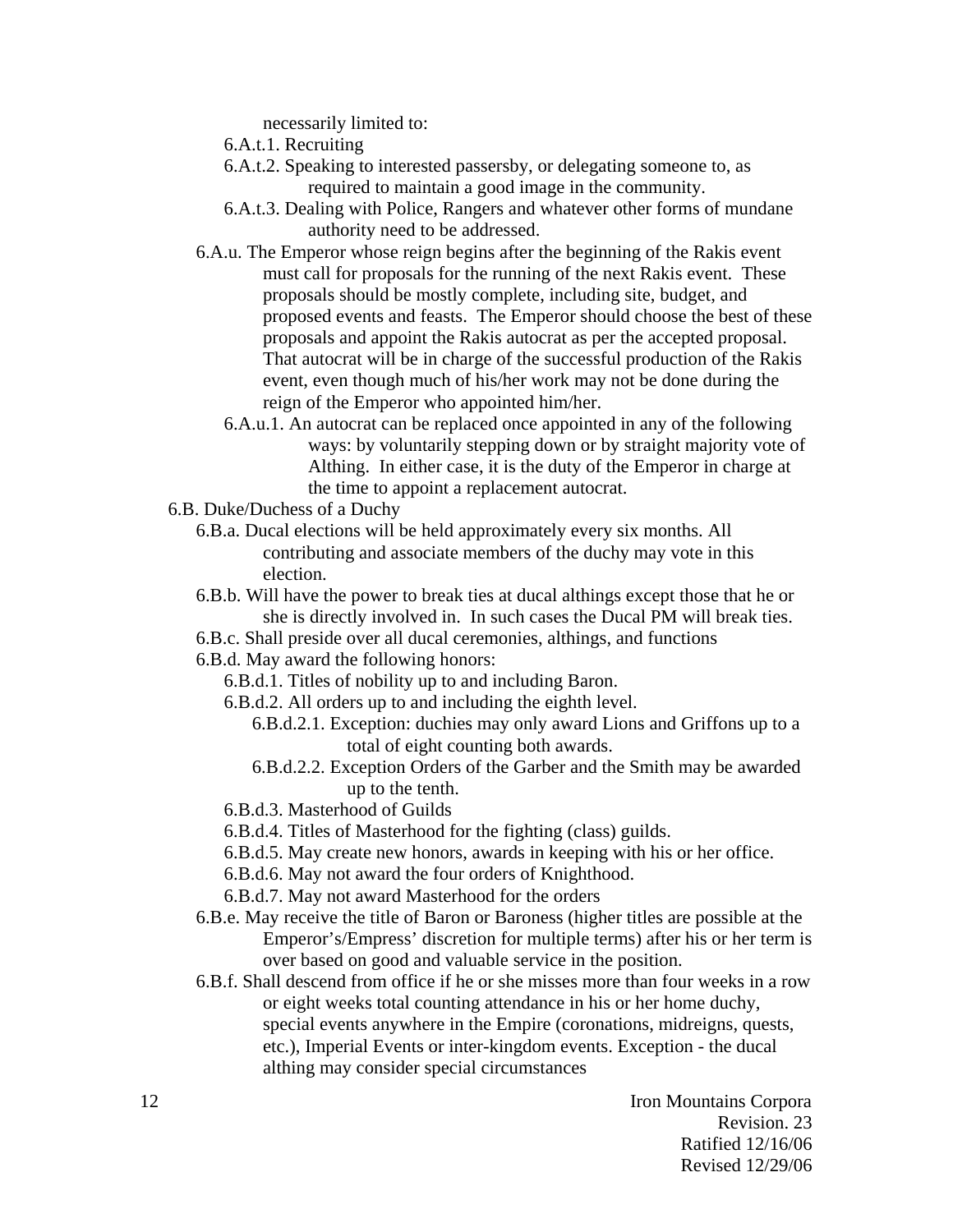- 6.B.g. Should the Duke/Duchess descend from the throne for any reason the Ducal Consort will become the pro-tem Duke/Duchess.
- 6.B.h. No Duke/Duchess may hold a ducal throne for more than two consecutive terms.
- 6.B.i. No one may hold more than one elected office in the Iron Mountains at a time. NOTE - Imperial Champion and Defenders count as an elected office. The exceptions to this rule are Imperial Champion and Imperial GMR. Both of these offices may hold provincial office.
- 6.B.j. Only those who qualify at Ducal Crown Qualifications may run for Duke/Duchess. This qualification includes a reeve and corpora test as per section 19.A.d.
- 6.B.k. Awards and honors may never be given to members of other kingdoms without the permission of the monarch of that kingdom, nor to members of other provinces of the Iron Mountains without the permission of the affected provincial leader or of the Emperor/Empress.
- 6.B.l. A Duke/Duchess must be at least 18 years of age.
- 6.B.m. Will attend or send a representative to the meeting of provincial leaders, which bestows and schedules corpora required and other Imperial events when it happens during his reign. (This applies to core groups only)
- 6.B.n. Shall be responsible for running the next Ducal Crown Qualifications event unless he or she is again running for ducal office.
- 6.B.o. Will coordinate the scheduling of all corpora required and other ducal game days and events.
- 6.B.p. Shall ensure the publication of a calendar of all ducal events within 30 days of his or her coronation.
- 6.B.q. Shall provide the Emperor/Empress with a list of any recommendations for Imperial awards on request.
- 6.B.r. May at his discretion grant extra class credits to any member of his or her duchy. (Within the restrictions of 2.B.f)
- 6.B.s. May spend money from the ducal treasury in three ways. All expenses must be documented.
	- 6.B.s.1. Up to 10% of the ducal treasury may be spent each month on the general running of the duchy. Any percentage not spent does not accumulate.
	- 6.B.s.2. Up to 50% of the ducal treasury may be spent to run corpora required events. These events should be budgeted to make money or break even and any profits returned to the ducal treasury. If such an event is run so that proceeds are not intended to pay for it, the extra cost must come out of the 10% the Duke/Duchess may spend each month or must be approved by a ducal althing.
	- 6.B.s.3. Other expenditures for the duchy may be made with the approval of a ducal althing.
- 6.B.t. Is responsible for Public relations and Amtgard's interaction with mundania at ducal game days and events. This includes but is not necessarily limited to: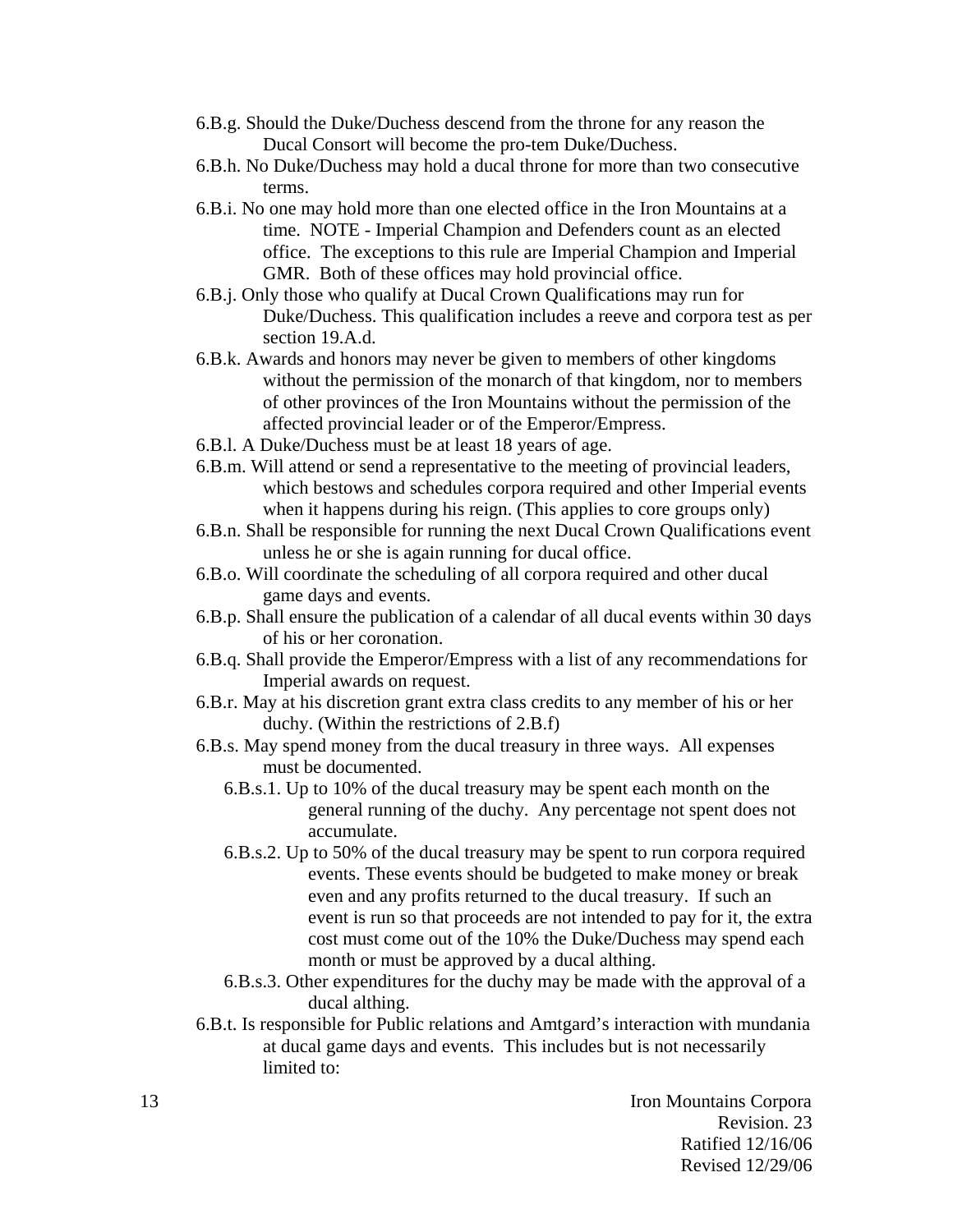- 6.B.t.1. Recruiting
- 6.B.t.2. Speaking to interested passersby, or delegating someone to, as required to maintain a good image in the community.
- 6.B.t.3. Dealing with Police, Rangers and whatever other forms of mundane authority need to be addressed.
- 6.C. Baron/Baroness of a Barony
	- 6.C.a. Baronial elections will be held approximately every six months. All contributing and associate members of the barony may vote in this election.
	- 6.C.b. Will have the power to break ties at baronial althings except those that he or she is directly involved in. In such cases the Baronial PM will break ties.
	- 6.C.c. Shall preside over all baronial ceremonies, althings, and functions
	- 6.C.d. May award the following honors:
		- 6.C.d.1. Titles of nobility up to and including Baronet.
		- 6.C.d.2. All orders up to and including the fifth level.
			- 6.C.d.2.1. Exception: baronies may only award Lions and Griffons up to a total of five counting both awards.
			- 6.C.d.2.2. Exception: Orders of the Garber and the Smith may be awarded up to the sixth level by a barony.
		- 6.C.d.3. May create new honors, awards in keeping with his or her office.
		- 6.C.d.4. May not award the four orders of Knighthood.
		- 6.C.d.5. May not award Masterhood for the orders.
		- 6.C.d.6. May not award titles of Masterhood for the fighting (class) guilds.
	- 6.C.e. May receive the title of Baronet (higher titles are possible at the Emperor's/Empress' discretion for multiple terms) after his or her term is over based on good and valuable service in the position.
	- 6.C.f. Shall descend from office if he or she misses more than four weeks in a row or eight weeks total counting attendance in his or her home barony, special events anywhere in the Empire (coronations, midreigns, quests, etc.), Imperial Events or inter-kingdom events. Exception - the baronial althing may consider special circumstances.
	- 6.C.g. Should the Baron/Baroness descend from the throne for any reason the Baronial Consort will become the pro-tem Baron/Baroness.
	- 6.C.h. No Baron/Baroness may hold a baronial throne for more than two consecutive terms.
	- 6.C.i. No one may hold more than one elected office in the Iron Mountains at a time. NOTE - Imperial Champion and Defenders count as an elected office. The exceptions to this rule are Imperial Champion and Imperial GMR. Both of these offices may hold provincial office.
	- 6.C.j. Only those who qualify at Baronial Crown Qualifications may run for Baron/Baroness. This qualification includes a reeve and corpora test as per section 19.A.d.
	- 6.C.k. Awards and honors may never be given to members of other kingdoms without the permission of the monarch of that kingdom, nor to members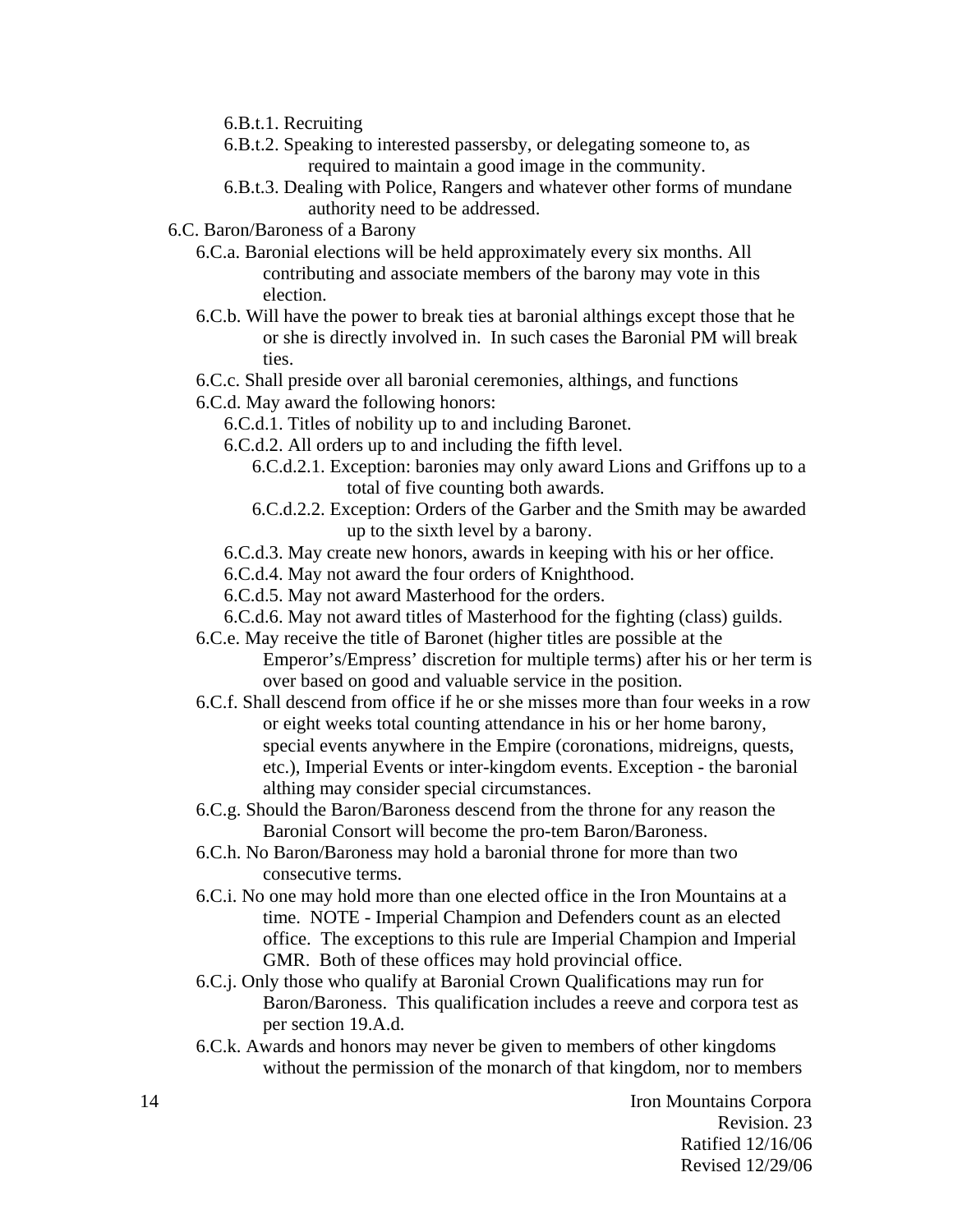of other provinces of the Iron Mountains without the permission of the affected provincial leader or of the Emperor/Empress.

- 6.C.l. A Baron/Baroness must be at least 18 years of age.
- 6.C.m. Will attend or send a representative to the meeting of provincial leaders, which bestows and schedules corpora required and other Imperial events when it happens during his reign. (This applies to core groups only)
- 6.C.n. Shall be responsible for running the next Baronial Crown Qualifications event unless he or she is again running for baronial office.
- 6.C.o. Will coordinate the scheduling of all corpora required and other baronial game days and events.
- 6.C.p. Shall ensure the publication of a calendar of all baronial events within 30 days of his or her coronation.
- 6.C.q. Shall provide the Emperor/Empress with a list of any recommendations for Imperial awards on request.
- 6.C.r. May at his discretion grant extra class credits to any member of his or her barony. (Within the restrictions of 2.B.f)
- 6.C.s. May spend money from the baronial treasury in three ways. All expenses must be documented.
	- 6.C.s.1. Up to 10% of the baronial treasury may be spent each month on the general running of the barony. Any percentage not spent does not accumulate.
	- 6.C.s.2. Up to 50% of the baronial treasury may be spent to run corpora required events. These events should be budgeted to make money or break even and any profits returned to the baronial treasury. If such an event is run so that proceeds are not intended to pay for it, the extra cost must come out of the 10% the Baron/Baroness may spend each month or must be approved by a baronial althing.
	- 6.C.s.3. Other expenditures for the barony may be made with the approval of a baronial althing.
- 6.C.t. Is responsible for Public relations and Amtgard's interaction with mundania at baronial game days and events. This includes, but is not necessarily limited to.
	- 6.C.t.1. Recruiting
	- 6.C.t.2. Speaking to interested passersby, or delegating someone to, as required to maintain a good image in the community.
	- 6.C.t.3. Dealing with Police, Rangers and whatever other forms of mundane authority need to be addressed.
- 6.D. Sheriff of a Shire
	- 6.D.a. Shire elections will be held approximately every six months. All contributing and associate members of the shire may vote in this election.
	- 6.D.b. Will have the power to break ties at shire althings except those that he or she is directly involved in. In such cases the Shire PM will break ties.
	- 6.D.c. Shall preside over all shire ceremonies, althings, and functions
	- 6.D.d. May award the following honors: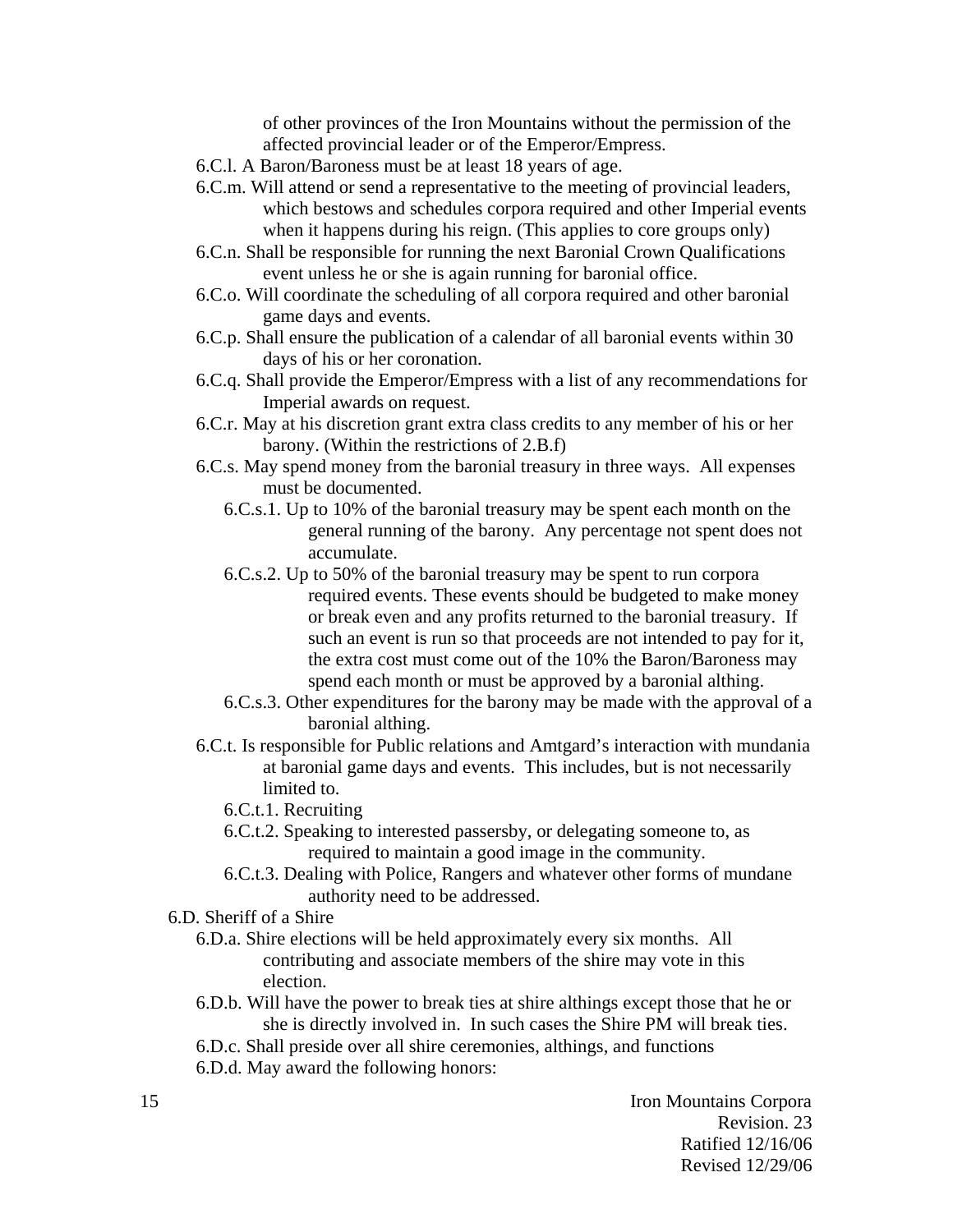- 6.D.d.1. Titles of nobility up to and including Lord/Lady.
- 6.D.d.2. All orders up to and including the third level.
	- 6.D.d.2.1. Exception: shires may only award Lions and Griffons up to a total of three counting both awards.
	- 6.D.d.2.2. Exception: Orders of the Garber and the Smith may be awarded up to the fourth level by a shire.
- 6.D.d.3. May create new honors, awards in keeping with his or her office.
- 6.D.d.4. May not award the four orders of Knighthood.
- 6.D.d.5. May not award Masterhood for the orders
- 6.D.d.6. May not award titles of Masterhood for the fighting (class) guilds.
- 6.D.e. May receive the title of Lord or Lady (higher titles are possible at the Emperor's/Empress' discretion for multiple terms) after his or her term is over based on good and valuable service in the position. Especially in small shires two terms as sheriff is often expected before someone can become a Lord or Lady.
- 6.D.f. Shall descend from office if he or she misses more than four weeks in a row or eight weeks total counting attendance in his or her home shire, special events anywhere in the Empire (coronations, midreigns, quests, etc.), Imperial Events or inter-kingdom events. Exception - the shire althing may consider special circumstances.
- 6.D.g. Should the Sheriff descend from the throne for any reason the Shire's Consort will become the pro-tem Sheriff.
- 6.D.h. No Sheriff may hold a shire throne for more than two consecutive terms.
- 6.D.i. No one may hold more than one elected office in the Iron Mountains at a time. NOTE - Imperial Champion and Defenders count as an elected office. The exceptions to this rule are Imperial Champion and Imperial GMR. Both of these offices may hold provincial office.
- 6.D.j. Awards and honors may never be given to members of other kingdoms without the permission of the monarch of that kingdom, nor to members of other provinces of the Iron Mountains without the permission of the affected provincial leader or of the Emperor/Empress.
- 6.D.k. A sheriff should be at least 18 years of age, but exceptions may be made by agreement of the Emperor/Empress and the Imperial Prime Minister.
- 6.D.l. Should attend or send a representative to the meeting of provincial leaders, which bestows and schedules corpora required and other Imperial events when it happens during his reign. (This applies to core groups only)
- 6.D.m. Will coordinate the scheduling of all corpora required and other shire game days and events.
- 6.D.n. Shall ensure the publication of a calendar of all shire events within 30 days of his or her coronation.
- 6.D.o. Shall provide the Emperor/Empress with a list of any recommendations for Imperial awards on request.
- 6.D.p. May at his discretion grant extra class credits to any member of his or her shire. (Within the restrictions of 2.B.f).
- 6.D.q. May spend money from the shire treasury in three ways. All expenses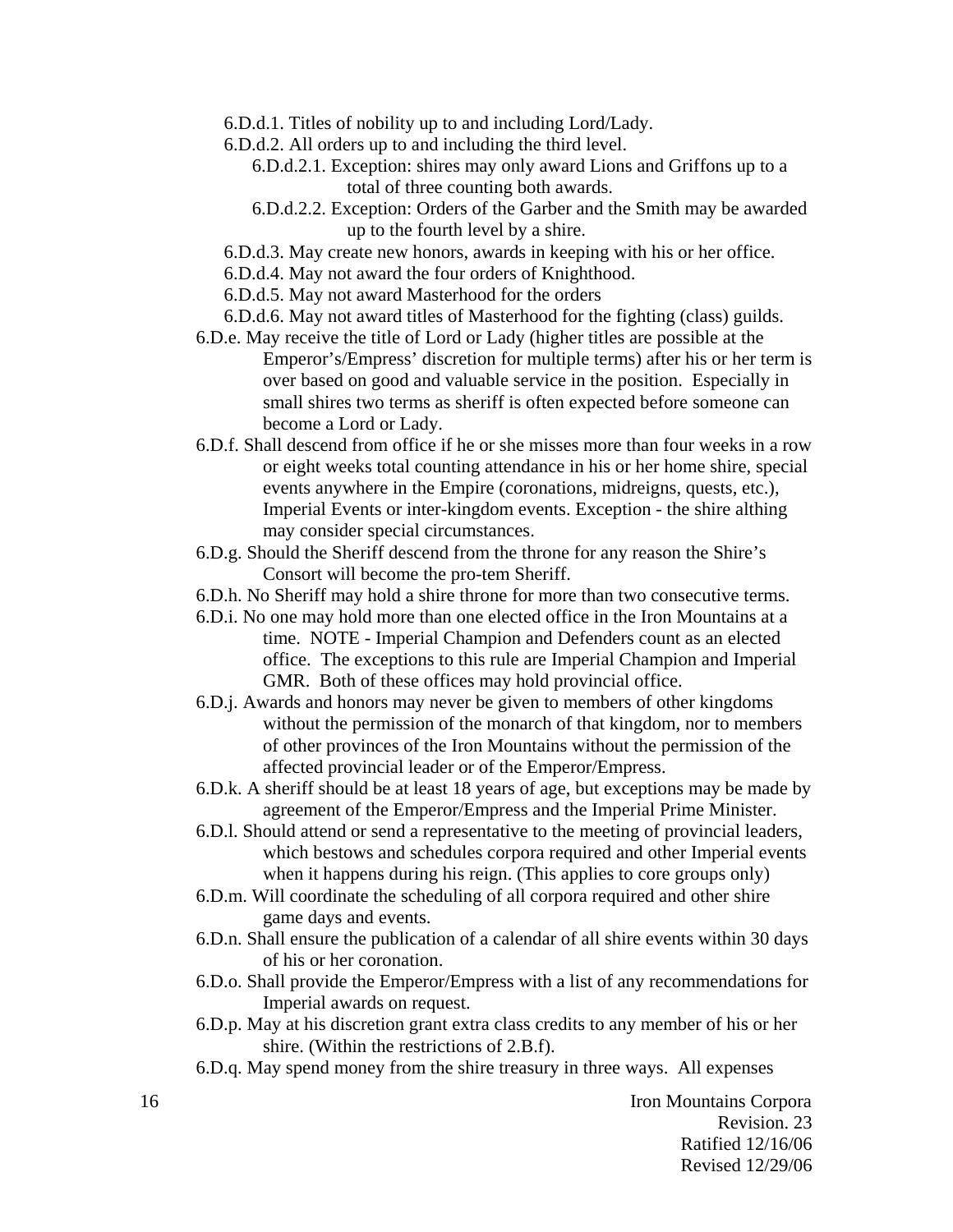must be documented.

- 6.D.q.1. Up to 10% of the shire treasury may be spent each month on the general running of the shire. Any percentage not spent does not accumulate.
- 6.D.q.2. Up to 50% of the shire treasury may be spent to run corpora required events. These events should be budgeted to make money or break even and any profits returned to the shire treasury. If such an event is run so that proceeds are not intended to pay for it, the extra cost must come out of the 10% the Sheriff may spend each month or must be approved by a shire althing.
- 6.D.q.3. Other expenditures for the shire may be made with the approval of a shire althing.
- 6.D.r. Is responsible for Public relations and Amtgard's interaction with mundania at shire game days and events. This includes, but is not necessarily limited to.
	- 6.D.r.1. Recruiting
	- 6.D.r.2. Speaking to interested passersby or delegating someone to as required to maintain a good image in the community.
	- 6.D.r.3. Dealing with Police, Rangers and whatever other forms of mundane authority need to be addressed.
- 7. Elected Arts and Sciences Officers and vice leader
	- 7.A. Consort of the Empire (Imperial Prince/Princess)
		- 7.A.a. Crown elections will be held approximately every six months. All contributing members of Empire can vote in this election. The Emperor/Empress and the Imperial Consort run together on tickets.
		- 7.A.b. Shall preside over all Imperial ceremonies and functions in the Emperor's/Empress' absence.
		- 7.A.c. May award the following orders (up to any level):
			- 7.A.c.1. Hydra, Rose, Dragon, Owl, Garber, and Smith
			- 7.A.c.2. May create new honors in keeping with his or her office.
		- 7.A.d. May receive the title of Count/Countess (higher titles are possible at the Emperor's/Empress' discretion for multiple terms) after his or her term is over based on good and valuable service in the position.
		- 7.A.e. Shall descend from office if he or she misses more than four weeks in a row or eight weeks total counting attendance anywhere in the Empire, Imperial events or inter-kingdom events. Exception - the Imperial Althing may consider special circumstances.
		- 7.A.f. No Imperial Consort may have the position for more than two consecutive terms.
		- 7.A.g. No one may hold more than one elected office in the Iron Mountains at a time. NOTE - Imperial Champion and Defenders count as an elected office. The exceptions to this rule are Imperial Champion and Imperial GMR. Both of these offices may hold provincial office.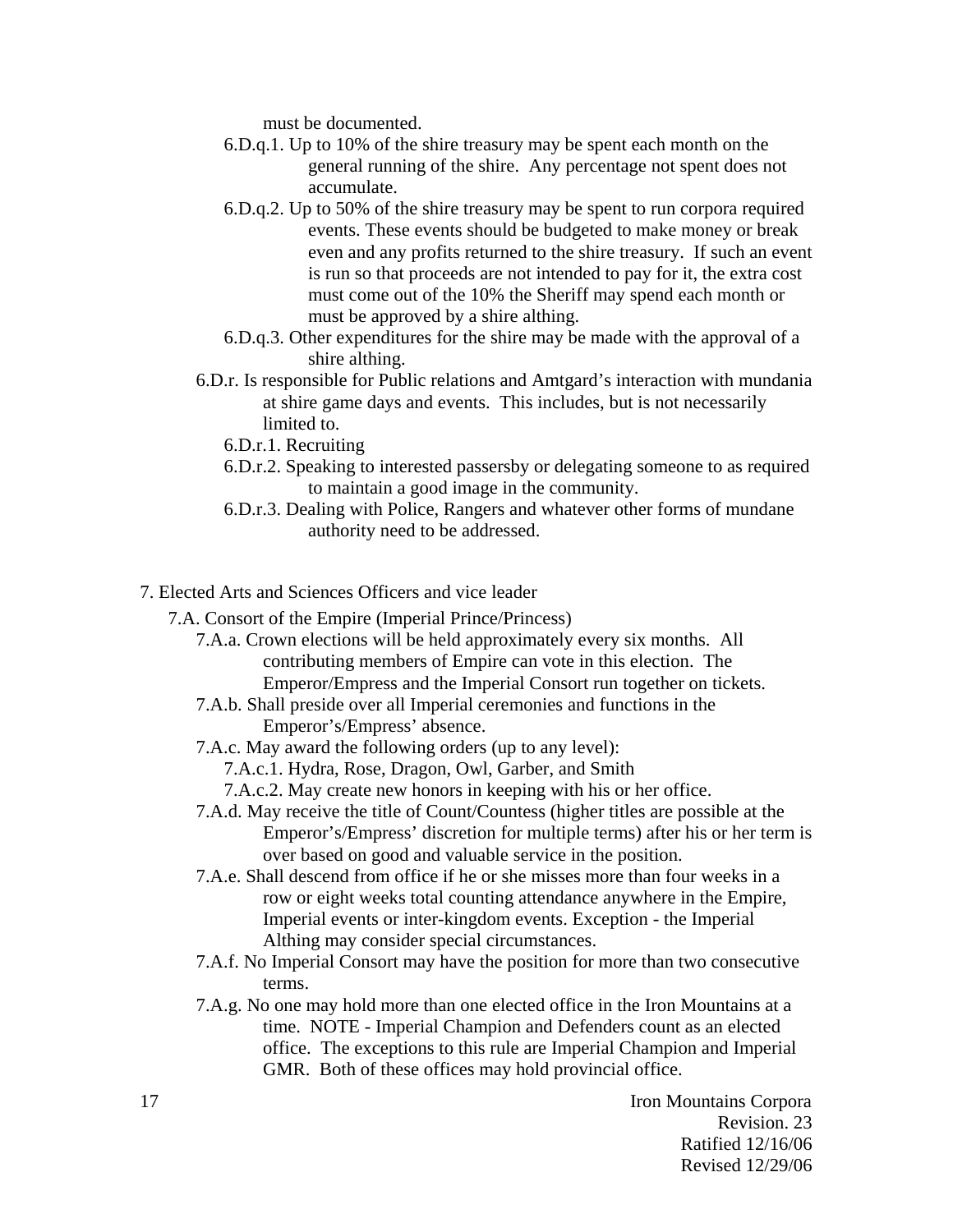- 7.A.h. Only those who qualify at Imperial Crown Qualifications may run for Consort
- 7.A.i. Awards and honors may never be given to members of other kingdoms without the permission of the monarch of that kingdom.
- 7.A.j. The Imperial Consort must be at least 18 years of age.
- 7.A.k. The Imperial Consort is responsible for organizing the Arts and Sciences portion of Crown Tourney.
- 7.A.l. Shall be responsible for Crown Feast.
- 7.A.m. Shall become pro-tem Emperor/Empress should the Emperor/Empress leave office.
- 7.A.n. Should the Imperial Consort leave office for any reason, the Emperor/Empress appoints another to be pro-tem Imperial Prince/Princess who must be ratified by majority (and who must be eligible to vote) in an althing which must take place within a month. If the althing does not ratify the appointment, then a general election is held to choose the new Imperial Prince/Princess from volunteering eligible populous.
- 7.A.o. Shall be responsible for fostering the art & sciences in the Empire.
- 7.A.p. Shall be responsible for running an Imperial A&S Tourney called Dragonmaster. (see section 20.B)
- 7.B. Consort of a Duchy
	- 7.B.a. Ducal elections will be held approximately every six months. All contributing and associate members of the duchy can vote in this election. The Duke/Duchess and Ducal Consort run together on tickets.
	- 7.B.b. Shall preside over all ducal ceremonies and functions in the Duke/Duchess' absence.
	- 7.B.c. May award the following orders
		- 7.B.c.1. Hydra, Rose, Dragon, and Owl (up to the  $8^{th}$  level)
		- 7.B.c.2. Garber and Smith (up to the  $10^{-1}$  level)
		- 7.B.c.3. May create new honors in keeping with his or her office.
	- 7.B.d. May receive the title of Baronet (higher titles are possible at the Emperor's/Empress' discretion for multiple terms) after his or her term is over based on good and valuable service in the position.
	- 7.B.e. Shall descend from office if he or she misses more than four weeks in a row or eight weeks total counting attendance in his or her home duchy, special events anywhere in the Empire (coronations, midreigns, quests, etc.), Imperial Events or inter-kingdom events. Exception - the ducal althing may consider special circumstances
	- 7.B.f. No Ducal Consort may have the position for more than two consecutive terms.
	- 7.B.g. No one may hold more than one elected office in the Iron Mountains at a time. NOTE - Imperial Champion and Defenders count as an elected office. The exceptions to this rule are Imperial Champion and Imperial GMR. Both of these offices may hold provincial office.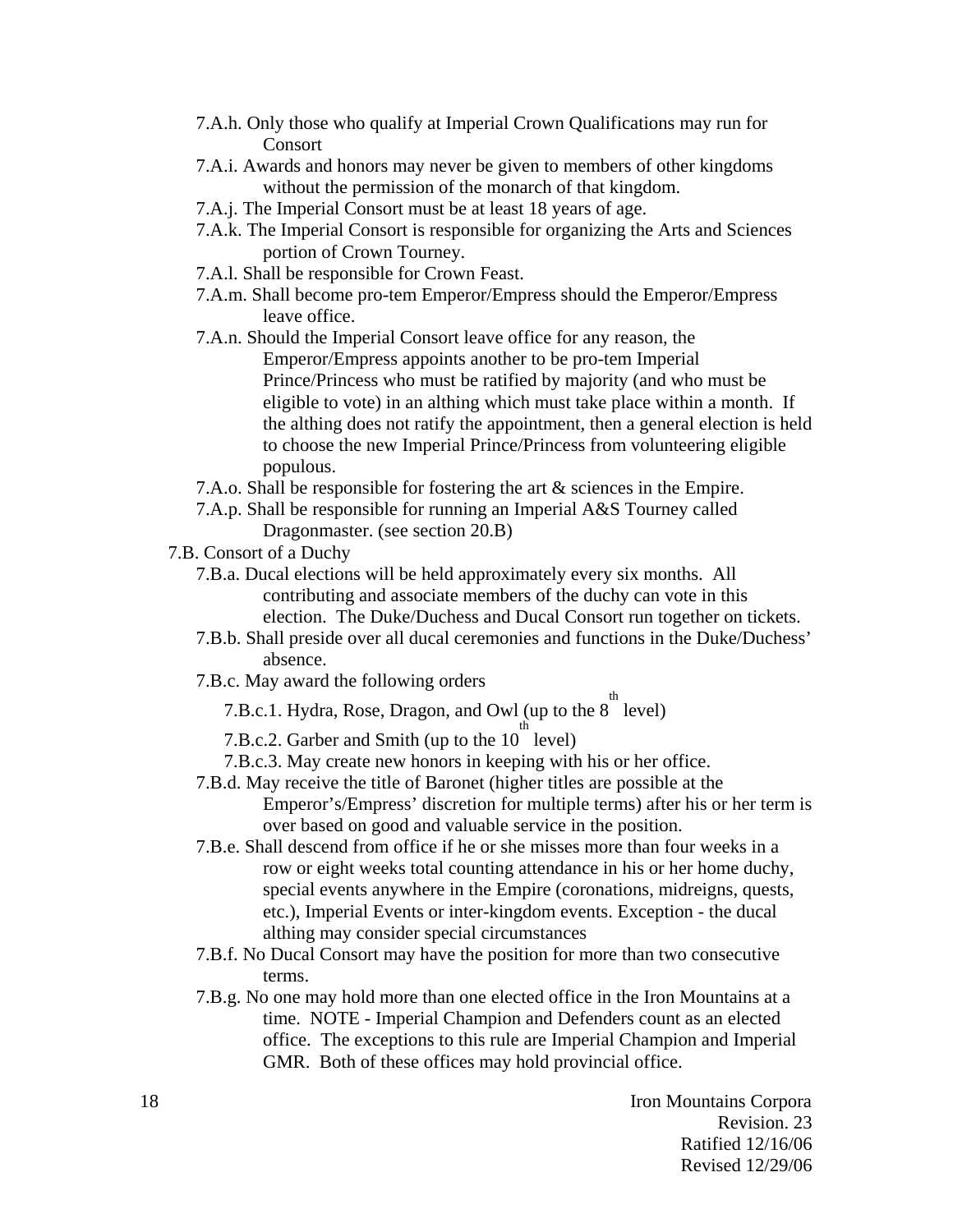- 7.B.h. Only those who qualify at Ducal Crown Qualifications may run for Consort
- 7.B.i. Awards and honors may never be given to members of other kingdoms without the permission of the monarch of that kingdom, nor to members of other provinces of the Iron Mountains without the permission of the affected provincial leader or of the Emperor/Empress.
- 7.B.j. The Ducal Consort must be at least 18 years of age.
- 7.B.k. The Ducal Consort is responsible for organizing the Arts and Sciences portion of Ducal Crown Tourney
- 7.B.l. Shall be responsible for Ducal Crown Feast.
- 7.B.m. Shall become pro-tem Duke/Duchess should the Duke/Duchess leave office.
- 7.B.n. Should the Ducal Consort leave office for any reason, the Duke/Duchess appoints another to be pro-tem Ducal Consort who must be ratified by majority (and who must be eligible to vote) in a ducal althing which must take place within a month. If the althing does not ratify the appointment, then a general election is held to choose the new Ducal Consort from volunteering eligible populous of the duchy.

7.B.o. Shall be responsible for fostering the art & sciences in his or her duchy 7.C. Consort of a Barony

- 7.C.a. Baronial elections will be held approximately every six months. All contributing and associate members of the barony can vote in this election. The Baron or Baroness and Baronial Consort run together on tickets.
- 7.C.b. Shall preside over all baronial ceremonies and functions in the Baron/Baroness' absence.
- 7.C.c. May award the following orders
	- 7.C.c.1. Hydra, Rose, Dragon, and Owl (up to the  $5^{\text{th}}$  level)
	- 7.C.c.2. Garber and Smith (up to the 6 level)
	- 7.C.c.3. May create new honors in keeping with his or her office.
- 7.C.d. May receive the title of Baronet (higher titles are possible at the Emperor's/Empress' discretion for multiple terms) after his or her term is over based on good and valuable service in the position.
- 7.C.e. Shall descend from office if he or she misses more than four weeks in a row or eight weeks total counting attendance in his or her home barony, special events anywhere in the Empire (coronations, midreigns, quests, etc.), Imperial Events or inter-kingdom events. Exception - the baronial althing may consider special circumstances.
- 7.C.f. No Baronial Consort may have the position for more than two consecutive terms.
- 7.C.g. No one may hold more than one elected office in the Iron Mountains at a time. NOTE - Imperial Champion and Defenders count as an elected office. The exceptions to this rule are Imperial Champion and Imperial GMR. Both of these offices may hold provincial office.
- 7.C.h. Only those who qualify at Baronial Crown Qualifications may run for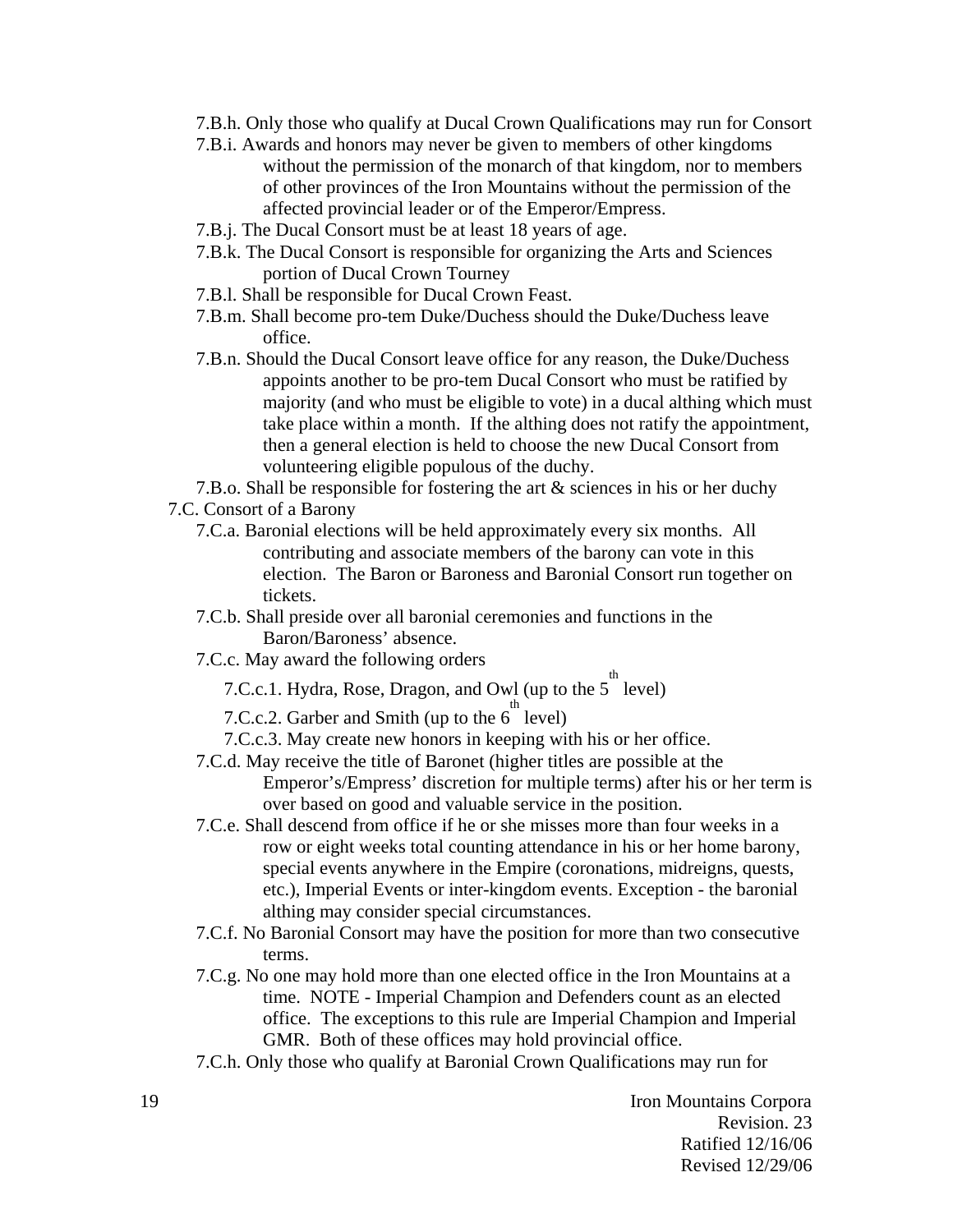Baronial Consort

- 7.C.i. Awards and honors may never be given to members of other kingdoms without the permission of the monarch of that kingdom, nor to members of other provinces of the Iron Mountains without the permission of the affected provincial leader or of the Emperor/Empress.
- 7.C.j. The Baronial Consort must be at least 18 years of age.
- 7.C.k. The Baronial Consort is responsible for organizing the Arts and Sciences portion of Baronial Crown Tourney
- 7.C.l. Shall be responsible for Baronial Crown Feast (if any).
- 7.C.m. Shall become pro-tem Baron/Baroness should the Baron/Baroness leave office.
- 7.C.n. Should the Baronial Consort leave office for any reason, the Baron/Baroness appoints another to be pro-tem Baronial Consort who must be ratified by majority (and who must be eligible to vote) in a baronial althing which must take place within a month. If the althing does not ratify the appointment, then a general election is held to choose the new Baronial Consort from volunteering eligible populous of the barony.

7.C.o. Shall be responsible for fostering the art & sciences in his or her barony.

- 7.D. Consort of a Shire
	- 7.D.a. Shires may, if desired, elect a Shire consort.
	- 7.D.b. Shire elections will be held approximately every six months. All contributing and associate members of the shire can vote in this election. The Sheriff and Shire Consort run together.
	- 7.D.c. Shall preside over all shire ceremonies and functions in the Sheriff's absence.
	- 7.D.d. May award the following orders
		- 7.D.d.1. Hydra, Rose, Dragon, and Owl (up to the  $3^{\text{rd}}$  level)
		- 7.D.d.2. Garber and Smith (up to the  $4^{th}$  level)
		- 7.D.d.3. May create new honors in keeping with his or her office.
	- 7.D.e. May receive the title of Lord/Lady after multiple terms based on good and valuable service in the position.
	- 7.D.f. Shall descend from office if he or she misses more than four weeks in a row or eight weeks total counting attendance in his or her home shire, special events anywhere in the Empire (coronations, midreigns, quests, etc.), Imperial Events or inter-kingdom events. Exception - the shire althing may consider special circumstances.
	- 7.D.g. No Consort may have the position for more than two consecutive terms.
	- 7.D.h. No one may hold more than one elected office in the Iron Mountains at a time. NOTE - Imperial Champion and Defenders count as an elected office. The exceptions to this rule are Imperial Champion and Imperial GMR. Both of these offices may hold provincial office.
	- 7.D.i. Awards and honors may never be given to members of other kingdoms without the permission of the monarch of that kingdom, nor to members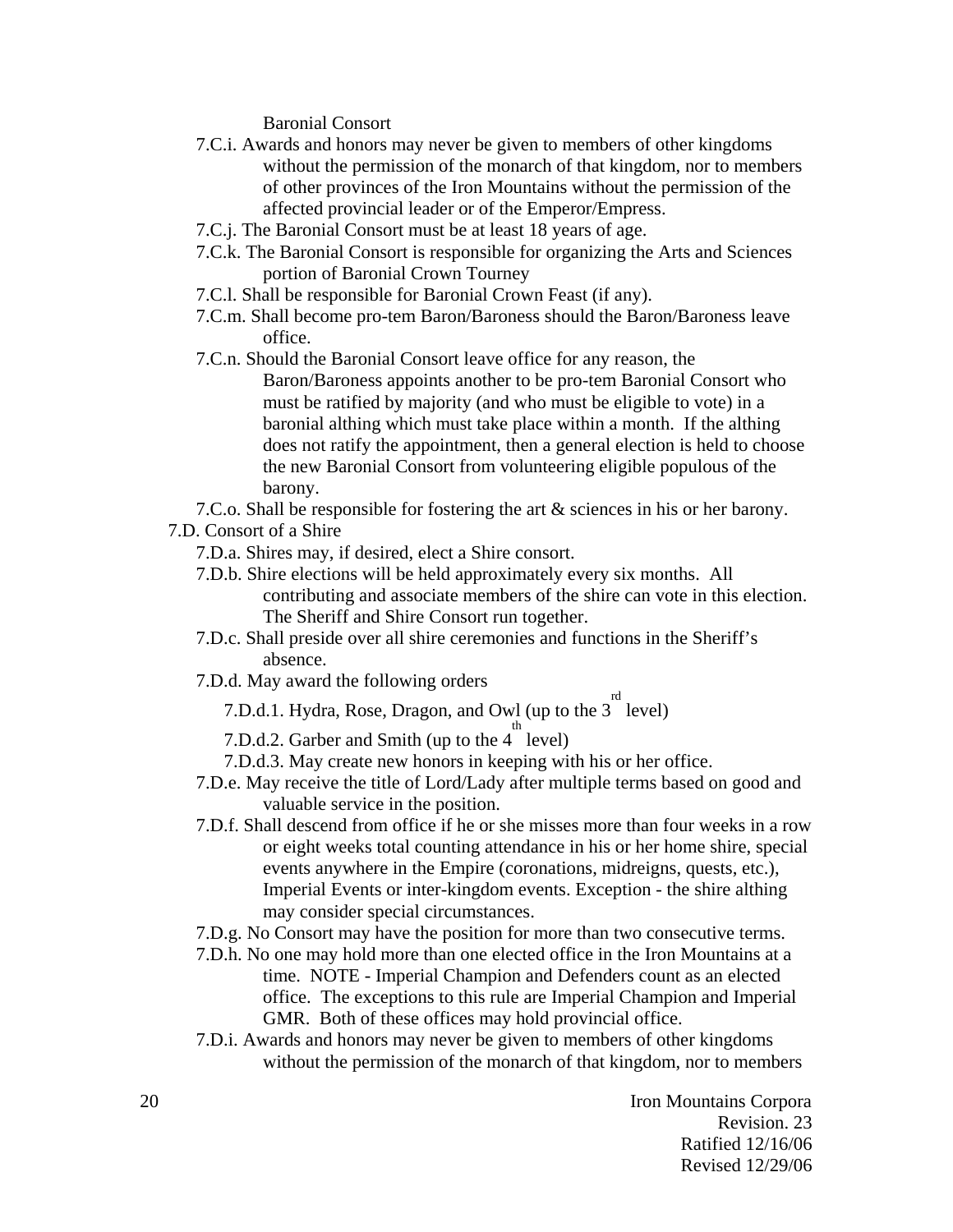of other provinces of the Iron Mountains without the permission of the affected provincial leader or of the Emperor/Empress.

- 7.D.j. Shall be responsible for Shire Crown Feast (if any).
- 7.D.k. Shall become pro-tem Sheriff should the Sheriff leave office.
- 7.D.l. Should the Shire Consort leave office for any reason, the Sheriff appoints another to be pro-tem Shire Consort who must be ratified by majority (and who must be eligible to vote) in a shire althing which must take place within a month. If the althing does not ratify the appointment, then a general election is held to choose the new Shire Consort from volunteering eligible populous of the shire.
- 7.D.m. Shall be responsible for fostering the art & sciences in his or her shire.
- 8. Elected Record Keeping Officers
	- 8.A. Imperial Prime Minister
		- 8.A.a. Shall be elected at Imperial Mid-Reign, and shall hold the position for one term.
		- 8.A.b. The Imperial Prime Minister must be at least 18 years of age
		- 8.A.c. No person may hold the position of Imperial Prime Minister for more than two consecutive terms.
		- 8.A.d. No one may hold more than one elected office in the Iron Mountains at a time. NOTE - Imperial Champion and Defenders count as an elected office. The exceptions to this rule are Imperial Champion and Imperial GMR. Both of these offices may hold provincial office.
		- 8.A.e. Candidates wishing to run for Imperial Prime Minister must pass a Corpora Test and be a member of the Reeve's Guild.
		- 8.A.f. May receive the title of Count/Countess (higher titles are possible at the Emperor's/Empress' discretion for multiple terms) after his or her term is over based on good and valuable service in the position.
		- 8.A.g. Shall descend from office if he or she misses more than four weeks in a row or eight weeks total counting attendance anywhere in the Empire, Imperial events or inter-kingdom events. Exception - the Imperial Althing may consider special circumstances.
		- 8.A.h. The Imperial Prime Minister must be capable and legally able to handle club funds.
		- 8.A.i. May Spend up to 10% of the Imperial treasury every month in order to run the Empire. The Imperial Althing must vote on all larger expenditures. Any percentage not spent does not accumulate. All expenses must be documented.
		- 8.A.j. Is responsible for collection of all fees, and monies and for the collection of Imperial share of dues from the provinces. Is also responsible for disbursement the Imperial treasury at the end of each reign as per 3.E.a.
		- 8.A.k. Is responsible for keeping accurate records of all Imperial income and expenses. This will include all bank activities under the following further restrictions. A deposit slip shall be received and added to the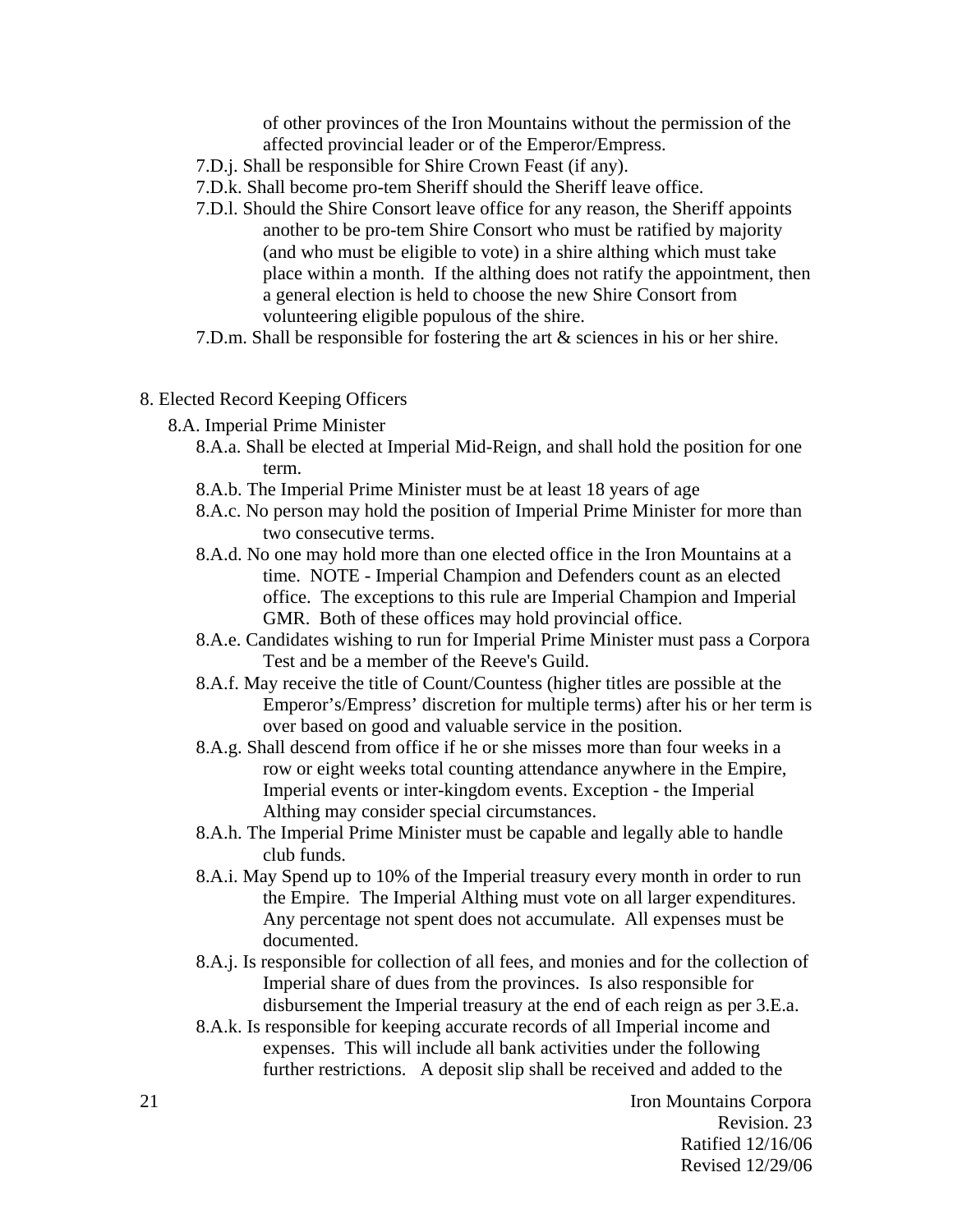financial archives for all deposits. No night drops are ever permitted. Also all withdraws must be by check and the memo area must be filled out indicating why the check was written. The duplicate checkbooks will also become part of the financial archives

- 8.A.l. Is responsible for giving written records of income and expenses to Emperor/Empress and Scribe at Imperial Mid-Reign and Crown Qualifications.
- 8.A.m. Is responsible for providing Imperial newsletters to the populace.
- 8.A.n. Is responsible for providing master-copy rulebooks to provincial PMs for local distribution as needed.
- 8.A.o. Is responsible for providing master-copy Corpora to provincial PMs for local distribution as needed.
- 8.A.p. Shall hold an automatic seat on the Iron Mountains BOD during his or her term.
- 8.A.q. Shall be responsible for keeping and compiling an on-going record of awards, titles and honors from the provinces (this includes awards, titles and honors given at the Imperial level) and will supply such records to provincial PMs as needed.
- 8.A.r. Should the Imperial PM descend from office a new one will be elected as soon as possible (at latest within a month). During the interim, the Emperor/Empress will take over pro-tem duties of the PM.
- 8.B. Ducal Prime Minister
	- 8.B.a. Shall be elected at ducal mid-reign and shall hold the position for one term.
	- 8.B.b. The Ducal Prime minister must be 18 years of age or a Ducal Treasurer must be used as outlined in 8.B.s below
	- 8.B.c. No person may hold the position of Ducal Prime Minister for more than two consecutive terms.
	- 8.B.d. No one may hold more than one elected office in the Iron Mountains at a time. NOTE - Imperial Champion and Defenders count as an elected office. The exceptions to this rule are Imperial Champion and Imperial GMR. Both of these offices may hold provincial office.
	- 8.B.e. Candidates wishing to run for Ducal Prime Minister must pass a Corpora Test and be a member of the Reeve's Guild.
	- 8.B.f. May receive the title of Baronet (higher titles are possible at the Emperor's/Empress' discretion for multiple terms) after his or her term is over based on good and valuable service in the position.
	- 8.B.g. Shall descend from office if he or she misses more than four weeks in a row or eight weeks total counting attendance in his or her home duchy, special events anywhere in the Empire (coronations, midreigns, quests, etc.), Imperial Events or inter-kingdom events. Exception - the ducal althing may consider special circumstances
	- 8.B.h. May Spend up to 10% of the ducal treasury every month in order to run the duchy. The ducal althing must vote on all larger expenditures. Any percentage not spent does not accumulate. All expenses must be documented.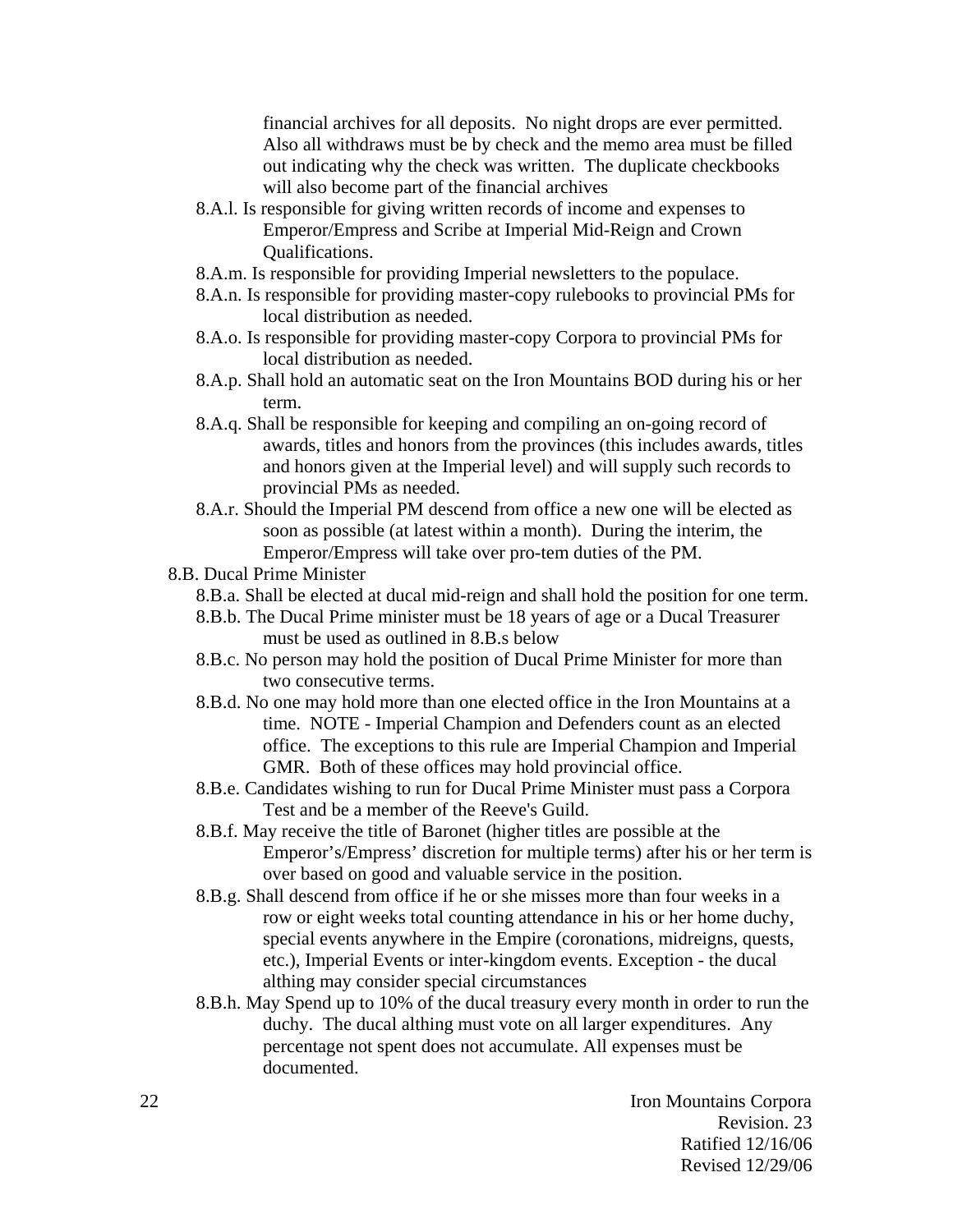- 8.B.i. Is responsible for the collection of all fees, dues and monies at the duchy level and payment of taxes to the Empire.
- 8.B.j. Is responsible for keeping accurate records of all ducal income and expenses. This will include all bank activities under the following further restrictions. A deposit slip shall be received and added to the financial archives for all deposits. No night drops are ever permitted. Also all withdraws must be by check and the memo area must be filled out indicating why the check was written. The duplicate checkbooks will also become part of the financial archives
- 8.B.k. Is responsible for giving written records of income and expenses to the Duke/Duchess and the Ducal Scribe (if any) as well as the Imperial Prime Minister at mid-reign and Crown Qualifications.
- 8.B.l. Is responsible for compiling accurate records of the dues paid members of duchy and providing the same to the Imperial PM.
- 8.B.m. Must keep attendance and class attendance records for the duchy and provide such to the Imperial PM upon request.
- 8.B.n. Is responsible for providing ducal newsletters to the populace and should assist the Imperial PM in the distribution of the Imperial newsletter.
- 8.B.o. Is responsible for providing rulebooks to members of the duchy as needed.
- 8.B.p. Is responsible for providing copies of the Iron Mountains Corpora to members of the duchy as needed.
- 8.B.q. Shall be responsible for keeping and compiling an on-going record of awards, titles and honors from the provinces (this includes awards, titles and honors given at the Imperial level) and will supply such records to Duke/Duchess or to the Imperial PM as needed.
- 8.B.r. Should the Ducal PM descend from office a new one will be elected as soon as possible (at latest during the next ducal althing, which must happen within a month). During the interim, the Duke/Duchess will take over pro-tem duties of the Ducal PM.
- 8.B.s. If, for any reason, an elected Ducal Prime Minister is unable to perform his or her duties in administering the club funds, a Ducal Treasurer must be elected by ducal althing vote.
	- 8.B.s.1. Candidates for Ducal Treasurer must meet all of the qualifying requirements of Ducal Prime Minister (Dues, attendance, etc) and be at least 18 years old
	- 8.B.s.2. The Ducal Treasurer must be capable and legally able to handle club funds.
	- 8.B.s.3. The Ducal Treasurer shall take over all financial responsibilities from the Ducal Prime Minister as outlined in the sections above.
	- 8.B.s.4. The Ducal Treasurer shall serve in office until the next Ducal Prime Minister is elected.
	- 8.B.s.5. Upon completion of their duties, the Ducal Treasurer will be eligible for, and may receive the title of Lord/Lady.
	- 8.B.s.6. The Office of Treasure does not preclude someone from holding another office.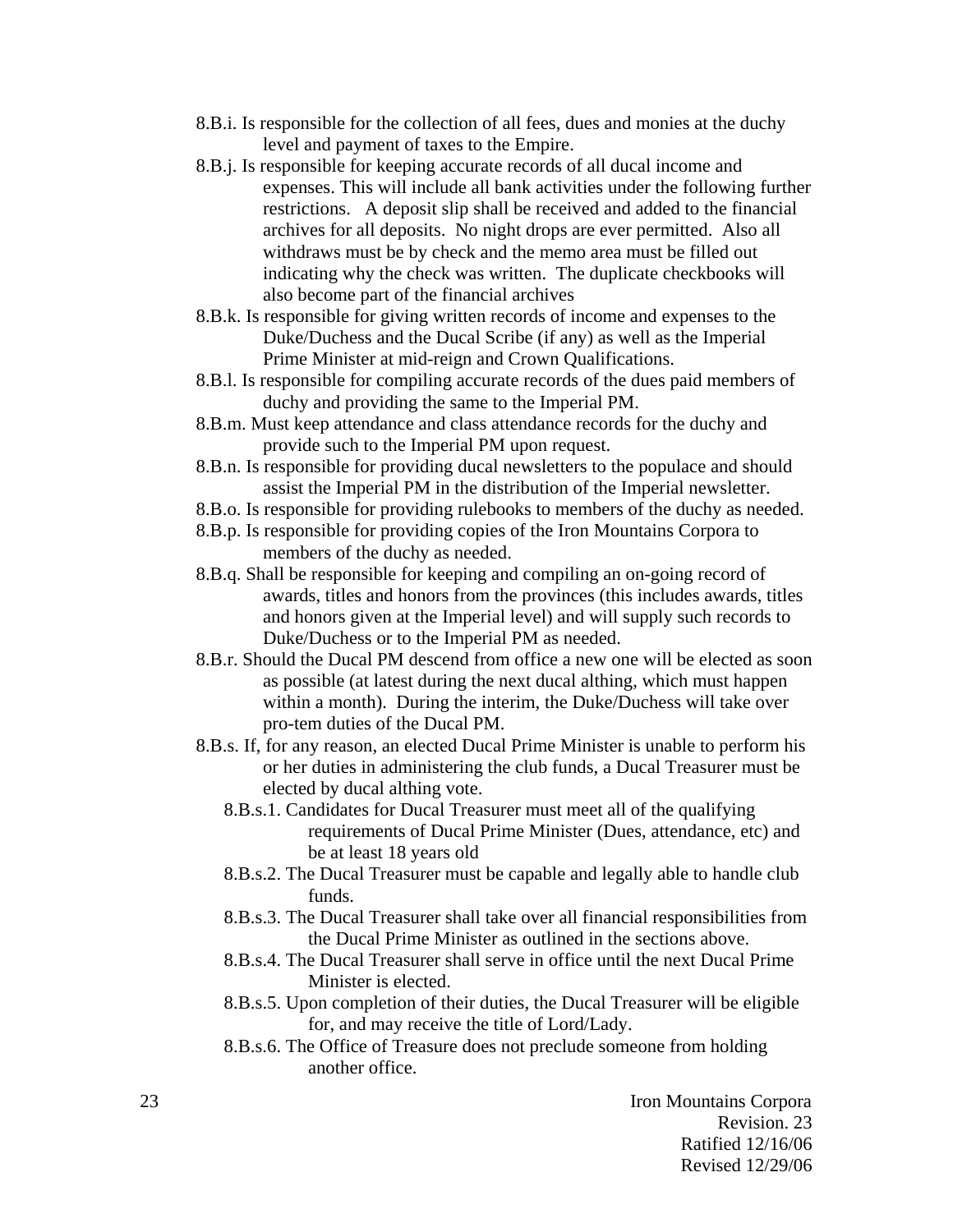- 8.B.t. Must keep the information in the Online Record Keeper up to date and accurate for the duchy.
- 8.C. Baronial Prime Minister
	- 8.C.a. Shall be elected at baronial mid-reign and shall hold the position for one term.
	- 8.C.b. The Baronial Prime Minster must be 18 years of age or a Baronial Treasurer must be used as outlined in 8.C.r. below
	- 8.C.c. No person may hold the position of Baronial Prime Minister for more than two consecutive terms.
	- 8.C.d. No one may hold more than one elected office in the Iron Mountains at a time. NOTE - Imperial Champion and Defenders count as an elected office. The exceptions to this rule are Imperial Champion and Imperial GMR. Both of these offices may hold provincial office.
	- 8.C.e. Candidates wishing to run for Baronial Prime Minister must pass a Corpora Test and be a member of the Reeve's Guild.
	- 8.C.f. Shall descend from office if he or she misses more than four weeks in a row or eight weeks total counting attendance in his or her home barony, special events anywhere in the Empire (coronations, midreigns, quests, etc.), Imperial Events or inter-kingdom events. Exception - the baronial althing may consider special circumstances.
	- 8.C.g. May Spend up to 10% of the baronial treasury every month in order to run the barony. The baronial althing must vote on all larger expenditures. Any percentage not spent does not accumulate. All expenses must be documented.
	- 8.C.h. Is responsible for the collection of all fees, dues and monies at the baronial level and payment of taxes to the Empire.
	- 8.C.i. Is responsible for keeping accurate records of all baronial income and expenses. This will include all bank activities under the following further restrictions. A deposit slip shall be received and added to the financial archives for all deposits. No night drops are ever permitted. Also all withdraws must be by check and the memo area must be filled out indicating why the check was written. The duplicate checkbooks will also become part of the financial archives
	- 8.C.j. Is responsible for giving written records of income and expenses to the Baron/Baroness and the Baronial Scribe (if any) as well as the Imperial Prime Minister at mid-reign and Crown Qualifications.
	- 8.C.k. Is responsible for compiling accurate records of the dues paid members of barony and providing the same to the Imperial PM.
	- 8.C.l. Must keep attendance and class attendance records for the barony and provide such to the Imperial PM upon request.
	- 8.C.m. Is responsible for providing baronial newsletters to the populace and should assist the Imperial PM in the distribution of the Imperial newsletter.

8.C.n. Is responsible for providing rulebooks to members of the barony as needed. 8.C.o. Is responsible for providing copies of the Iron Mountains Corpora to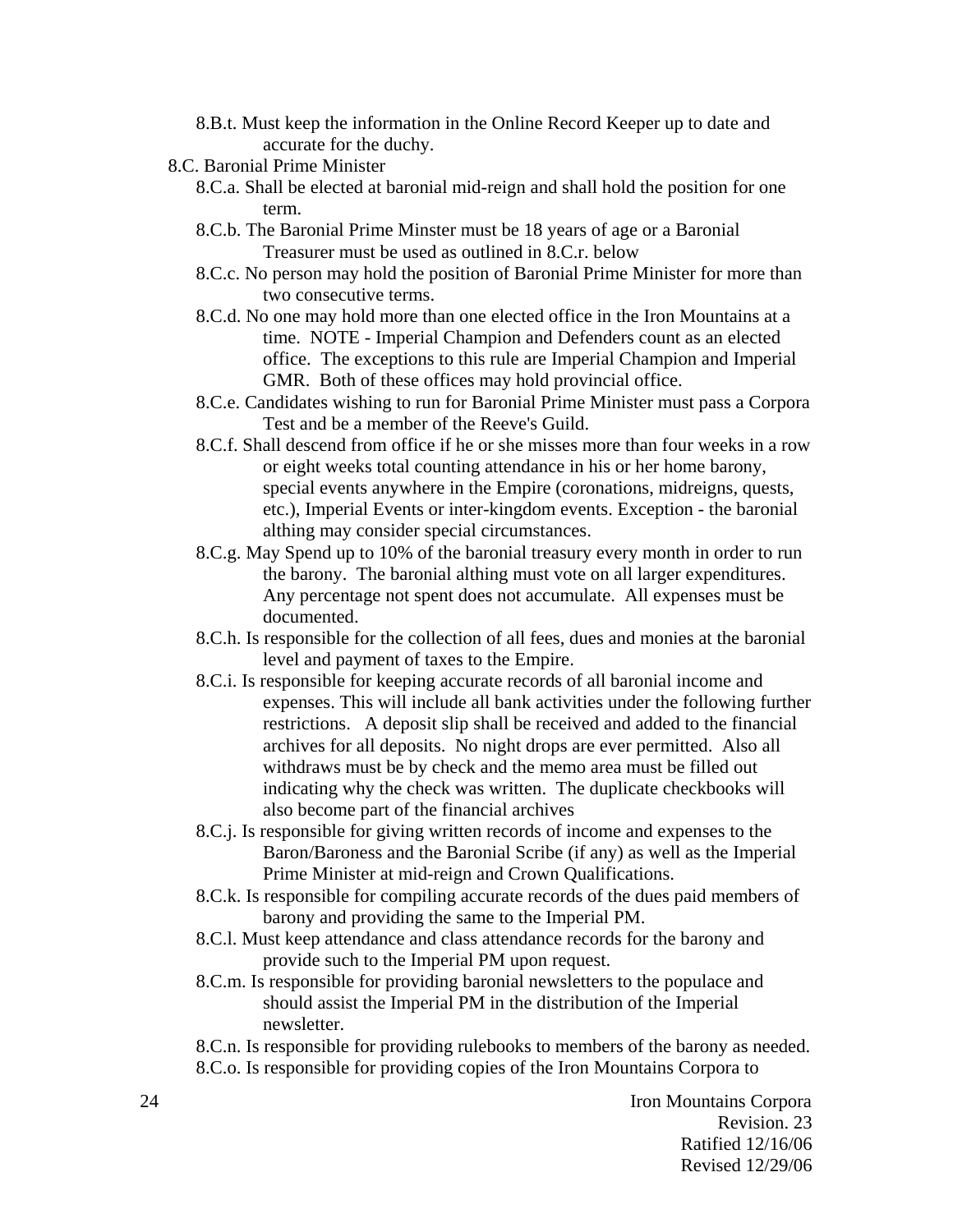members of the barony as needed.

- 8.C.p. Shall be responsible for keeping and compiling an on-going record of awards, titles and honors from the provinces (this includes awards, titles and honors given at the Imperial level) and will supply such records to Baron/Baroness or to the Imperial PM as needed.
- 8.C.q. Should the Baronial PM descend from office a new one will be elected as soon as possible (at latest during the next baronial althing, which must happen within a month). During the interim, the Baron/Baroness will take over pro-tem duties of the Baronial PM.
- 8.C.r. If, for any reason, an elected Baronial Prime Minister is unable to perform his or her duties in administering the club funds, a Baronial Treasurer must be elected by baronial althing vote.
	- 8.C.r.1. Candidates for Baronial Treasurer must meet all of the qualifying requirements of Baronial Prime Minister (Dues, attendance, etc) and be at least 18 years old.
	- 8.C.r.2. The Baronial Treasurer must be capable and legally able to handle club funds.
	- 8.C.r.3. The Baronial Treasurer shall take over all financial responsibilities from the Baronial Prime Minister as outlined in the sections above.
	- 8.C.r.4. The Baronial Treasurer shall serve in office until the next Baronial Prime Minister is elected.
	- 8.C.r.5. The Office of Treasure does not preclude someone from holding another office.
- 8.C.s. Must keep the information in the Online Record Keeper up to date and accurate for the barony.
- 8.D. Shire Prime Minister
	- 8.D.a. Shall be elected at shire mid-reign and shall hold the position for one term.
	- 8.D.b. No person may hold the position of Shire Prime Minister for more than two consecutive terms.
	- 8.D.c. No one may hold more than one elected office in the Iron Mountains at a time. NOTE - Imperial Champion and Defenders count as an elected office. The exceptions to this rule are Imperial Champion and Imperial GMR. Both of these offices may hold provincial office.
	- 8.D.d. Candidates wishing to run for Shire Prime Minister must pass a Corpora Test created by the Imperial GMR.
	- 8.D.e. Shall descend from office if he or she misses more than four weeks in a row or eight weeks total counting attendance in his or her home shire, special events anywhere in the Empire (coronations, midreigns, quests, etc.), Imperial Events or inter-kingdom events. Exception - the shire althing may consider special circumstances.
	- 8.D.f. May Spend up to 10% of the shire treasury every month in order to run the shire. The shire althing must vote on all larger expenditures. Any percentage not spent does not accumulate. All expenses must be documented.
	- 8.D.g. Is responsible for the collection of all fees, dues and monies at the shire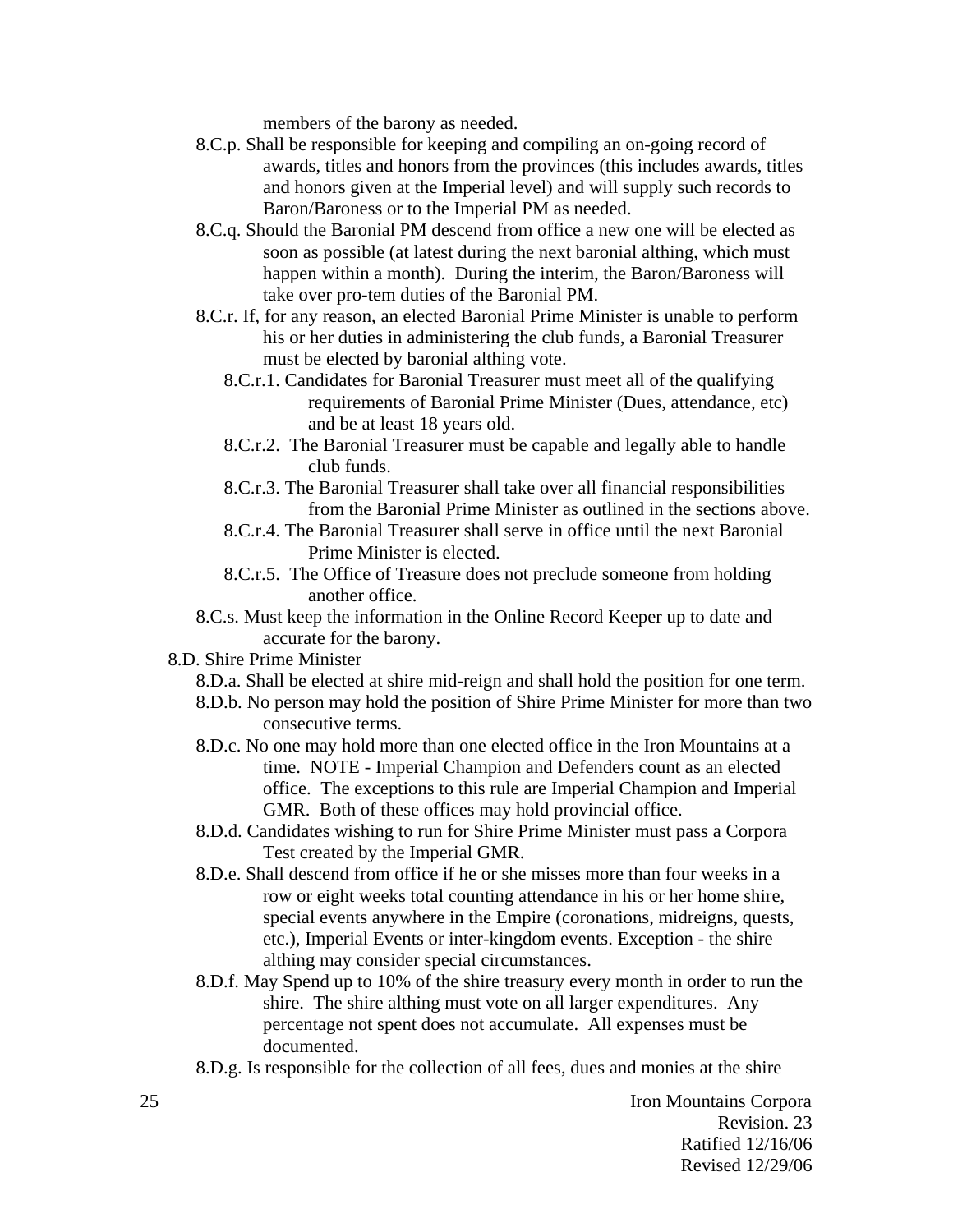level and payment of taxes to the Empire.

- 8.D.h. Is responsible for keeping accurate records of all shire income and expenses. This will include all bank activities under the following further restrictions. A deposit slip shall be received and added to the financial archives for all deposits. No night drops are ever permitted. Also all withdraws must be by check and the memo area must be filled out indicating why the check was written. The duplicate checkbooks will also become part of the financial archives
- 8.D.i. Is responsible for giving written records of income and expenses to the Sheriff and the Shire Scribe (if any) as well as the Imperial Prime Minister at mid-reign and Crown Qualifications.
- 8.D.j. Is responsible for compiling accurate records of the dues paid members of shire and providing the same to the Imperial PM.
- 8.D.k. Must keep attendance and class attendance records for the shire and provide such to the Imperial PM upon request.
- 8.D.l. Is responsible for providing shire newsletters, should the shire have one to the populace and should assist the Imperial PM in the distribution of the Imperial newsletter.
- 8.D.m. Is responsible for providing rulebooks to members of the shire as needed.
- 8.D.n. Is responsible for providing copies of the Iron Mountains Corpora to members of the shire as needed.
- 8.D.o. Shall be responsible for keeping and compiling an on-going record of awards, titles and honors from the provinces (this includes awards, titles and honors given at the Imperial level) and will supply such records to Sheriff or to the Imperial PM as needed.
- 8.D.p. Should the Shire PM descend from office a new one will be elected as soon as possible (at latest during the next shire althing, which must happen within a month). During the interim, the sheriff will take over pro-tem duties of the Shire PM.
- 8.D.q. If, for any reason, an elected Shire Prime Minister is unable to perform his or her duties in administering the club funds, a Shire Treasurer must be elected by shire althing vote.
	- 8.D.q.1. Candidates for Shire Treasurer must meet all the qualifying requirements of the Shire Prime Minister (Dues, Attendance, etc.)
	- 8.D.q.2. The Shire Treasurer must be capable and legally able to handle club funds.
	- 8.D.q.3. The Shire Treasurer shall take over all financial responsibilities from the Shire Prime Minister as outlined in the sections above.
	- 8.D.q.4. The Shire Treasurer shall serve in office until the next Shire Prime Minister is elected.
	- 8.D.q.5. The Office of Treasure does not preclude someone from holding another office.
- 8.D.r. Must keep the information in the Online Record Keeper up to date and accurate for the shire.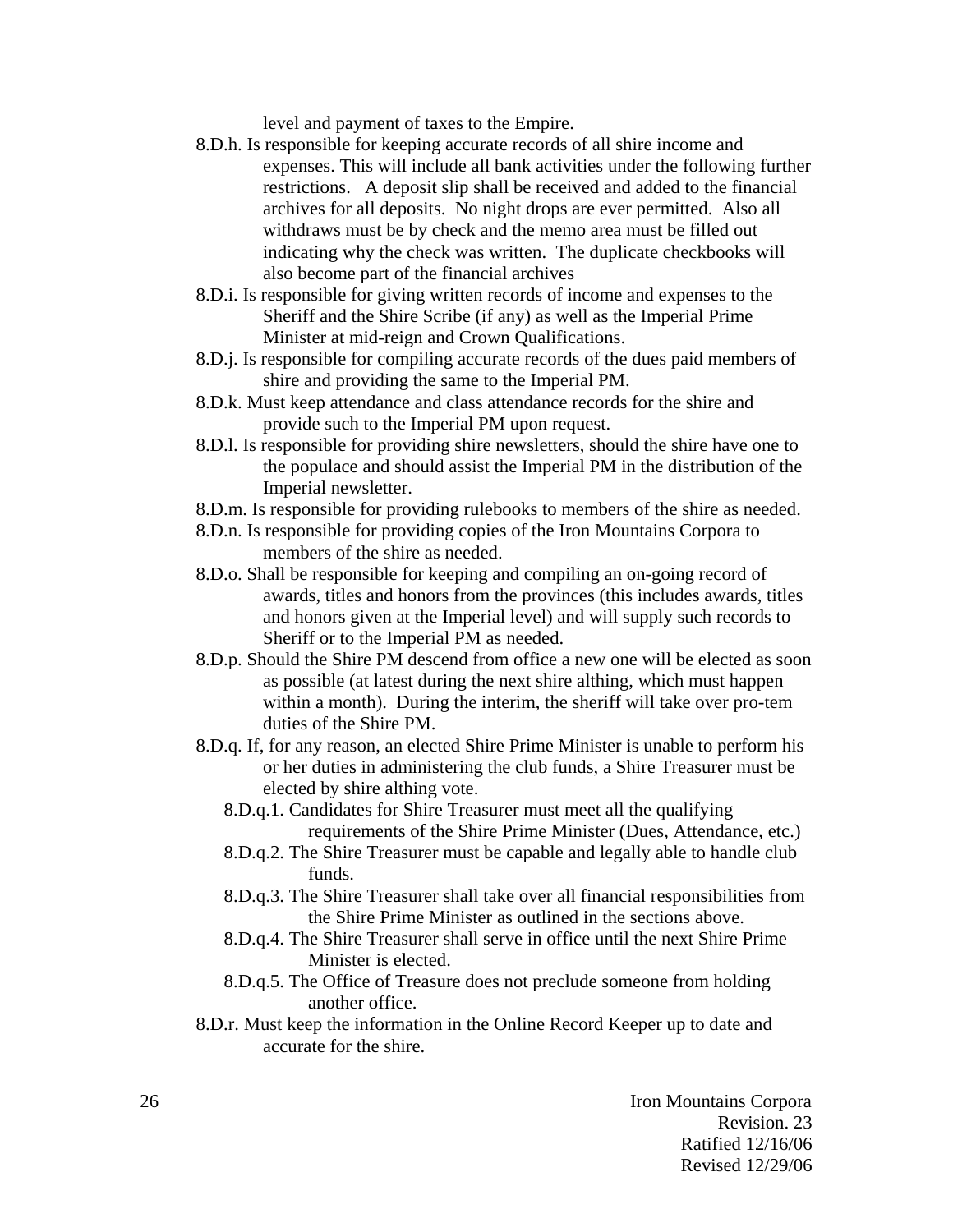### 9. Champions

- 9.A. Imperial Champion Champion of the Realm
	- 9.A.a. Whoever wins the fighting portion of the Imperial Crown Tourney shall become the Imperial Champion.
	- 9.A.b. The Imperial Champion shall hold this position until the end of the Emperor's/Empress' reign.
	- 9.A.c. If the Imperial Champion leaves the office, the person that came in next in the fighting portion of the Imperial Crown Tourney shall ascend to the office.
	- 9.A.d. Shall descend from office if he or she misses more than four weeks in a row or eight weeks total counting attendance anywhere in the Empire, Imperial events or inter-kingdom events. Exception - the Imperial Althing may consider special circumstances.
	- 9.A.e. The Imperial Champion must pass a reeve's test before stepping up.
	- 9.A.f. The Imperial Champion will be in charge of defending the Empire's honor.
	- 9.A.g. The Imperial Champion is responsible for game-time at interkingdom event where nothing else is scheduled.
	- 9.A.h. The Imperial Champion is in charge of organizing the Imperial weaponmaster tournament.
	- 9.A.i. The Imperial Champion may at his discretion remove unsafe weapons from the field at Imperial events and is responsible for coordinating weapon safety throughout the Empire.
	- 9.A.j. When the Imperial Champion steps down he or she may, at the discretion of the Emperor/Empress, gain the title of Defender of the Realm
	- 9.A.k. No one may hold more than one elected office in the Iron Mountains at a time. NOTE - Imperial Champion and Defenders count as an elected office. The exceptions to this rule are Imperial Champion and Imperial GMR. Both of these offices may hold provincial office

#### 9.B. Ducal Defender

- 9.B.a. Whoever wins the fighting portion of the Ducal Crown Tourney shall become the Ducal Defender.
- 9.B.b. The Ducal Defender shall hold this position until the end of the Duke/Duchess or Duchess' reign.
- 9.B.c. If the Ducal Defender leaves the office, the person that came in next in the fighting portion of the Ducal Crown Tourney shall ascend to the office.
- 9.B.d. Shall descend from office if he or she misses more than four weeks in a row or eight weeks total counting attendance in his or her home duchy, special events anywhere in the Empire (coronations, midreigns, quests, etc.), Imperial Events or inter-kingdom events. Exception - the ducal althing may consider special circumstances
- 9.B.e. The Ducal Defender will be in charge of defending his or her duchy's honor.
- 9.B.f. The Ducal Defender is responsible for running games on normal battle game days in his or her duchy.
- 9.B.g. The Ducal Defender may at his discretion remove unsafe weapons from the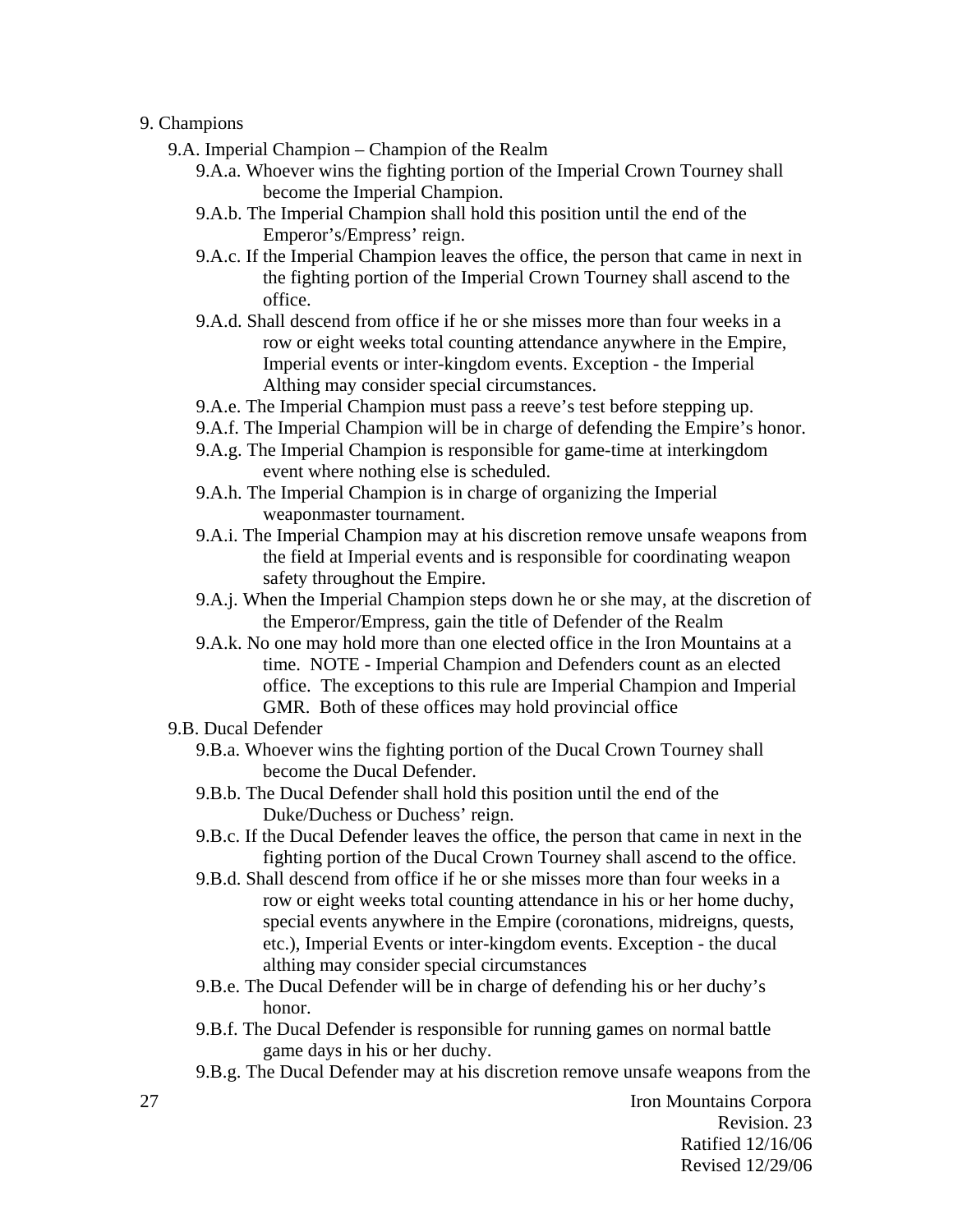field at ducal events.

- 9.B.h. The Ducal Defender is responsible for lost and found in his or her duchy.
- 9.B.i. No one may hold more than one elected office in the Iron Mountains at a time. NOTE - Imperial Champion and Defenders count as an elected office. The exceptions to this rule are Imperial Champion and Imperial GMR. Both of these offices may hold provincial office.
- 9.C. Baronial Defender
	- 9.C.a. Whoever wins the fighting portion of the Baronial Crown Tourney shall become the Baronial Defender.
	- 9.C.b. The Baronial Defender shall hold this position until the end of the Baron or Baroness' reign.
	- 9.C.c. If the Baronial Defender leaves the office, the person that came in next in the fighting portion of the Baronial Crown Tourney shall ascend to the office.
	- 9.C.d. Shall descend from office if he or she misses more than four weeks in a row or eight weeks total counting attendance in his or her home barony, special events anywhere in the Empire (coronations, midreigns, quests, etc.), Imperial Events or inter-kingdom events. Exception - the baronial althing may consider special circumstances.
	- 9.C.e. The Baronial Defender will be in charge of defending his or her barony's honor.
	- 9.C.f. The Baronial Defender is responsible for running games on normal battle game days in his or her barony.
	- 9.C.g. The Baronial Defender may at his discretion remove unsafe weapons from the field at baronial events.
	- 9.C.h. The Baronial Defender is responsible for lost and found in his or her barony.
	- 9.C.i. No one may hold more than one elected office in the Iron Mountains at a time. NOTE - Imperial Champion and Defenders count as an elected office. The exceptions to this rule are Imperial Champion and Imperial GMR. Both of these offices may hold provincial office.

9.D. Shire Defender

- 9.D.a. Whoever wins the fighting portion of the Shire Crown Tourney shall become the Shire Defender.
- 9.D.b. The Shire Defender shall hold this position until the end of the Sheriff's reign.
- 9.D.c. If the Shire Defender leaves the office, the person that came in next in the fighting portion of the Shire Crown Tourney shall ascend to the office.
- 9.D.d. Shall descend from office if he or she misses more than four weeks in a row or eight weeks total counting attendance in his or her home shire, special events anywhere in the Empire (coronations, midreigns, quests, etc.), Imperial Events or inter-kingdom events. Exception - the shire althing may consider special circumstances.

9.D.e. The Shire Defender will be in charge of defending his or her shire's honor. 9.D.f. The Shire Defender is responsible for running games on normal battle game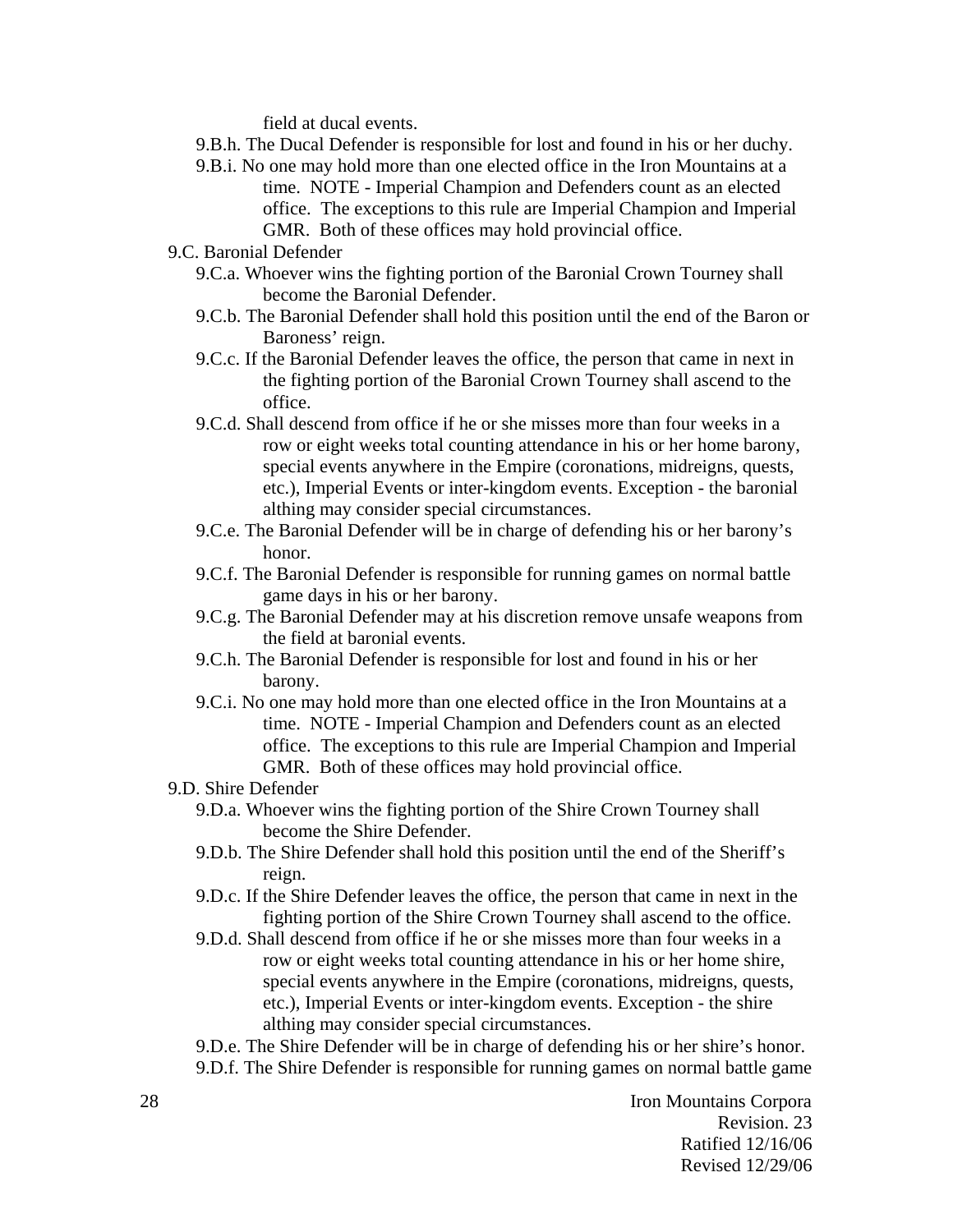days in the shire.

- 9.D.g. The Shire Defender may at his discretion remove unsafe weapons from the field at shire events.
- 9.D.h. The Shire Defender is responsible for lost and found in his or her shire.
- 9.D.i. No one may hold more than one elected office in the Iron Mountains at a time. NOTE - Imperial Champion and Defenders count as an elected office. The exceptions to this rule are Imperial Champion and Imperial GMR. Both of these offices may hold provincial office.
- 10. Guildmasters of Reeves
	- 10.A. Imperial Guildmaster of Reeves
		- 10.A.a. Shall be chosen by and from the Imperial Reeves Guild for the current term (section 12.A) by election at the Crown Qualifications.
		- 10.A.b. Shall work with the Emperor/Empresses and Imperial PM, provincial GMRs to insure that the rules are followed fairy, honestly, accurately within the Empire
		- 10.A.c. Shall work to insure that the rules are followed consistently throughout the core groups.
		- 10.A.d. The Imperial GMR may at his discretion remove unsafe equipment (armor, weapons, musical instruments, etc....) or players from the field throughout the Empire, while present. This sanction may be up to and including until the end of the game day as necessary.
		- 10.A.e. The Imperial GMR is responsible for working with the Imperial Champion in coordinating weapon safety throughout the Empire.
		- 10.A.f. The Imperial GMR is responsible for insuring that the conduct of reeves is competent and fair.
		- 10.A.g. The Imperial GMR will be the Crown's advisor to the rules.
		- 10.A.h. The Imperial GMR will be responsible for creating and distributing a reeve's test and a Corpora test within 30 days of stepping up. Until the new tests are distributed, the previous term's tests will continue to be valid.
			- 10.A.h.1. The reeves test may only test knowledge of the current version of the rules, knowledge of Imperially accepted clarifications of the rules, reeve-relevant judgment ability, and safety issues relevant to Amtgard.
			- 10.A.h.2. The Corpora test may only test knowledge of current versions of the Iron Mountains Corpora.
		- 10.A.i. The Imperial GMR has the right to make rules clarifications where they are unclear. *No right to change the rules is granted or implied in this position*.
		- 10.A.j. If the current guildmaster of reeves wishes to run for a position that requires a passing score on the reeves or corpora test, then a test will be administered by members of the Imperial reeves guild who are not involved in the election.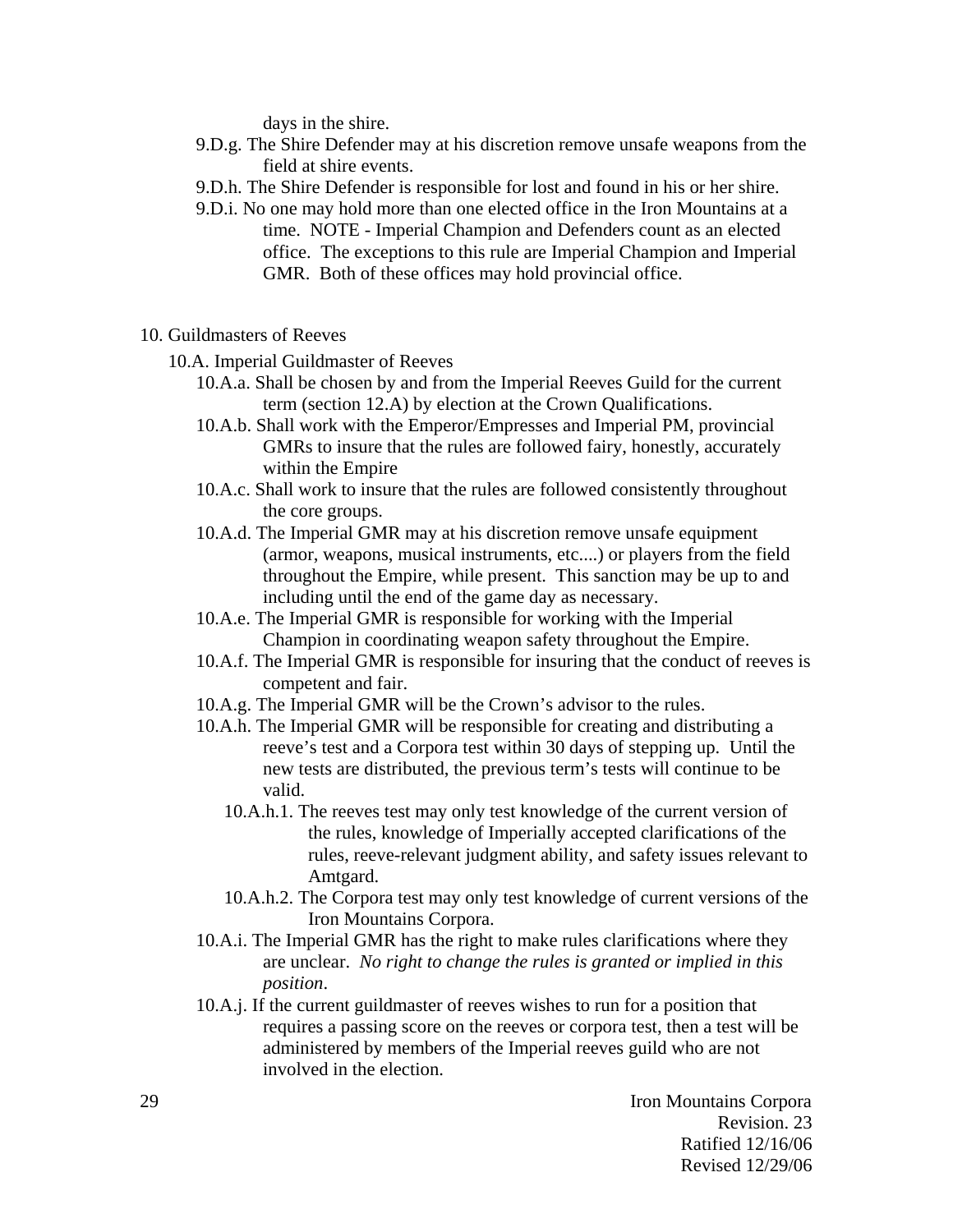- 10.A.k. The Imperial GMR may be removed from office following the procedure for impeachment of Imperial officers. If the Imperial GMR leaves office for any reason the Imperial Reeves guild will elect another one.
- 10.A.l. Shall descend from office if he or she misses more than four weeks in a row or eight weeks total counting attendance anywhere in the Empire, Imperial events or inter-kingdom events. Exception - the Imperial Althing may consider special circumstances.
- 10.A.m. No one may hold more than one elected office in the Iron Mountains at a time. NOTE - Imperial Champion and Defenders count as an elected office. The exceptions to this rule are Imperial Champion and Imperial GMR. Both of these offices may hold provincial office.
- 10.A.n. After the Imperial GMR steps out of office they are still considered reeves qualified until the next Imperial Reeves test becomes available.
- 10.B. Ducal Guildmaster of Reeves
	- 10.B.a. Shall be elected by and from members of the Imperial Reeves Guild that are also members of the duchy in question.
	- 10.B.b. Shall work with the duke/duchess and Ducal PM to insure that the rules are followed fairy, honestly, accurately within the duchy.
	- 10.B.c. The Ducal GMR may at his discretion remove unsafe equipment (armor, weapons, musical instruments, etc....) or players from the field in his or her duchy, while present. This sanction may be up to and including until the end of the game day as necessary.
	- 10.B.d. The Ducal GMR is responsible for working with the Ducal Defender in coordinating weapon safety within his or her duchy.
	- 10.B.e. The Ducal GMR is responsible for insuring that the conduct of reeves is competent and fair within his or her duchy.
	- 10.B.f. The Ducal GMR is the duke's/duchess' advisor to the rules.
	- 10.B.g. The Ducal GMR is responsible for writing duchy retest reeves test and corpora if needed.
	- 10.B.h. The Ducal GMR has the right to make rules clarifications where they are unclear within his or her duchy. *No right to change the rules is granted or implied in this position*. The Ducal GMR is also responsible for bringing such situations to the Imperial GMR's attention so they can be addressed Empire wide as needed.
	- 10.B.i. The Ducal GMR is responsible for communicating his opinions and those of his province on IRCA questions to the IRCA representative when such questions come to his notice
	- 10.B.j. The Ducal GMR may be removed from office following the procedure for impeachment of provincial officers. If the Ducal GMR leaves office for any reason the ducal Reeves guild will elect another one as per 10.B.a
	- 10.B.k. Shall descend from office if he or she misses more than four weeks in a row or eight weeks total counting attendance in his or her home duchy, special events anywhere in the Empire (coronations, midreigns, quests, etc.), Imperial Events or inter-kingdom events. Exception - the ducal althing may consider special circumstances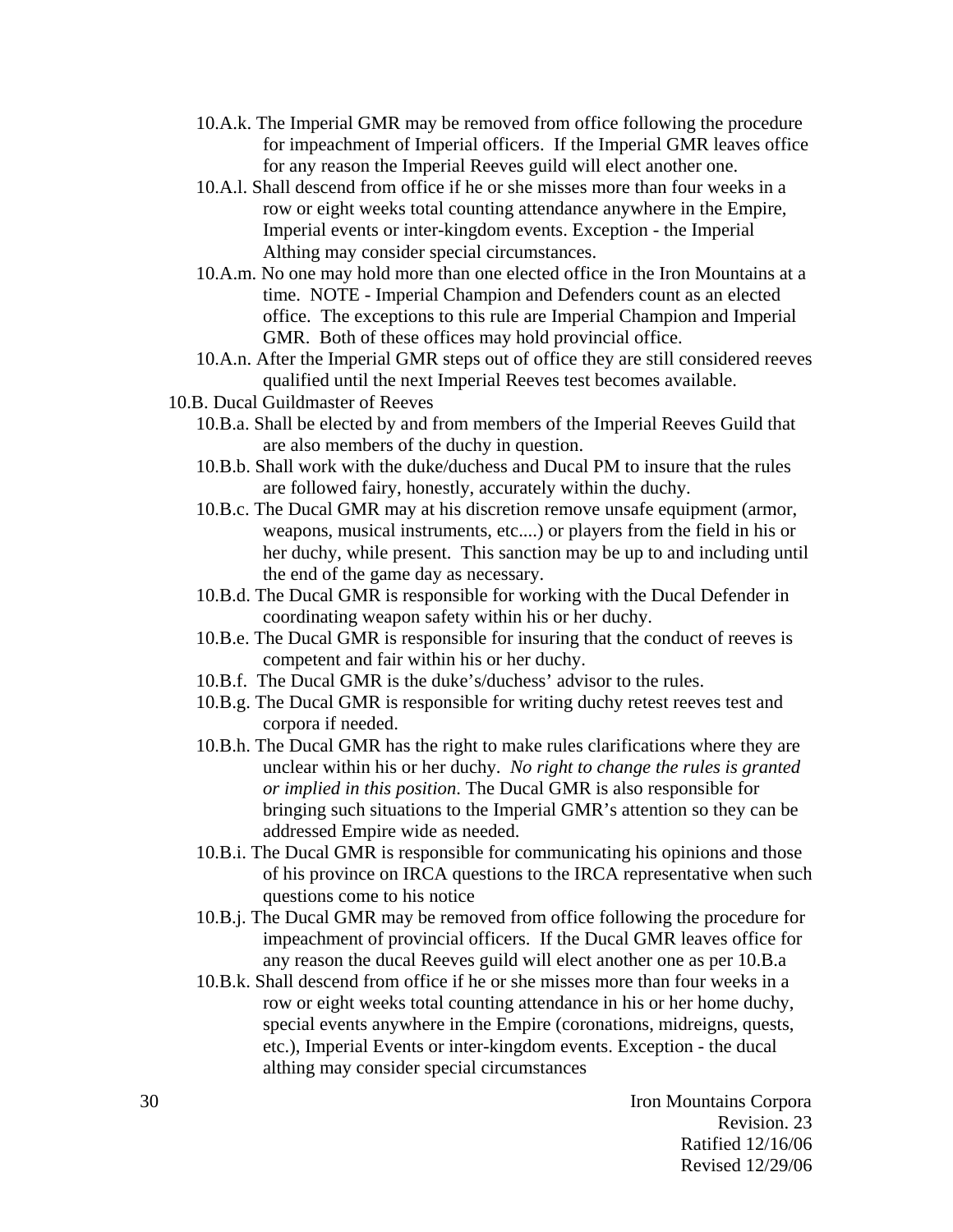- 10.B.l. No one may hold more than one elected office in the Iron Mountains at a time. NOTE - Imperial Champion and Defenders count as an elected office. The exceptions to this rule are Imperial Champion and Imperial GMR. Both of these offices may hold provincial office.
- 10.C. Baronial Guildmaster of Reeves
	- 10.C.a. Shall be elected by and from members of the Imperial Reeves Guild that are also members of the barony in question.
	- 10.C.b. Shall work with the baron/baroness and Baronial PM to insure that the rules are followed fairy, honestly, accurately within the barony.
	- 10.C.c. The Baronial GMR may at his discretion remove unsafe equipment (armor, weapons, musical instruments, etc....) or players from the field in his or her barony, while present. This sanction may be up to and including until the end of the game day as necessary.
	- 10.C.d. The Baronial GMR is responsible for working with the Baronial Defender in coordinating weapon safety within his or her barony.
	- 10.C.e. The Baronial GMR is responsible for insuring that the conduct of reeves is competent and fair within his or her barony.
	- 10.C.f. The Baronial GMR is the baron's/baroness' advisor to the rules.
	- 10.C.g. The Baronial GMR is responsible for writing baronial retest reeves test and corpora if needed.
	- 10.C.h. The Baronial GMR has the right to make rules clarifications where they are unclear within his or her barony. *No right to change the rules is granted or implied in this position*. The Baronial GMR is also responsible for bringing such situations to the Imperial GMR's attention so they can be addressed Empire wide as needed.
	- 10.C.i. The Baronial GMR is responsible for communicating his opinions and those of his province on IRCA questions to the IRCA representative when such questions come to his notice
	- 10.C.j. The Baronial GMR may be removed from office following the procedure for impeachment of provincial officers. If the Baronial GMR leaves office for any reason the baronial reeve's guild will elect another one as per 10.C.a.
	- 10.C.k. Shall descend from office if he or she misses more than four weeks in a row or eight weeks total counting attendance in his or her home barony, special events anywhere in the Empire (coronations, midreigns, quests, etc.), Imperial Events or inter-kingdom events. Exception - the baronial althing may consider special circumstances.
	- 10.C.l. No one may hold more than one elected office in the Iron Mountains at a time. NOTE - Imperial Champion and Defenders count as an elected office. The exceptions to this rule are Imperial Champion and Imperial GMR. Both of these offices may hold provincial office.
- 10.D. Shire Guildmaster of Reeves
	- 10.D.a. A shire may if desired elect a Shire Guildmaster of Reeves.
	- 10.D.b. Shall be elected by and from members of the Imperial Reeves Guild that are also members of the shire in question.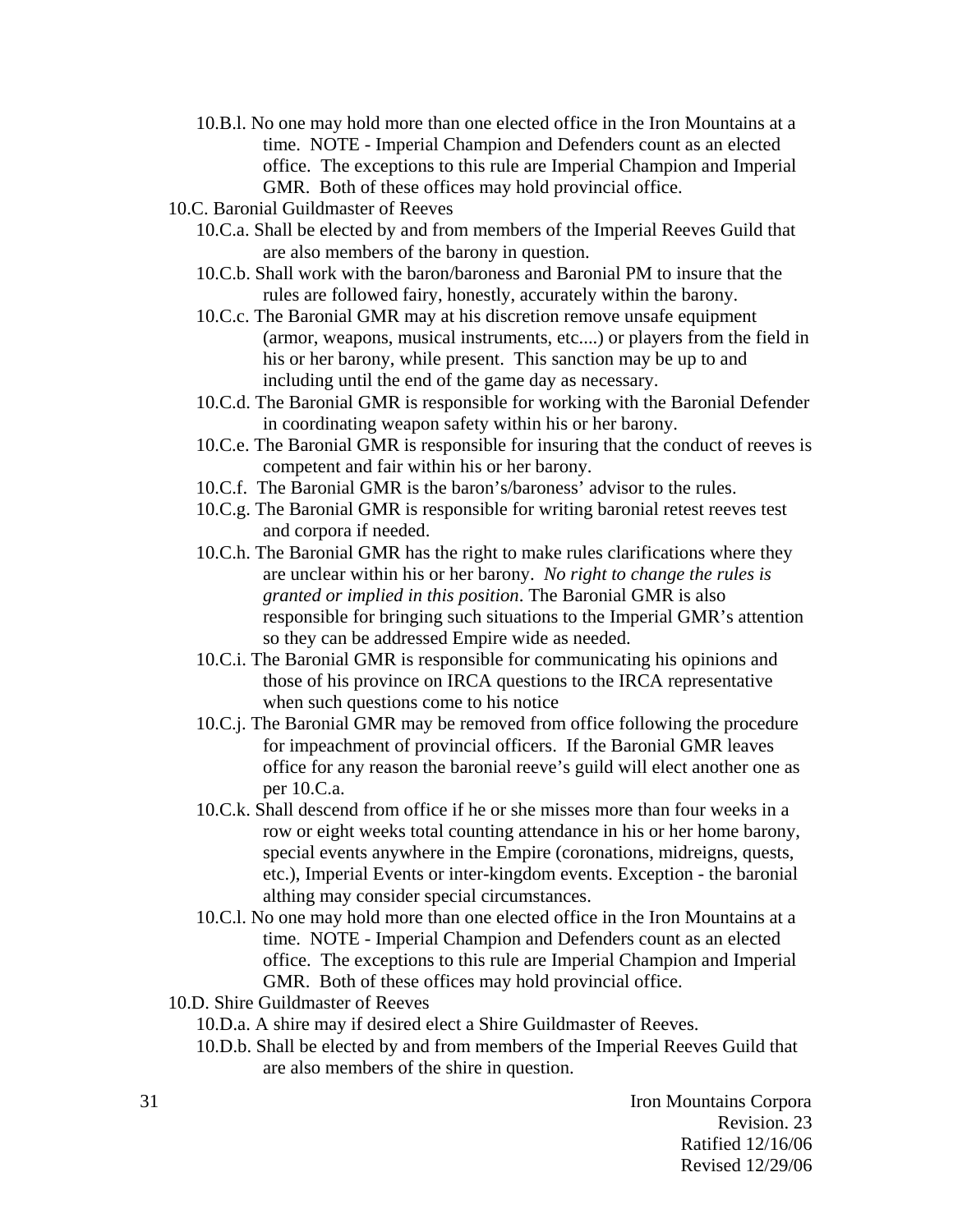- 10.D.c. Shall work with the sheriff and Shire PM to insure that the rules are followed fairy, honestly, accurately within the shire.
- 10.D.d. The Shire GMR may at his discretion remove unsafe equipment (armor, weapons, musical instruments, etc....) or players from the field in his or her shire, while present. This sanction may be up to and including until the end of the game day as necessary.
- 10.D.e. The Shire GMR is responsible for working with the Shire Defender in coordinating weapon safety within his or her shire.
- 10.D.f. The Shire GMR is responsible for insuring that the conduct of reeves is competent and fair within his or her shire.
- 10.D.g. The Shire GMR will be the sheriff's advisor to the rules.
- 10.D.h. The Shire GMR is responsible for writing shire retest reeves test and corpora if needed.
- 10.D.i. The Shire GMR has the right to make rules clarifications where they are unclear within his or her barony. *No right to change the rules is granted or implied in this position*. The Shire GMR is also responsible for bringing such situations to the Imperial GMR's attention so they can be addressed Empire wide as needed.
- 10.D.j. The Shire GMR is responsible for communicating his opinions and those of his province on IRCA questions to the IRCA representative when such questions come to his notice
- 10.D.k. The Shire GMR may be removed from office following the procedure for impeachment of provincial officers. If the Shire GMR leaves office for any reason the shire Reeves guild will elect another one as per 10.D.b.
- 10.D.l. Shall descend from office if he or she misses more than four weeks in a row or eight weeks total counting attendance in his or her home shire, special events anywhere in the Empire (coronations, midreigns, quests, etc.), Imperial Events or inter-kingdom events. Exception - the shire althing may consider special circumstances.
- 10.D.m. No one may hold more than one elected office in the Iron Mountains at a time. NOTE - Imperial Champion and Defenders count as an elected office. The exceptions to this rule are Imperial Champion and Imperial GMR. Both of these offices may hold provincial office.

#### 11. Other Positions

*These positions should exist at the Imperial level. They may also be appropriate at the ducal, baronial or even at the shire level. If they are used at the provincial level these positions follow the same rules laid out for the Imperial level within their province.* 

- 11.A. Scribe
	- 11.A.a. Shall be appointed by the monarch as necessary.
	- 11.A.b. The scribe shall be responsible for producing the newsletter during his or her term.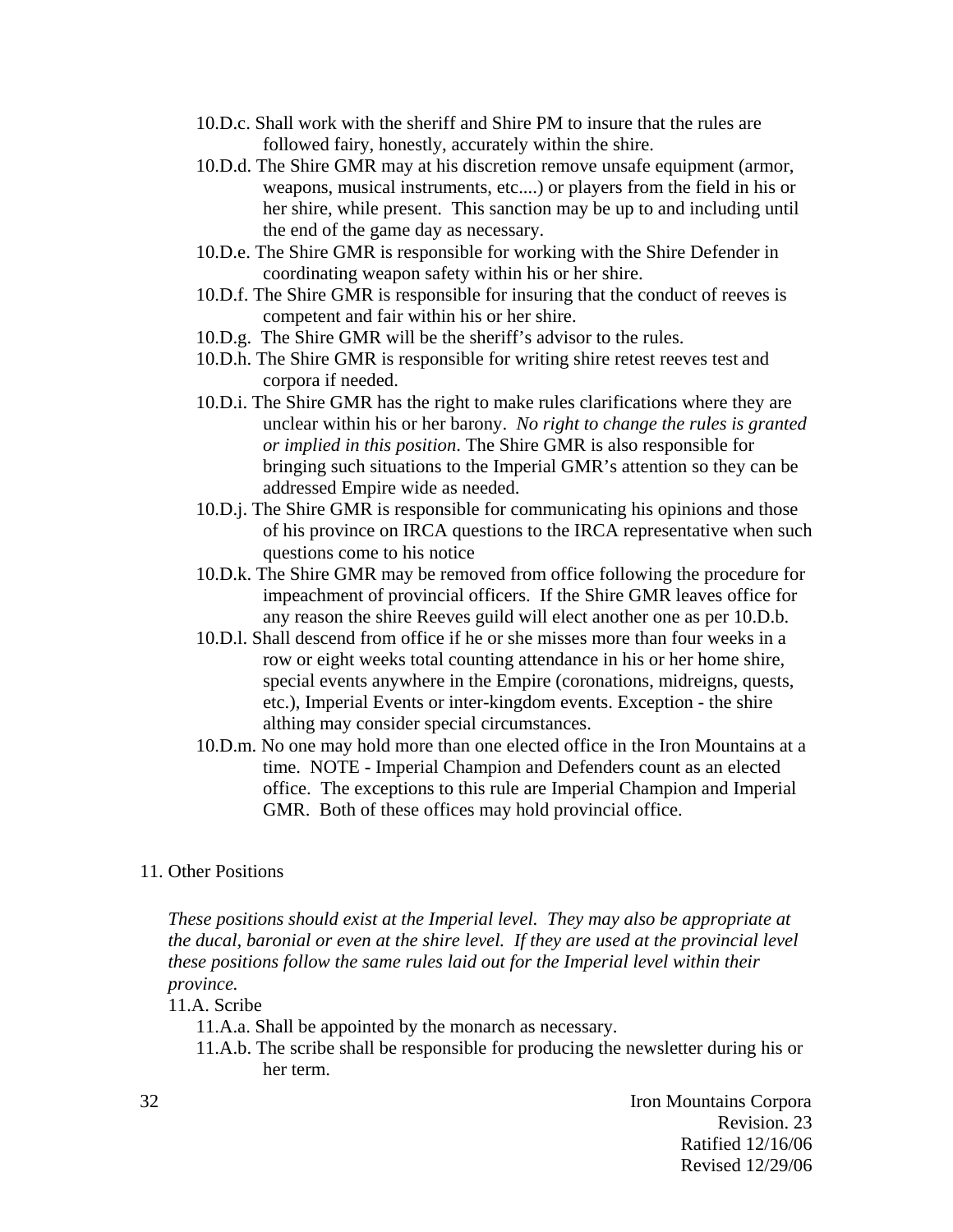- 11.A.c. If the scribe leaves office for any reason the monarch may appoint a new one.
- 11.A.d. The scribe shall keep and post minutes from all althings.
- 11.A.e. At the end of the reign the scribe shall be responsible for updating the corpora and the rules clarification document (see 12.A). He or she shall pass this on to the new scribe when appointed and to the Imperial PM.
- 11.B. Guards and their Captain
	- 11.B.a. They will be appointed by the monarch and consort.
	- 11.B.b. Shall aid in keeping the event sites clean and free of debris.
	- 11.B.c. Will aid in the collection of fees at Amtgard events
	- 11.B.d. The Captain of the Guard will be one of the members of the guard. At Amtgard events that are run by his or her group, he or she will in charge of security.
	- 11.B.e. Consort's Defender is purely an honorary position. This shall come from among the guards and is appointed by the Consort
- 11.C. Court Herald
	- 11.C.a. Appointment/dismissal at Monarch discretion
	- 11.C.b. Responsible for organization/protocol at Amtgard events
- 11.D. Guildmasters
	- 11.D.a. The Monarch and Consort may at their discretion choose Guildmasters for whatever guilds they wish. This may be done in any appropriate method including by the vote of those affected.
	- 11.D.b. These people will be responsible for promoting their class or interest during that monarch's term.
	- 11.D.c. Guildmasters may be dismissed at the monarch and consort's discretion.
	- 11.D.d. Some examples of Guildmasters are: Brewers, Gladiators, Garbers, Druids, Healers, Monks, and Poets
- 11.E. IRCA Representative.
	- 11.E.a. For the purposes of maintaining continuity within the committee, the rules representative position is a life-time appointment, until otherwise decided by the individual holding the appointment or the reigning monarch. In the event that the appointment is dissolved, the reigning monarch shall appoint a new representative.
	- 11.E.b. The representative will be the only person allowed to access the boards on Amtgardinc.com to discuss or suggest rule changes/clarifications. (Bulletin boards will be set up at Amtgardinc.com that will be used to post, discuss, and collate requested rule changes. These boards will be open to the public (read-only) to allow for the process to be visible to all members of Amtgard and to promote a more diverse discussion of these changes on Kingdom lists.)
	- 11.E.c. The main duty of the representative is to poll the Empire for rule changes and clarifications, and then bring these clarifications or changes to the boards. The representative must remain in contact with the Monarch and populace in order to promote the Empire's rules agenda.
	- 11.E.d. The representative has the discretionary right to discard any rules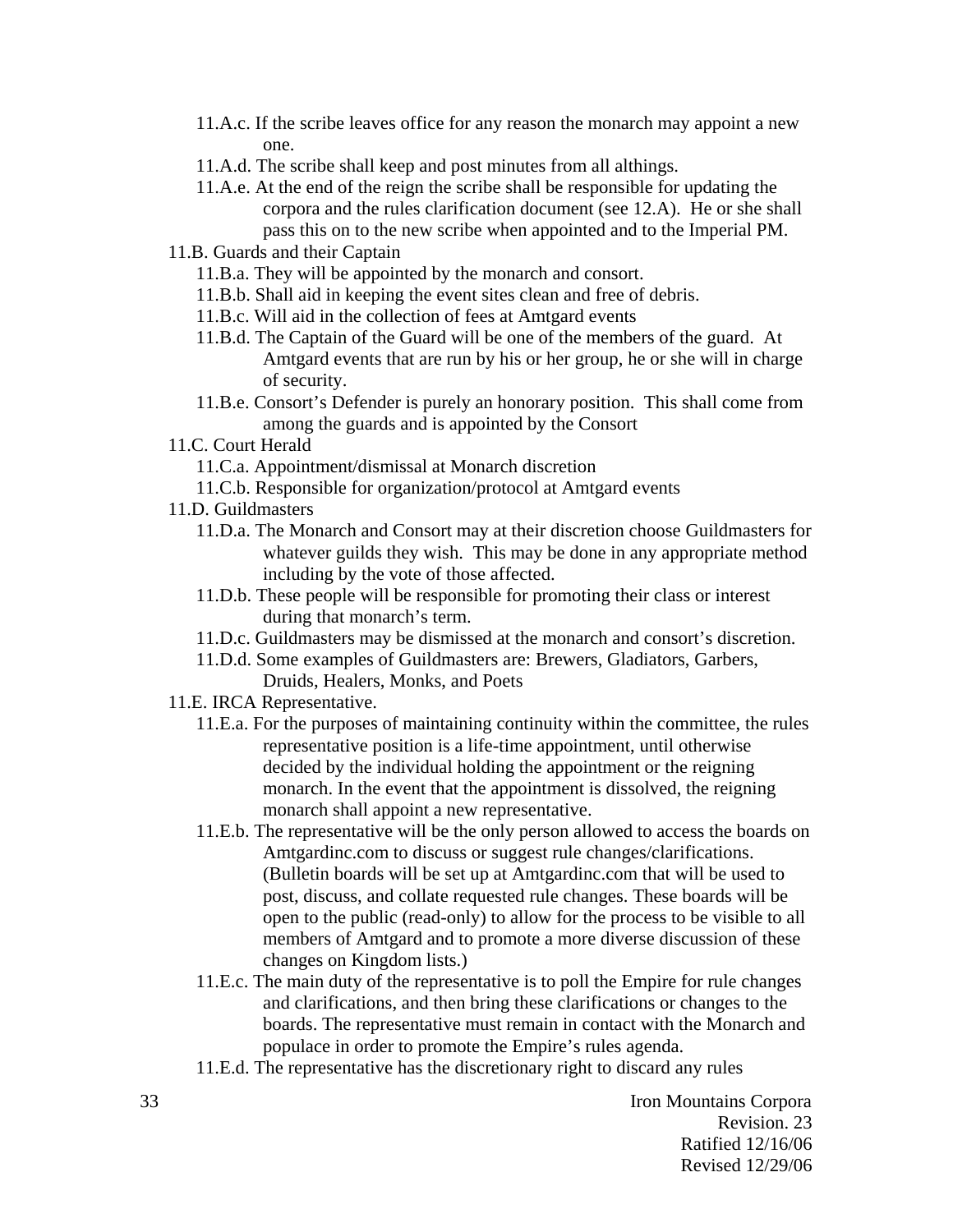clarifications or changes s/he deems inappropriate.

- 11.E.e. The representative will discuss these changes and clarifications on the Amgardinc.com boards to help clarify and clean up wording and intention in the changes.
- 11.E.f. The representative must transfer any rule changes from the discussion boards to the final request board before the last day in June, in voting years. (Clarifications must be transferred by the last day of June every year.) Any transfers after the date will be null and void for the current voting year.
- 11.E.g. Rules changes will be voted up and enacted every two years by the Circle of Monarchs. Rules clarifications will be voting on yearly by the Circle of Monarchs. The vote will happen every year during the Gathering of the Clans monarch's meeting.
- 11.E.h. Clarifications for non-rule voting years will be printed out on an errata sheet (not a supplement) that will be supplied with the rulebook. These clarifications will be edited into the main rulebook on the following year when rule changes are edited.
- 11.E.i. Once the clarifications and rules have been compiled by an authorized representative of Amtgard, Inc., the representative will post a finalized list of rules changes/clarifications on the Kingdom mailing list and the Iron Mountains Forums.
- 11.E.j. As this is a lifetime appointment, the representative is ineligible to receive awards or commendations for his/her service in the role.
- 12. Other Imperial Organizations

*These organizations only exist on the Imperial level. A provincial reeves guild or Circle of Knights is made up of all members of the Imperial reeves guild or circle of Knights whose records are held in that province. These organizations have no powers or duties at the provincial level but may be used in an advisory capacity.* 

#### 12.A. The Imperial Reeves Guild

- 12.A.a. Membership Anyone who has passed an Iron Mountains reeves test (75% or better on a reeves test) *for the current term*. Membership in the reeves guild expires at the Imperial Crown Tourney for the following term. Thus, at the beginning of each term the only members of the guild would be those that had passed their tests at or since the Imperial Crown Tourney (including Imperial candidates, of course).
	- 12.A.a.1. These tests will be created by the Imperial GMR and may be administered by Imperial or provincial GMRs, Leaders, Record Keeping officers or Arts and Sciences officers. These tests should be made available regularly but must at least be available at every Crown Qualifications (provincial and Imperial).
	- 12.A.a.2. In the event that a retest is needed the provincial GMR will be responsible for making it. No one may use a test that they have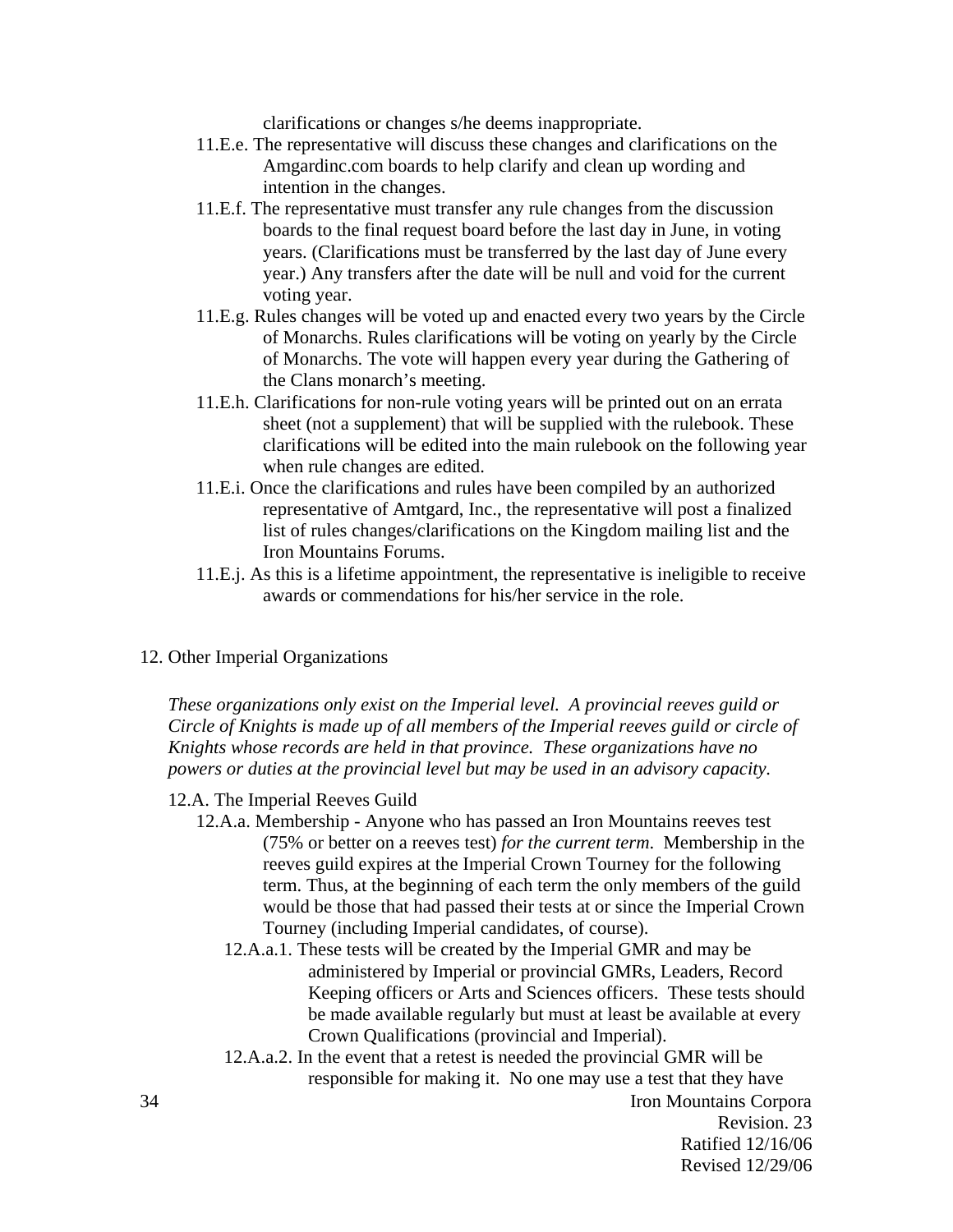already taken as a retest and no one may take more than two reeves tests in one week

- 12.A.b. Reeves may be expected to adjudicate battlegames, tournaments, or other Amtgard fighting events.
- 12.A.c. Powers Reeves have the following powers while 'reeving' a game or event.
	- 12.A.c.1. The authority to remove unsafe weapons, equipment, or people
	- 12.A.c.2. The power to call whether a hit on a person is valid.
	- 12.A.c.3. The power to add newcomers to games or redistribute players among teams if appropriate in order to balance
	- 12.A.c.4. The ability to take time off a persons death if they die well
	- 12.A.c.5. The power to call a person dead if he or she is persistently behaving in a dangerous or unsportsmanlike way.
	- 12.A.c.6. They may also declare an end of the game if play is stagnating
	- 12.A.c.7. They may speed time as necessary to promote game flow
	- 12.A.c.8. In tournaments and/or jugging reeves may enforce initial warning, then bout forfeit and lastly disqualification from the tournament
- 12.A.d. Responsibilities
	- 12.A.d.1. Must insure games are safe to participants and bystanders
	- 12.A.d.2. Shall assist in retrieving discarded and expended equipment
	- 12.A.d.3. Shall be responsible for battlefield rules interpretation, clarification during games they reeve.
	- 12.A.d.4. Shall insure the quality of play is honest and keeping with the spirit of the rules
- 12.B. The Circle of Knights (Belted Circle)
	- 12.B.a. Shall be composed of all Knights of Amtgard who are residents of the Empire of the Iron Mountains.
		- 12.B.a.1. In order to vote upon a candidate, Knights must have attended six times within the last six months counting attendance in his or her home group, special events anywhere in the Empire (coronations, midreigns, quests, etc.), or Imperial Events.
		- 12.B.a.2. Any knight residing in the Iron Mountains who does not meet the minimum attendance requirement may attend and speak in the Belted Circle, or otherwise communicate his/her opinion to the Emperor/Empress, but he/she will not have a vote counted towards approval of a candidate.
	- 12.B.b. The Emperor/Empress is an honorary member of the Circle during his or her term. If the Emperor/Empress is not a Knight of Amtgard he or she does not get to vote within the circle although as an honorary member he or she may always speak.
	- 12.B.c. Other club members may be invited to participate in discussion in the Circle of Knights by a vote of the Circle.
	- 12.B.d. The Emperor/Empress should have the Circle of Knights' approval by a simple, open ballot plurality vote for approval to Knight a club member.
	- 12.B.e. Shall observe group members of the Empire for those qualified to receive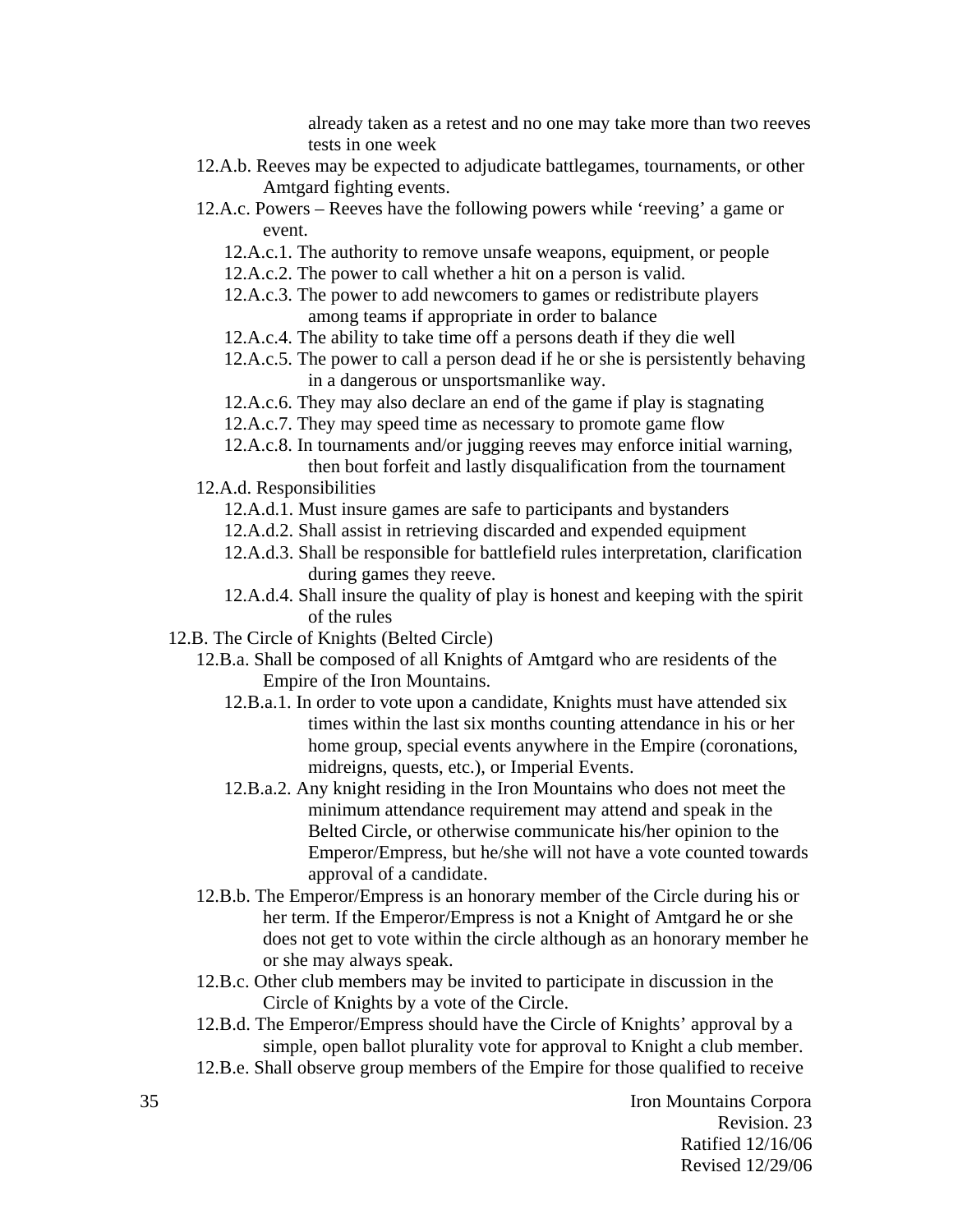Knighthood, and discuss their merits within the circle.

- 12.B.f. Shall discuss any possible changes for Knighthood criteria to be presented to the althing.
- 12.B.g. Every Crown Qualifications, the Circle of Knights will elect a Guildmaster.
- 12.B.h. Only the Emperor/Empress and the Guildmaster of Knights may call a meeting of the Circle of Knights.
- 12.B.i. Meetings should be scheduled at least one week in advance, and the Guildmaster of Knights is responsible for contacting all Knights beforehand.
- 12.B.j. The Guildmaster of Knights is responsible for contacting Knights of other kingdoms when such a Knight's squire is being considered for Knighthood in the Empire.
- 12.B.k. If a Knight of the Empire of the Iron Mountains is to be considered for another order of Knighthood, then the meeting of The Circle of Knights will be held in their absence.
- 12.B.l. Other Knights of Amtgard may attend the Circle and speak but do not get to vote within it.

#### 13. Althings

13.A. Imperial Althings

- 13.A.a. Powers of the Imperial Althing
	- 13.A.a.1. Imperial Althing may change corpora. Sixty Percent of all voters in the Imperial Althing must vote in favor of such a change
	- 13.A.a.2. May make rules clarifications across the core groups. A simple majority of all voters in the Imperial Althing must vote in favor of such a clarification. May join or resign the Empire from the Interkingdom Rules Committee for Amtgard or other similar Interkingdom agreements for the purposes of rules clarification. Joining or leaving such an organization is also constrained by their rule as per the IRCA charter for example.
	- 13.A.a.3. Spend Imperial Money. Fifty Percent of all voters in the Imperial Althing must vote in favor of such expenditures.
	- 13.A.a.4. May impeach Imperial officers or a seat on the BOD. Sixty Percent of all voters in the Imperial Althing must vote in favor of impeachment for it to happen.
	- 13.A.a.5. Shall have to the power to undertake large-scale Interkingdom events and activities whose planning requires more than one Emperor's reign (Olympiad, for example) and to form committees or autocrats as needed to plan and organize such events or to authorize the Emperor to do so.
	- 13.A.a.6. When decisions are made in the Imperial Althing it is up to the Imperial Scribe to document such changes. This includes working with the Imperial PM to update the corpora if it is changed.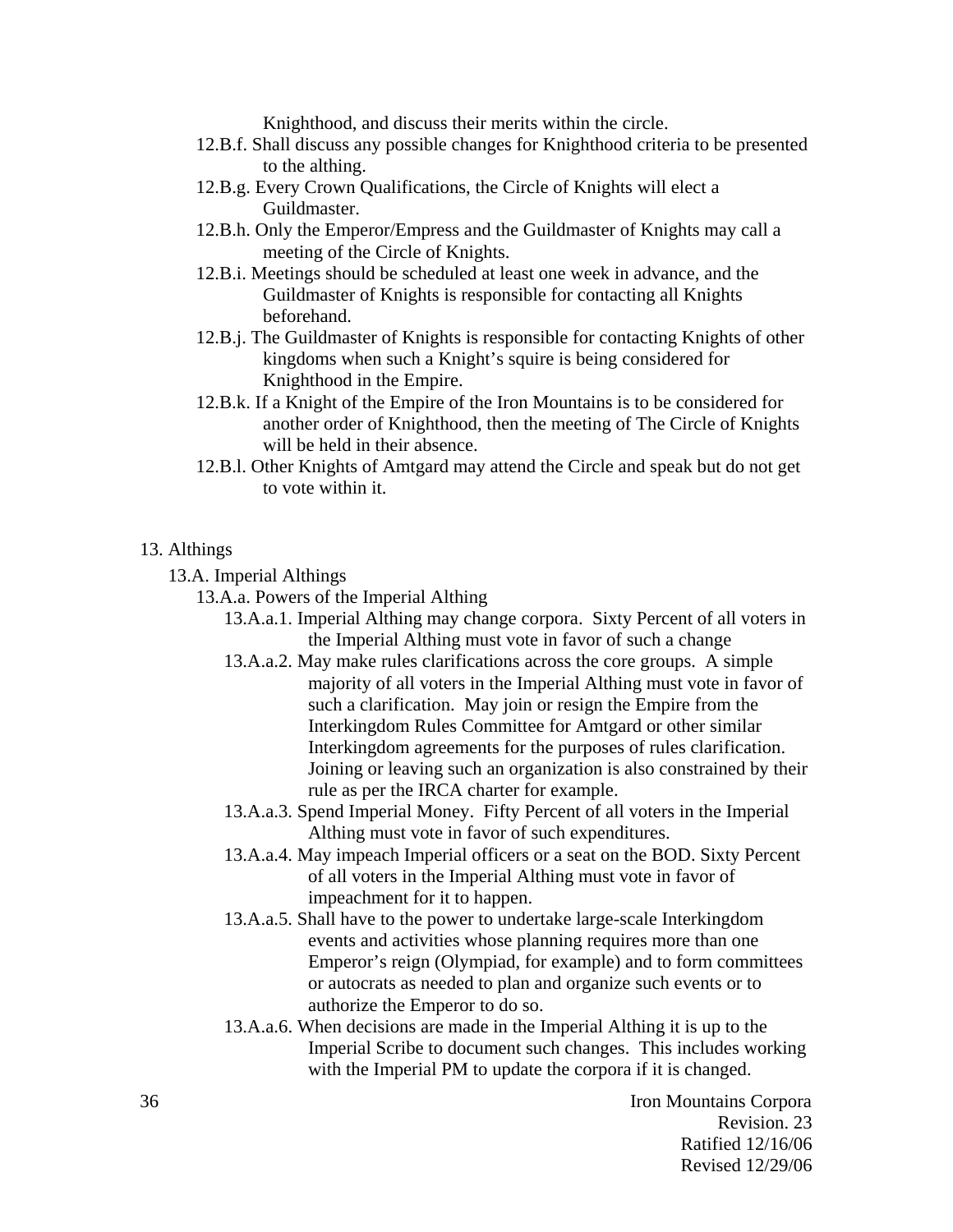- 13.A.b. Scheduled Imperial Althing Procedures
	- 13.A.b.1. The Imperial PM is responsible for conducting the althing up to the point where actual sit down discussion is required. The Emperor/Empress chairs any actual Discussion.
	- 13.A.b.2. There shall be two Imperial Althings scheduled per reign.
		- 13.A.b.2.1. The first althing of a reign shall be held before midreign when the new PM steps up.
		- 13.A.b.2.2. The second althing of a reign shall be held after the Imperial Midreign and before the next Emperor/Empress steps up.
	- 13.A.b.3. Any eligible Imperial voter may place items before the althing and all items before the Imperial Althing must be balloted.
		- 13.A.b.3.1. The Imperial Prime Minister must accept ballot proposals for the Imperial Althing until 2 weeks before the althing ballots are scheduled to go out to the provinces, which marks the start of the actual althing. He or she may require them in writing and may choose to accept them later if he or she wishes as long as they can get on the ballots.
		- 13.A.b.3.2. No eligible voter may place more than five items before a single althing.
		- 13.A.b.3.3. Should the Imperial Prime Minster receive a proposal that they believe violates the powers of the Imperial Althing, they will bring the proposal before the Emperor, Imperial Prime Minster, and the Imperial Guildmaster of Reeves. The 3 officers will vote on whether or not the proposal should be put on the ballot. It requires 2 yes votes at this point in order for the proposal to be put on the ballot.
		- 13.A.b.3.4. All items before the althing require a choice of yes, no, and abstain. A vote of abstain does not count toward the yes/no ratio.
	- 13.A.b.4. The Imperial Althing will be conducted in two parts. The first part will consist of a voting by ballot in your home province that will be conducted by the Imperial PM and the provincial PMs. The second part will consist of a meeting with discussion with the location chosen by the Imperial PM and Emperor/Empress.
	- 13.A.b.5. Imperial Althing Ballots must go out to the provinces at least a month before the Imperial Althing. Also the date and location of the althing should be clearly printed on the Ballot so that all voters know when and where it is should they wish to participate in the live part of the althing.
	- 13.A.b.6. Imperial Althing Ballots may be required to be turned in to the Imperial PM no less than a week before the scheduled Imperial Althing. The provincial Prime Ministers are responsible for making sure that ballots from their province are transmitted to the Imperial PM.
	- 13.A.b.7. Ballots will counted and items that pass or fail by a 60% or greater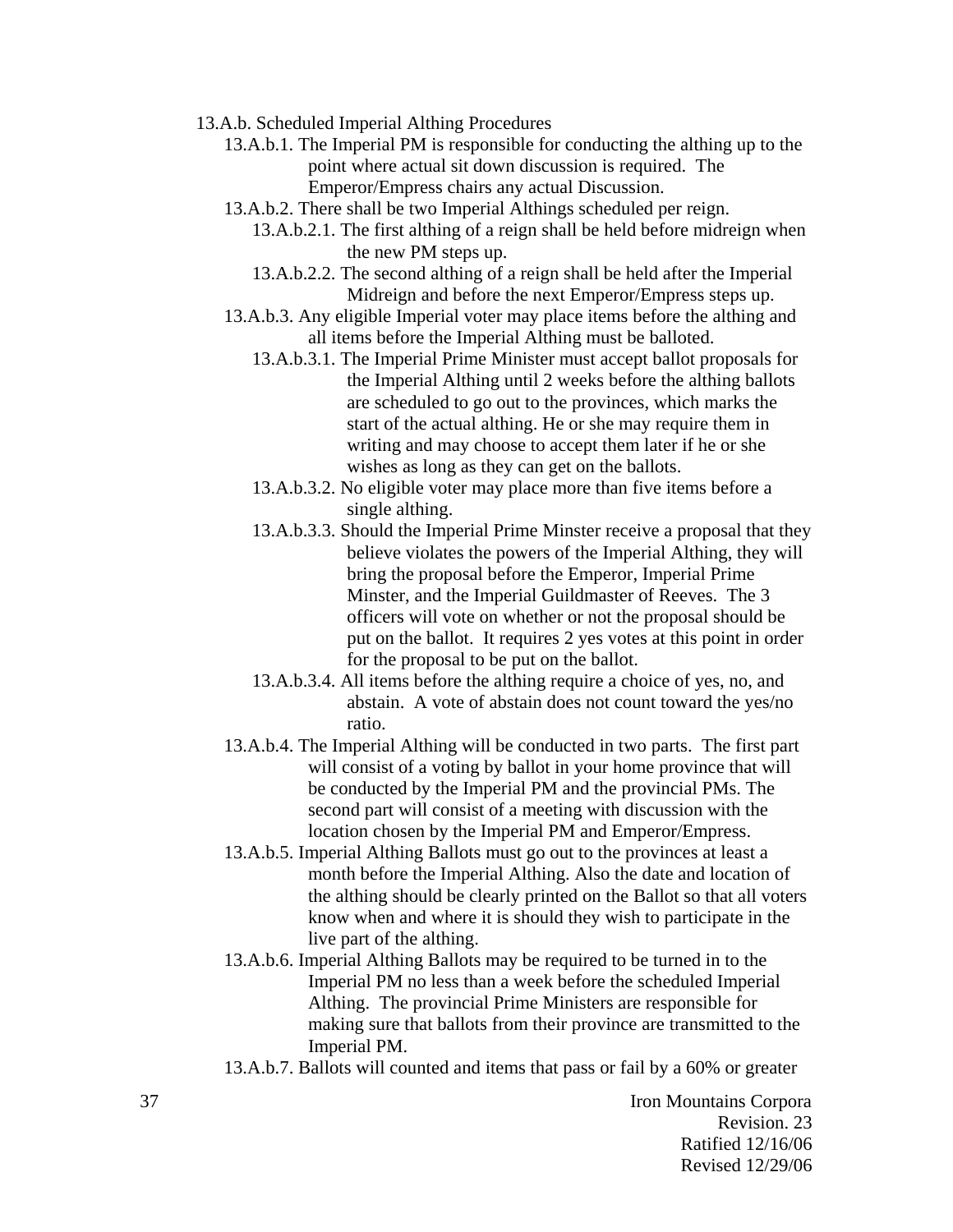margin are considered decided and will not be discussed at the althing meeting. Everything else will be decided by majority vote of all eligible members of the Empire who choose to vote at the althing. (Those items listed under powers of the althing as requiring a specific super-majority still do.) No proxies will be accepted and only those physically present will be allowed to vote in this final part to the Imperial Althing.

- 13.A.b.8. An officer may not take part in running an althing where his or her own impeachment is being considered. Some other officer who is not being so considered must fill in.
- 13.A.c Emergency Imperial Allthing Procedures
	- 13.A.c.1 A ballot proposal, within the power of the Allthing, may be submitted by any eligible Imperial voter to the Imperial PM, in writing, at any time as an emergency proposal.
	- 13.A.c.2 In order for the Allthing to consider an emergency proposal it must be certified as such by a vote of the Emperor, the Imperial GMR and the Imperial PM.
		- 13.A.c.2.1 Upon receipt of an emergency proposal the Imperial PM will, at his or her, earliest convenience present the proposal to the Emperor, the Imperial GMR and the Imperial PM for certification.
		- 13.A.c.2.2 The 3 officers (Emperor. IGMR and IPM) will vote to either certify the proposal to the allthing as an emergency matter, or to reject certification. It will require at least two votes in favor of certification in order for a proposal to be certified as an emergency matter and sent to the allthing.
		- 13.A.c.2.3 Should a proposal fail certification it shall either be placed on the next allthing ballot, or returned to the submitter for revision and resubmittal, as an emergency or normal matter, or withdrawal.
	- 13.A.c.3 The Imperial PM shall distribute the emergency proposal ballots to all of the core groups in the empire within one week of certification. Voting at the provincial level shall be conducted by the provincial PM's.
		- 13.A.c.3.1 The emergency proposal ballot shall include the full text of the proposal, any explanation or rationale for the proposal as drafted by the submitter, the date by which the ballot must be returned to the Imperial PM, and a method for indicating either a yes, no, or abstain vote on the proposal.
	- 13.A.c.4 The emergency proposal ballots shall be returned to the Imperial PM no more than two weeks from the date of distribution.
	- 13.A.c.5 A majority of at least 60% is needed to pass an emergency proposal. Votes of "abstain" do not count against the 60% needed.
- 13.B. Provincial Althings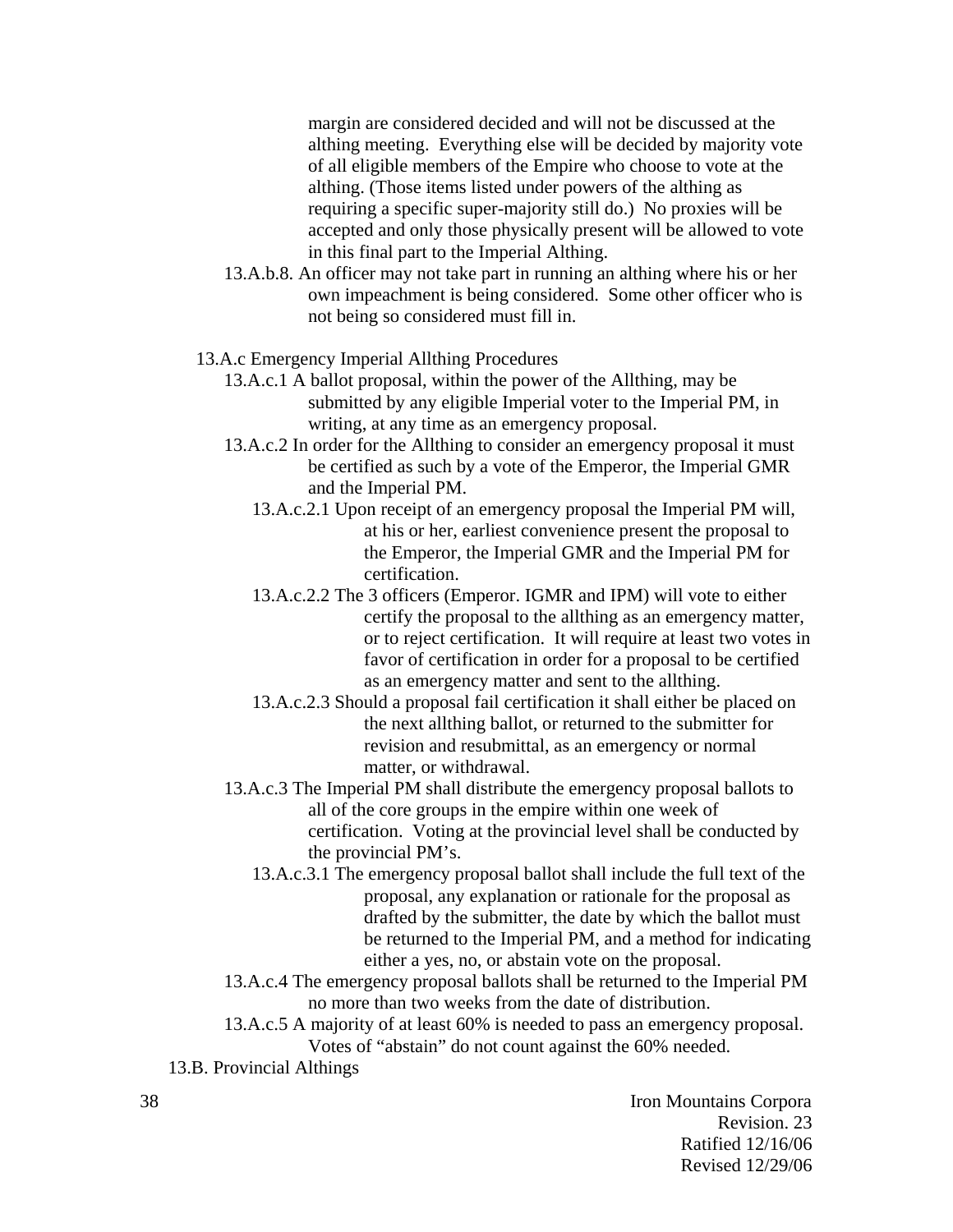- 13.B.a. Powers of the Provincial Althing
	- 13.B.a.1. Make rules clarifications that apply only in their Province. A simple majority of all voters in the provincial althing must vote in favor of such a clarification. Such a clarification must be treated as a balloted issue and can not be brought up on the spur of the moment. Two weeks notice of the issue must be given and a reasonable attempt must be made to inform all members of the province.
	- 13.B.a.2. Make announcements, especially regarding Imperial Althings and elections.
	- 13.B.a.3. Spend provincial money. A simple majority of all voters in the provincial althing must vote in favor of such expenditures.
	- 13.B.a.4. May impeach provincial officers. A 60% majority of all voters in the provincial althing must vote in favor of impeachment for it to happen. A vote for impeachment must be treated as a balloted issue and can not be brought up on the spur of the moment. Two weeks notice of the issue must be given and a reasonable attempt must be made to inform all members of the province.
	- 13.B.a.5. Should the provincial althing make rules clarifications, it is the duty of the provincial GMR to pass that information on the Empire as a whole so that the clarifications may be addressed Empire wide, if needed.
	- 13.B.a.6. The provincial althing has the power to voluntarily self-demote the group as detailed in section 5.D.a.
- 13.B.b. The provincial althing is also the place to hand out and discuss Imperial Althing ballots and Imperial Election proxies (the provincial PM is responsible).
- 13.B.c. Provincial Althing Procedures
	- 13.B.c.1. The Elected Provincial Leader is responsible for chairing the provincial althing. He or she may use the assistance of the Provincial PM.
	- 13.B.c.2. Provincial althings should be scheduled once a month although if there is no business they may be canceled.
	- 13.B.c.3. Any eligible provincial voter may place items before the provincial althing. No eligible voter may place more than five items before a single althing.
	- 13.B.c.4. Provincial althings should be settled through discussion and vote, either by show of hands or by secret ballot as appropriate.
	- 13.B.c.5. An officer may not take part in running an althing where his or her own impeachment is being considered. Some other officer who is not being so considered must fill in.
- 14. Elections

14.A. Imperial Elections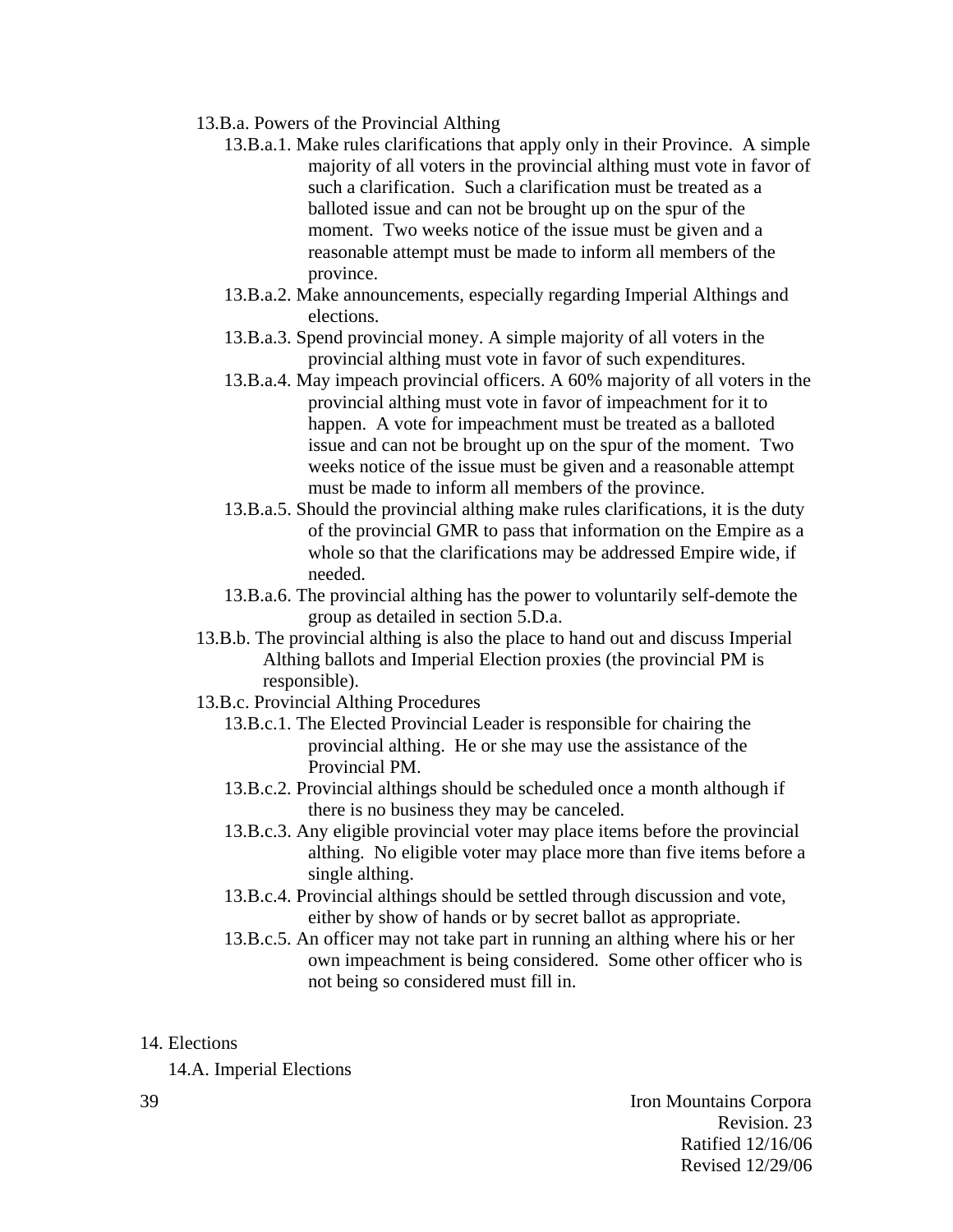- 14.A.a. The Emperor/Empress, Imperial Consort, and Imperial Guildmaster of Reeves are all elected at Imperial Crown Tourney.
- 14.A.b. The Imperial Prime Minister is elected at Imperial Mid-Reign.
- 14.A.c. The term of office for Emperor, Imperial Consort, and Imperial PM are approximately 6 months. This may be modified for a specific term by Imperial Althing.
- 14.A.d. The IRCA Representative is elected every year at the Summer Imperial Crown Tourney.
- 14.A.e. Members of the Board of Directors are elected every 2 years at Summer Imperial Crown Tourney.
	- 14.A.e.1. Board of Director elections will be staggered so that 2 members will be elected on even years, 3 members will be elected on odd years.
- 14.A.f. Candidates for all Imperial offices must be self-nominated.
- 14.A.g. The Emperor/Empress will break ties in all Imperial elections except those in which he or she is directly involved. In such cases the Imperial Prime Minister will break ties.
- 14.A.h. Emperor/Empress and Imperial Consort will always run on tickets as pairs. No person may run simultaneously for two offices in the same group.
- 14.A.i. No one may hold more than one elected office in the Iron Mountains at a time. NOTE - Imperial Champion and Defenders count as an elected office. The exceptions to this rule are Imperial Champion and Imperial GMR. Both of these offices may hold provincial office.
- 14.A.j. The Emperor/Empress, Imperial Prime Minister and Imperial Guildmaster of Reeves are responsible for running elections.
	- 14.A.j.1. If one of these positions can't run the elections (because they are absent, they are running, etc.) the Imperial Consort, Imperial Champion, or a member of the Imperial Reeves Guild shall fill in, in the above listed order.
- 14.A.k. The Imperial Prime Minister must accept nominations for the Imperial Elections until 2 weeks before the proxy ballots are scheduled to go out to the provinces, which marks the start of the actual elections. He or she may require them in writing and may choose to accept them later if he or she wishes as long as they can get on the proxy ballots.
- 14.A.l. Proxy ballots will be taken in all Imperial elections.
	- 14.A.l.1. Imperial Prime Minister is responsible for passing proxy ballots out to provincial Prime Ministers.
	- 14.A.l.2. Proxy ballots must go out to the provinces at least a month before Imperial Crown Tourney or Imperial Mid-Reign. Also the date and location of Imperial Crown Tourney or Imperial Mid-Reign should be clearly printed on the proxy ballot so that all voters know when and where it is should they wish to vote in secrecy.
	- 14.A.l.3. The Imperial Prime Minister must receive all proxies by Imperial Crown Tourney or Imperial Mid-Reign or they will not be considered valid. The provincial Prime Ministers are responsible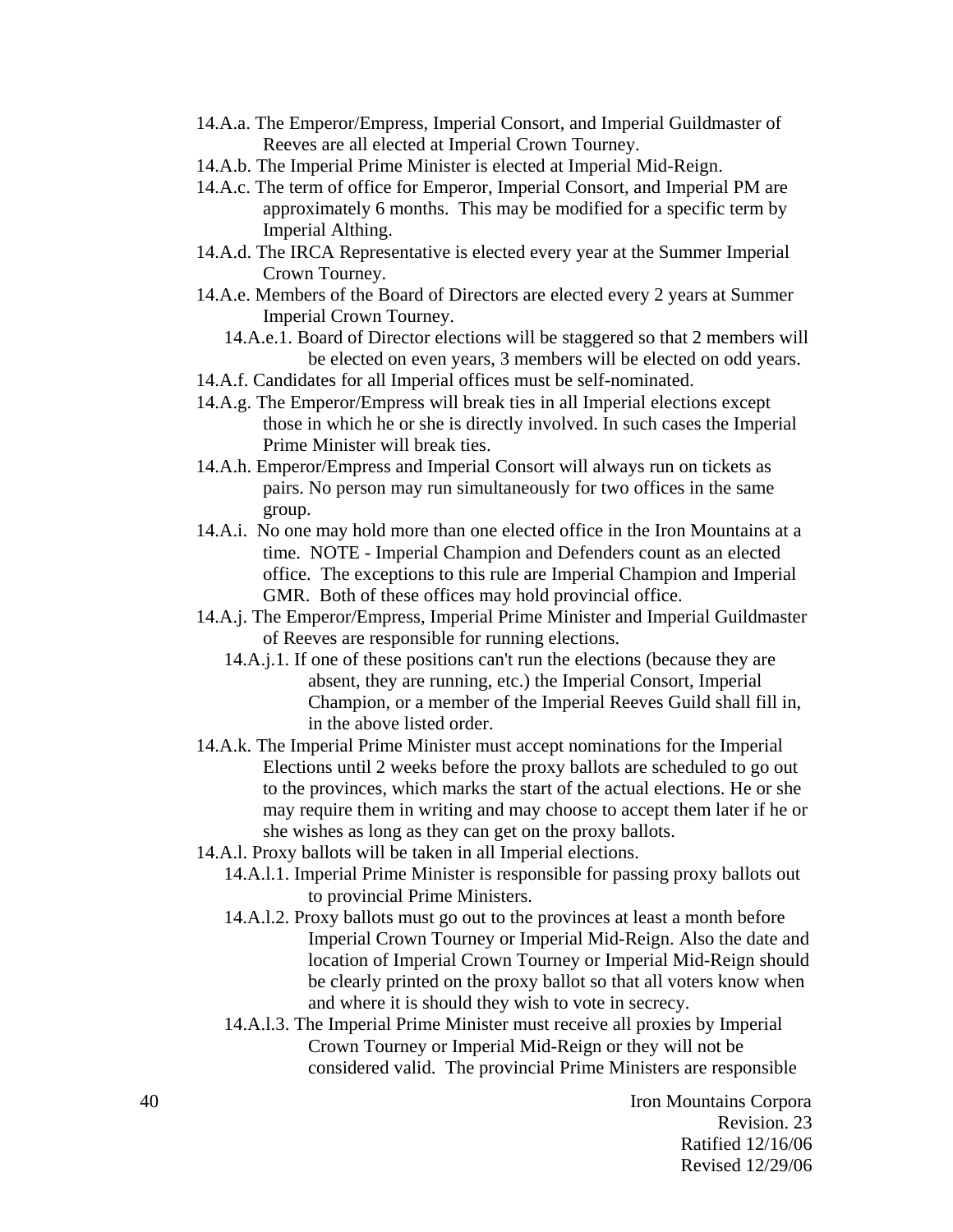for making sure that proxy ballots from their lands get to the Prime Minister. Nonetheless, the Imperial Prime Minister should accept a signed valid proxy ballot from any eligible voter even if it does not come from the hands of his or her provincial Prime Minister.

- 14.A.l.4. If a proxy ballot votes for a ticket where one or both of the candidates fail to qualify that proxy ballot is ignored.
- 14.A.l.5. All proxy ballots are to be signed by the voter.
- 14.A.l.6. It shall always be possible to vote in person at Imperial Crown Tourney or Imperial Mid-Reign for any eligible voter in attendance that had not already voted by proxy ballot. Once a proxy ballot has been received and counted it is not possible for a voter to change his or her mind even if he or she is present.
- 14.A.m. In the event that a ticket for Imperial office is running uncontested, and the candidate(s) receive more "Abstain" votes than "Yes" votes, An issue will be put to emergency althing by the Imperial PM (or Emperor/Empress if the IPM is directly involved) as to whether or not the candidate(s) will be allowed to take office. A vote of 60% is necessary to pass a measure to elect the ticket to office.
- 14.A.n. In the event that a ticket does not pass the emergency althing, or in the event that no candidate(s) are able to qualify for the position at Crown Qualifications, the Imperial PM shall hold an emergency althing, allowing any contributing member of the core to declare for the position(s). Whichever candidate(s) in this instance receive the most votes shall take office, but will be required to undergo another Crown Qualifications tournament within one month of taking office (if such qualifications are required for the position).
- 14.B. Provincial Elections
	- 14.B.a. Candidates for all Provincial offices must be self-nominated.
	- 14.B.b. The Provincial Leader will break ties in all elections for the province except those in which he or she is directly involved. In such cases, the Provincial PM will break ties.
	- 14.B.c. No one may hold more than one elected office in the Iron Mountains at a time. NOTE - Imperial Champion and Defenders count as an elected office. The exceptions to this rule are Imperial Champion and Imperial GMR. Both of these offices may hold provincial office.
	- 14.B.d. The Provincial Leader, Provincial PM, and Provincial GMR are responsible for running the elections.
		- 14.B.d.1. If one of these positions can't run the elections (because they are absent, they are running, etc…) the Provincial Consort, Provincial Champion, or a member of the provincial reeves guild shall fill in, in the above listed order.
	- 14.B.e. The Provincial Leader and Provincial Consort will always run on tickets as pairs. No person may run simultaneously for two offices in the same group.
	- 14.B.f. The term of office for Provincial Leader, Provincial Consort, and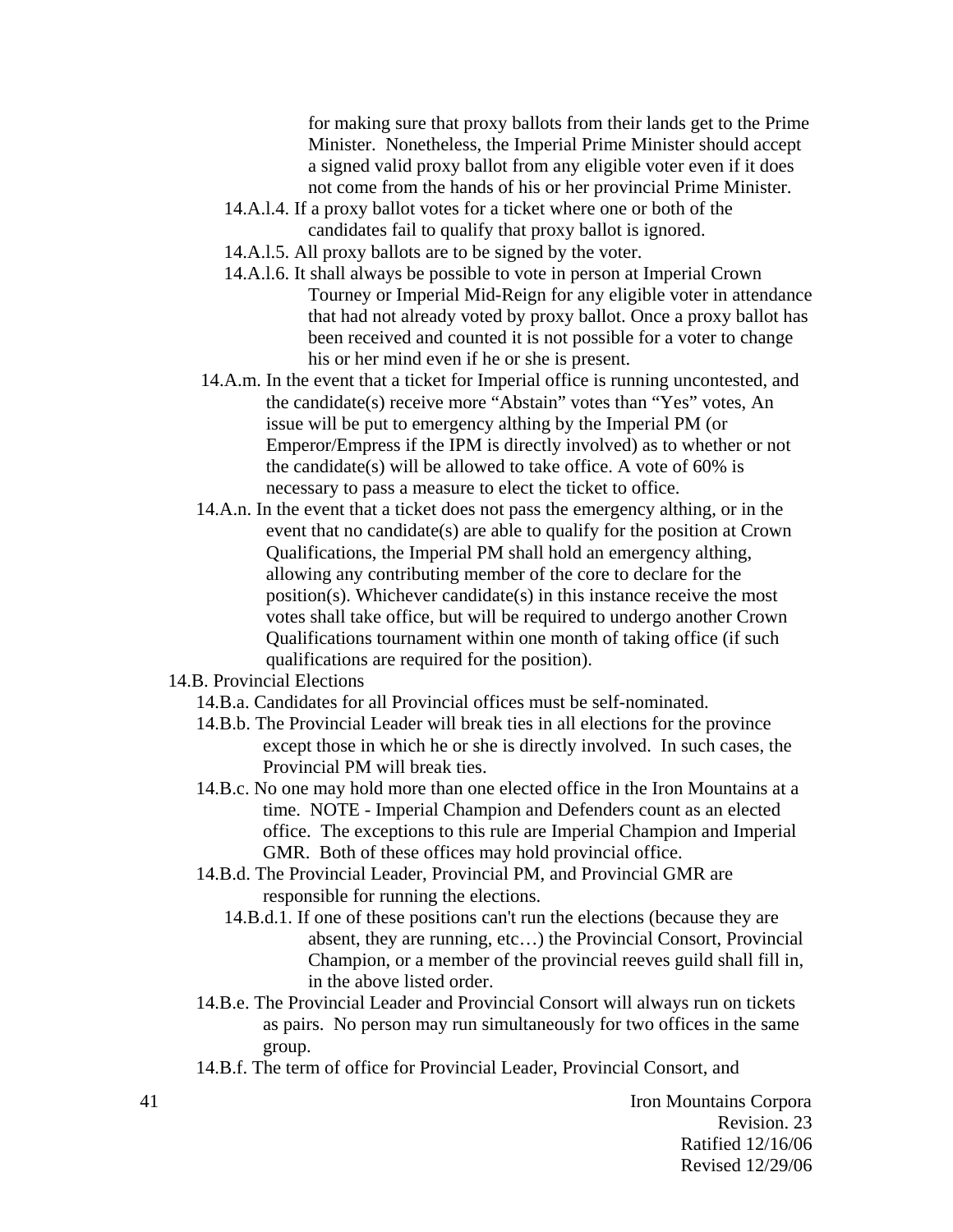Provincial PM are approximately 6 months. This may be modified for a specific term by Provincial althing.

- 14.B.g. In the event that a ticket for provincial office is running uncontested, and the candidate(s) receive more "Abstain" votes than "Yes" votes, An issue will be put to emergency althing by the provincial PM (or provincial leadership if the PM is directly involved) as to whether or not the candidate(s) will be allowed to take office. A vote of 60% is necessary to pass a measure to elect the ticket to office.
- 14.B.h. In the event that a ticket does not pass the emergency althing, or in the event that no candidate(s) are able to qualify for the position at Crown Qualifications, the provincial PM shall hold an emergency althing, allowing any contributing member of the province to declare for the position(s). Whichever candidate(s) in this instance receive the most votes shall take the office, but will be required to undergo another Crown Qualifications tournament within one month of taking office (if such qualifications are required for the position).

#### 15. Awards Orders

- 15.A. Order of the Dragon
	- 15.A.a. Given by Emperor/Empress, Imperial Prince/Princess as well as provincial leaders and provincial consorts up to the level they are allowed.
	- 15.A.b. Given for Outstanding achievement in the arts. Examples include food, 2D art, 3D art, photography, bardic, and writing.
	- 15.A.c. Limitations Higher levels of this award are increasingly difficult to attain.
	- 15.A.d. Masterhoods The suggested criteria for Master Dragon is ten Orders of the Dragon.
- 15.B. Order of the Flame
	- 15.B.a. Given by Emperor/Empress and provincial leaders.
	- 15.B.b. Given for Outstanding service to Amtgard by a group.
	- 15.B.c. Limitations May only be given once per reign.
	- 15.B.d. Masterhoods Masterhood of the Flame is not traditionally given.
- 15.C. Order of the Garber
	- 15.C.a. Given by Emperor/Empress, Imperial Prince/Princess as well as provincial leaders and provincial consorts up to the level they are allowed.
	- 15.C.b. Given for Making nice garb for others and/or superior garb for oneself. Examples include field garb, court garb, and garb accessories.
	- 15.C.c. Limitations Higher levels of this award are increasingly difficult to attain.
	- 15.C.d. Masterhoods The suggested criteria for Master Garber is twelve Orders of the Garber.
- 15.D. Order of the Griffon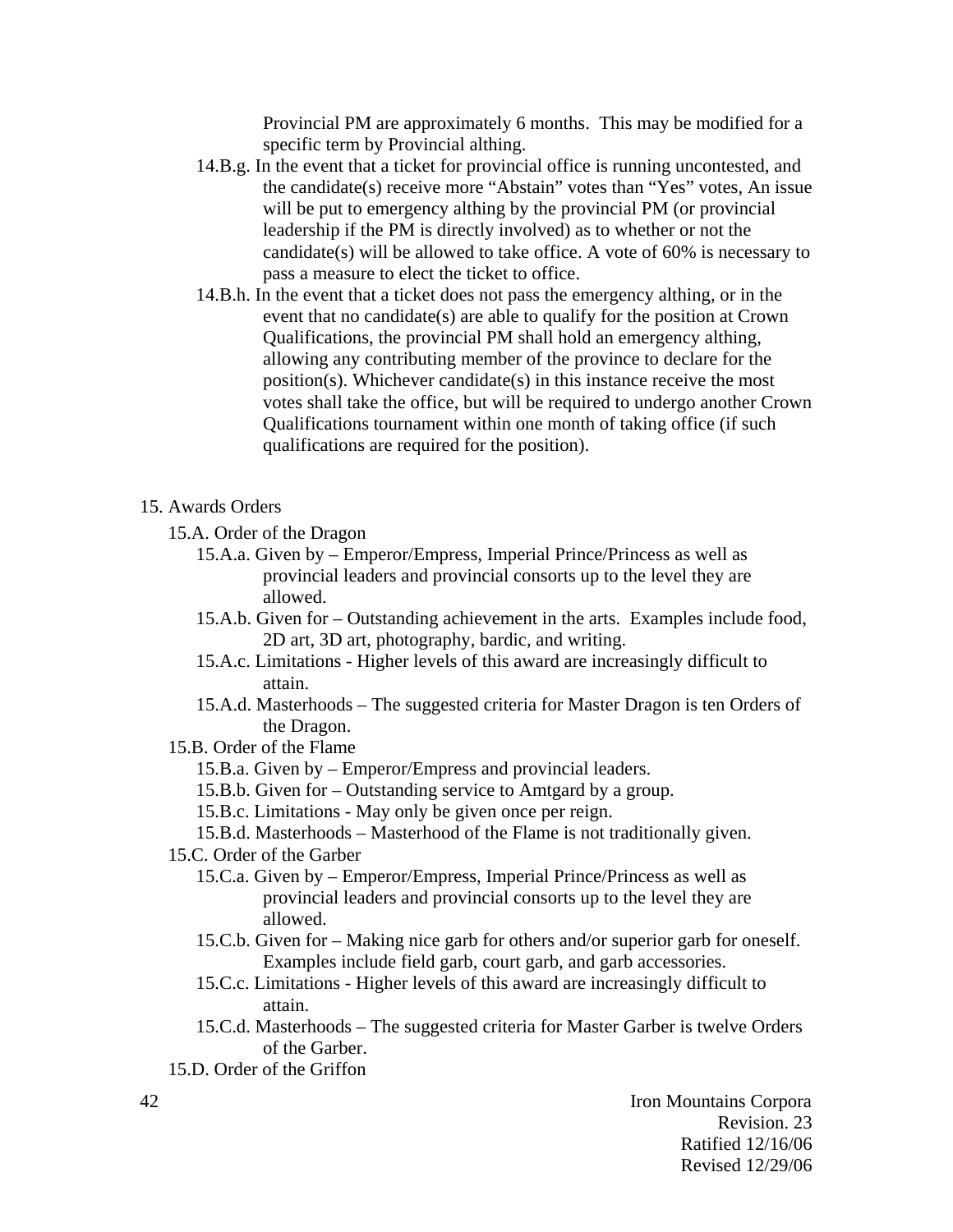- 15.D.a. Given by The Emperor/Empress or the provincial leader up to the level that they are allowed
- 15.D.b. Given for Honor, courage, and chivalry on the field. Examples include positive attitude on the field, scrupulous adherence to the rules, and accepting defeat graciously.
- 15.D.c. Limitations Higher levels of this award are increasingly difficult to attain. This is a high level of this order and provincial leaders are strongly urged to consult with the Crown before bestowing this award.
- 15.D.d. Masterhood The suggested criteria for Master Lion is any combination of Orders of the Lion and Orders of the Griffon equaling ten
- 15.E. Order of the Hydra
	- 15.E.a. Given by Emperor/Empress, Imperial Prince/Princess as well as provincial leaders and provincial consorts.
	- 15.E.b. Given for Qualifying for Crown as per section 19.
	- 15.E.c. Limitations None
	- 15.E.d. Masterhoods The suggested criteria for Master Hydra is ten Orders of the Hydra.
- 15.F. Order of the Jovious
	- 15.F.a. Given by The Emperor/Empress or the provincial leader.
	- 15.F.b. Given for Outstanding attitude.
	- 15.F.c. Limitations May only be given out once per reign.
	- 15.F.d. Masterhoods Masterhood of the Jovious is not traditionally given.

#### 15.G. Order of the Lion

- 15.G.a. Given by The Emperor/Empress or the provincial leader up to the level they are allowed.
- 15.G.b. Given for The types of service where a lion might be given are service requiring leadership, extraordinary service or service of a lasting nature. Some examples of reasons for lions are organizing large-scale events, founding and leading groups, and recruiting lasting members to the group.
- 15.G.c. Limitations Higher levels of this award are increasingly difficult to attain. This is a high level award and Provincial group leaders should consult with the Crown before giving it out.
- 15.G.d. Masterhood The suggested criteria for Master Lion is any combination of Orders of the Lion and Orders of the Griffon equaling ten.
- 15.H. Order of the Mask
	- 15.H.a. Given by The Emperor/Empress or the provincial leader.
	- 15.H.b. Given for Outstanding role-playing or portrayal of persona.

15.H.c. Limitations - Only one may be given out per reign.

### 15.H.d. Masterhoods – Masterhood of the Mask is not traditionally given.

15.I. Order of the Owl

- 15.I.a. Given by Emperor/Empress, Imperial Prince/Princess as well as provincial leaders and provincial consorts up to the level they are allowed.
- 15.I.b. Given for Outstanding achievement in the sciences. Examples include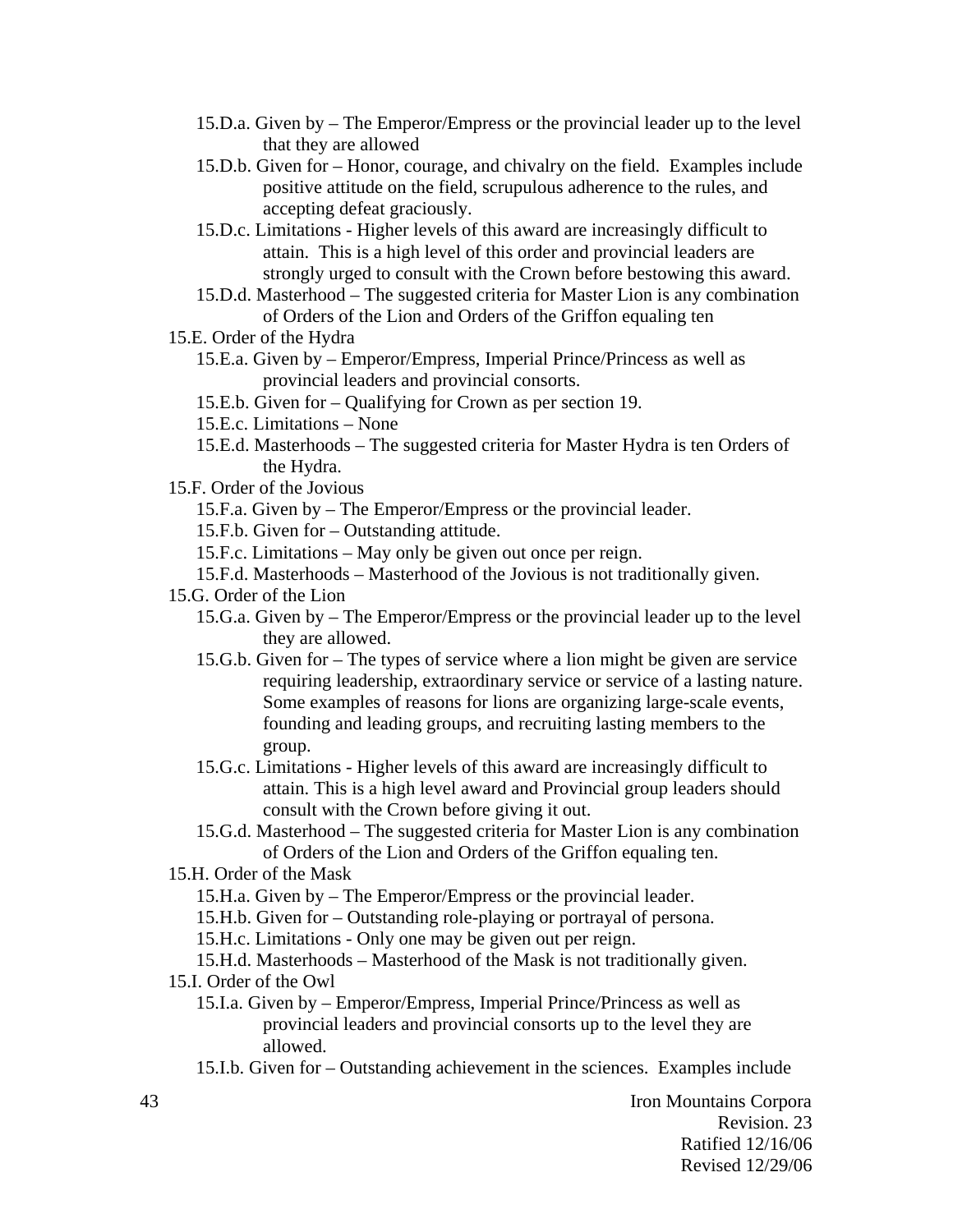Amtgard legal weapons, shields, and armor, active or passive construction.

- 15.I.c. Limitations Higher levels of this award are increasingly difficult to attain.
- 15.I.d. Masterhoods The suggested criteria for Master Owl is ten Orders of the Owl.
- 15.J. Order of the Rose
	- 15.J.a. Given by Emperor/Empress, Imperial Prince/Princess as well as provincial leaders and provincial consorts up to the level they are allowed.
	- 15.J.b. Given for Beneficial service to the club.
	- 15.J.c. Limitations Higher levels of this award are increasingly difficult to attain.
	- 15.J.d. Masterhoods The suggested criteria for Master Rose is ten Orders of the Rose.
- 15.K. Order of the Smith
	- 15.K.a. Given by Emperor, Imperial Prince/Princess and provincial leader and provincial consorts up to the level they are allowed.
	- 15.K.b. Given for Sponsoring Amtgard events or publications. Examples include workshops, quests, demos, newsletters, and web sites.
	- 15.K.c. Limitations Higher levels of this award are increasingly difficult to attain.
	- 15.K.d. Masterhoods The suggested criteria for Master Smith is twelve Orders of the Smith.
- 15.L. Order of the Warrior
	- 15.L.a. Given by The Emperor/Empress or the provincial leader up to the level that they are allowed.
	- 15.L.b. Given for Fighting prowess.
	- 15.L.c. Limitations Orders of the warrior above  $5<sup>th</sup>$  level are only awarded for outstanding success in games, quests, or tournaments. Higher levels of this award are increasingly difficult to attain. The tenth level of this award has only been given for winning a kingdom or Imperial level tourney.
	- 15.L.d. The Orders of the Warrior have according to Amtgard tradition always had an associated Animal and color for each level. This adds flavor to the game and can be used as a guide to make awards or favors. The animals and colors associated with each level are as follows:

Level Color Animal

- 1 green snake
- 2 blue boar
- 3 red mongoose
	- 4 brown bear
	- 5 rust hawk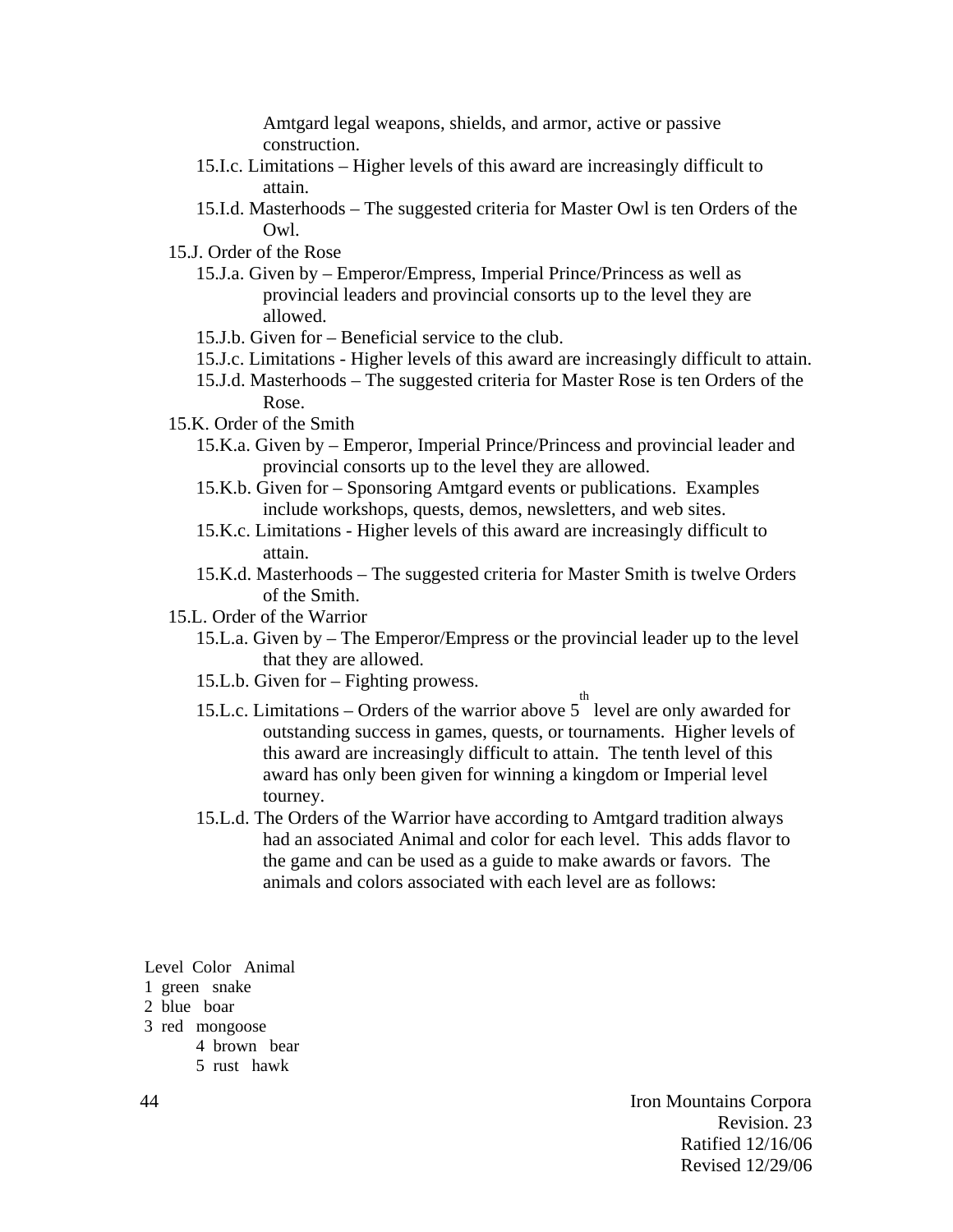6 gray wolf 7 orange tiger 8 black panther 9 purple dragon 10+ Red with phoenix (Warlord) yellow border

> 15.L.e. Masterhoods – The suggested criteria for Master Warrior (also called Warlord) is ten Orders of the Warrior.

15.M. Order of the Zodiac

15.M.a. Given by – The Emperor/Empress or the provincial leader.

15.M.b. Given for – Outstanding contributions in any one month.

15.M.c. Limitations - Only one may be given out per month.

15.M.d. Masterhoods – Masterhood of the Zodiac is not traditionally given.

#### 16. Awards – Masterhoods

16.A. Masterhood of Orders

- 16.A.a. The Emperor/Empress awards Masterhood in one of the above orders for excellence in the specified area. It is strongly suggested that Masterhoods be awarded based upon the achieving of the listed criteria for each Order as follows:
	- 16.A.a.1. Master Dragon 10 orders of the Dragon

16.A.a.2. Master Garber – 12 orders of the Garber

16.A.a.3. Master Smith – 12 orders of the Smith

16.A.a.4. Master Warrior *(or Warlord)* – 10 orders of the warrior

16.A.a.5. Master Rose – 10 orders of the rose

16.A.a.6. Master Lion – A total of 10 Lions and Griffons combined

16.A.a.7. Master Hydra – 10 orders of the Hydra

16.A.a.8. Master Owl – 10 orders of the Owl

- 16.B. Masterhood of the Classes
	- 16.B.a. The Emperor/Empress and all Dukes/Duchesses may choose to award class masterhoods for excellence in the specified class. Excellence is described as good play and persona, thorough knowledge of class rules and concepts, owning quality garb and equipment, and outstanding portrayal of the class. Candidates are required to have 36 weeks in the class. Masterhood does not affect experience or abilities and is independent of experience gained.
- 16.C. Masterhood in the Reeves Guild
- 16.C.a Masterhood in the Reeves Guild is award by the Emperor/Empress for outstanding service as a reeve. Candidates are required to have signed in 36 weeks as a reeve and should currently be a member of the reeve's guild.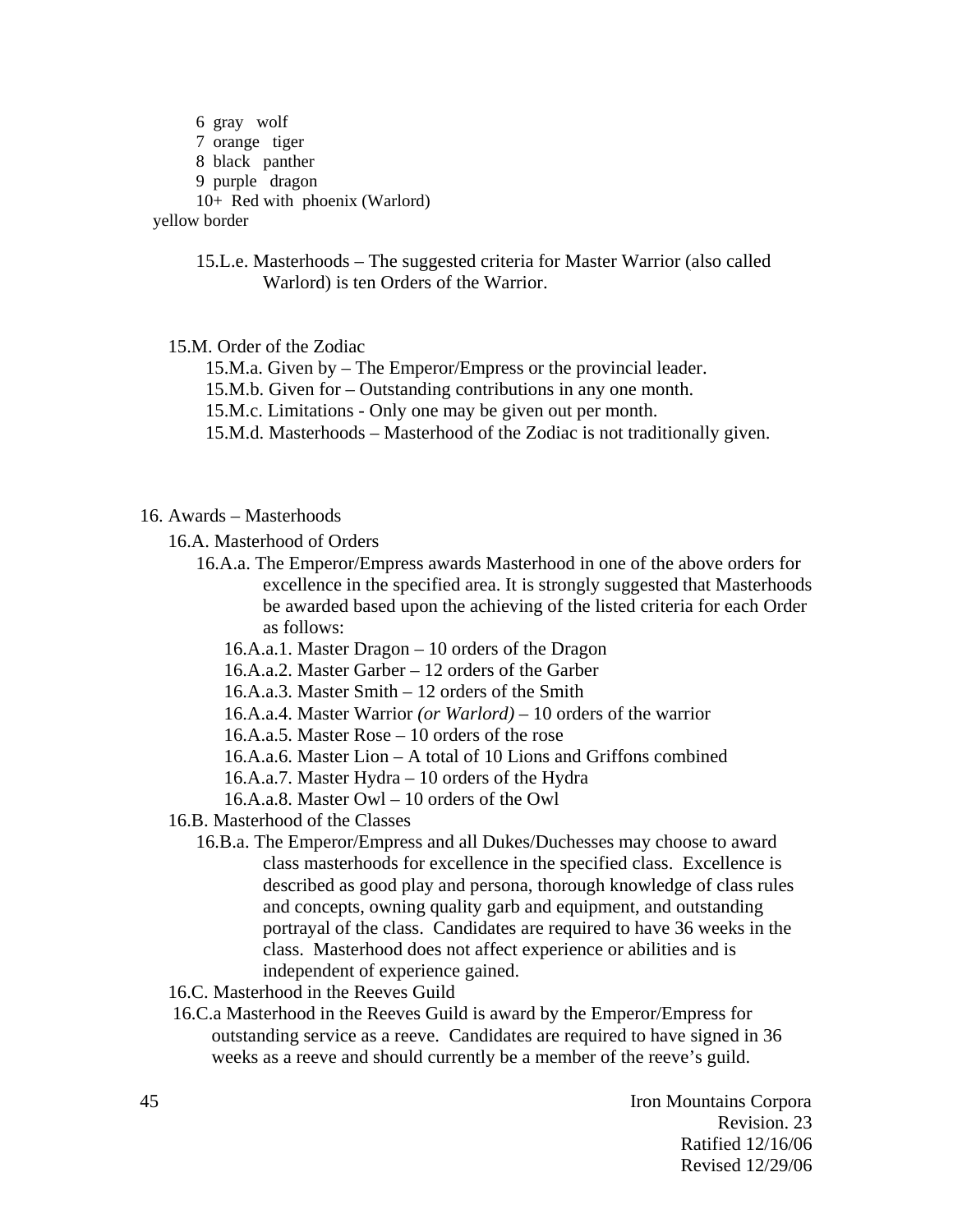### 17. Awards – Knighthood

Knighthood is the highest honor that a member of Amtgard can aspire to. Knighthood is given in four separate orders, each of which is based on excellence in one area of Amtgard achievement. Knighthood is distinguished from Masterhood by the presence of knightly virtues. These virtues include, but are no means limited to, good attitude, integrity and dedication to Amtgard. A Master is expected to set an example of excellence in his or her area of mastery, while a Knight is expected to endeavor to set an example in all things.

To qualify for Knighthood a candidate must:

- a) Show outstanding achievement in the area covered by the order he or she is being considered for.
- b) Demonstrate "Knightly Virtues" and attitudes as suggested above

A candidate also should:

- c) Meet the criteria listed below for the Order of Knighthood he or she is being considered for.
- d) Have the approval of the majority of the Circle of Knights of the Iron Mountains.

The four orders of Knighthood and the qualification criteria for them are as listed below:

- 17.A. Knighthood of the Flame
- -A service order given for continuous and outstanding contributions to the club
- 17.A.a. Qualification criteria: Master Smith, Master Rose, or Master Lion.
- 17.B. Knighthood of the Crown
- A leadership order given for outstanding services in the offices of Amtgard.
	- 17.B.a. Qualification criteria: Must have held and served with excellence in three separate positions, with at least one separate position held in each of the following office sets:
		- 1- Emperor/Empress, Duke/Duchess, or Prince/Princess.
		- 2- Emperor/Empress, Imperial Regent, Imperial Prime Minister,

Prince/Princess, Principality Consort, or Principality Prime Minister.

- 3- Emperor/Empress, Imperial Regent, Imperial Prime Minister,
- Prince/Princess, Principality Consort, Principality Prime Minister,
- Duke/Duchess, Ducal Regent or Baron/Baroness.
- 17.C. Knighthood of the Sword
- A military order given for excellence in the fighting arts and outstanding performance on the battlefield.
	- 17.C.a. Qualification criteria: Warlord and must have held the position of Weaponmaster, Imperial Champion, or equivalent success.
- 17.D. Knighthood of the Serpent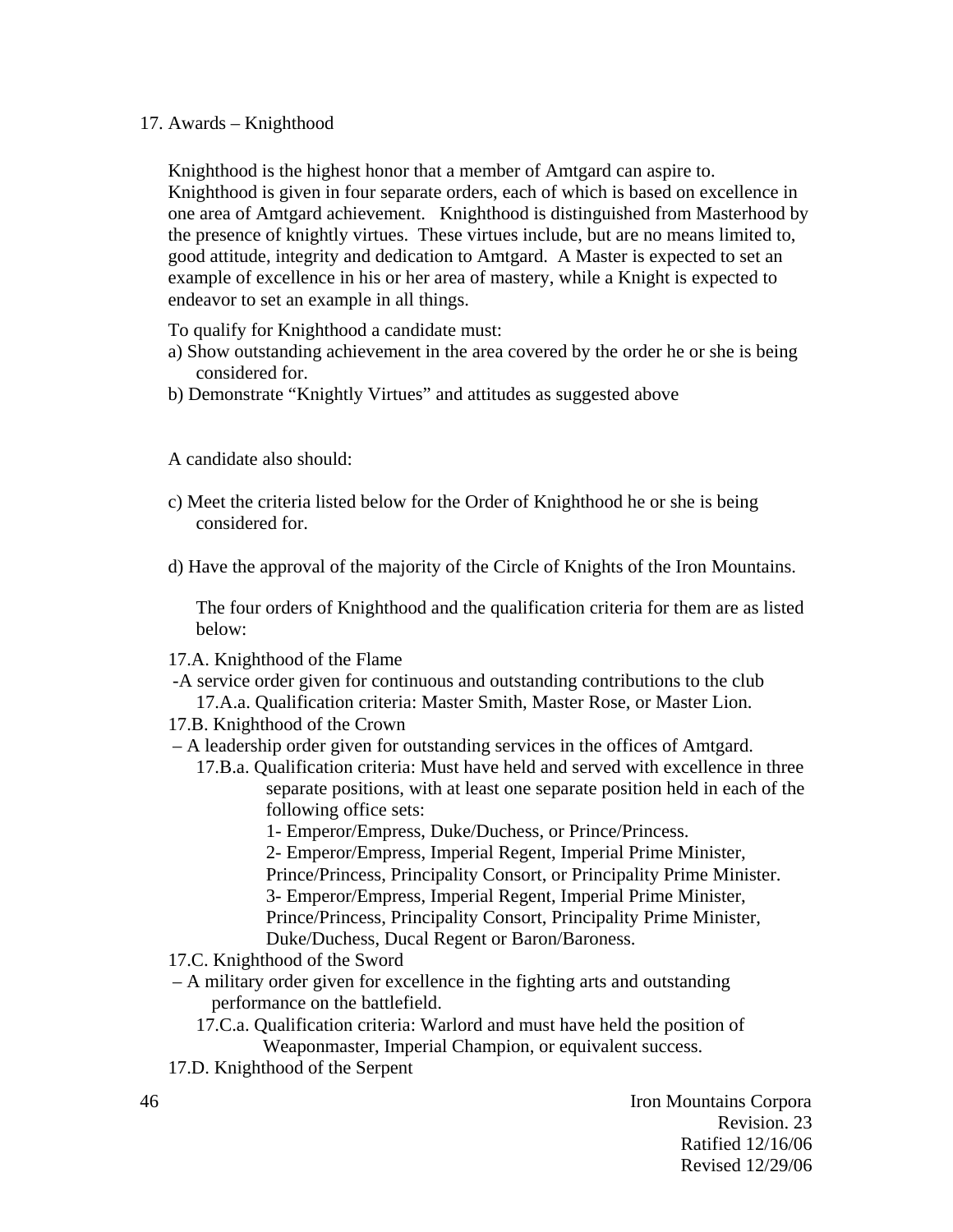- A cultural order given for continuous and excellent achievement in the Arts and Sciences.
	- 17.D.a. Qualification criteria: Master Owl, Master Dragon, or Master Garber.

### 18. Awards – Titles

Titles are given once each to deserving Amtgardians, usually for completing a specific term of Amtgard service. The following titles are honorary and should not be confused with the titles of the same name held by elected leaders of local provinces. The suggested criteria for the bestowing of specific titles are listed below.

- 18.A. Grand Duke/Duchess
- 18.A.a Served well for two terms of Emperor/Empress.
- 18.B. Arch Duke/Duchess
- 18.B.a Served well for one term of as Emperor/Empress and one term as Imperial Consort or Imperial PM.
- 18.C. Duke/Duchess
- 18.C.a Served well for one term as Emperor.
- 18.D. Count/Countess
- 18.D.a Served well for one term as Imperial Consort or Imperial PM or two terms as Duke.
- 18.E. Marquis/Marquise
- 18.E.a Served well for one term as Duke/Duchess and one term as Ducal Consort or Ducal PM.
- 18.F. Viscount/Viscountess
- 18.F.a Served well for a combination of two terms from the following list: Imperial Champion, Ducal PM, Ducal Consort.
- 18.G. Baron/Baroness
- 18.G.a Served well for one term as Duke.
- 18.H. Baronet

 18.H.a Served well for one term as Baron/Baroness or Ducal Consort or Ducal PM. 18.I. Lord/Lady

- 18.I.a Served well for two terms as Sheriff or as a discretionary award from the Emperor/Empress, Duke/Duchess, Baron/Baroness for continuous and outstanding service to Amtgard.
- 18.J. Defender
- 18.J.a Served well for one term as Imperial Champion
- 18.K. Walker of the Middle
- 18.K.a Exemplary service as a Reeve

### 19. Crown Qualifications

19.A. Qualifications

19.A.a. Will be the responsibility of the highest club officer (excluding the Prime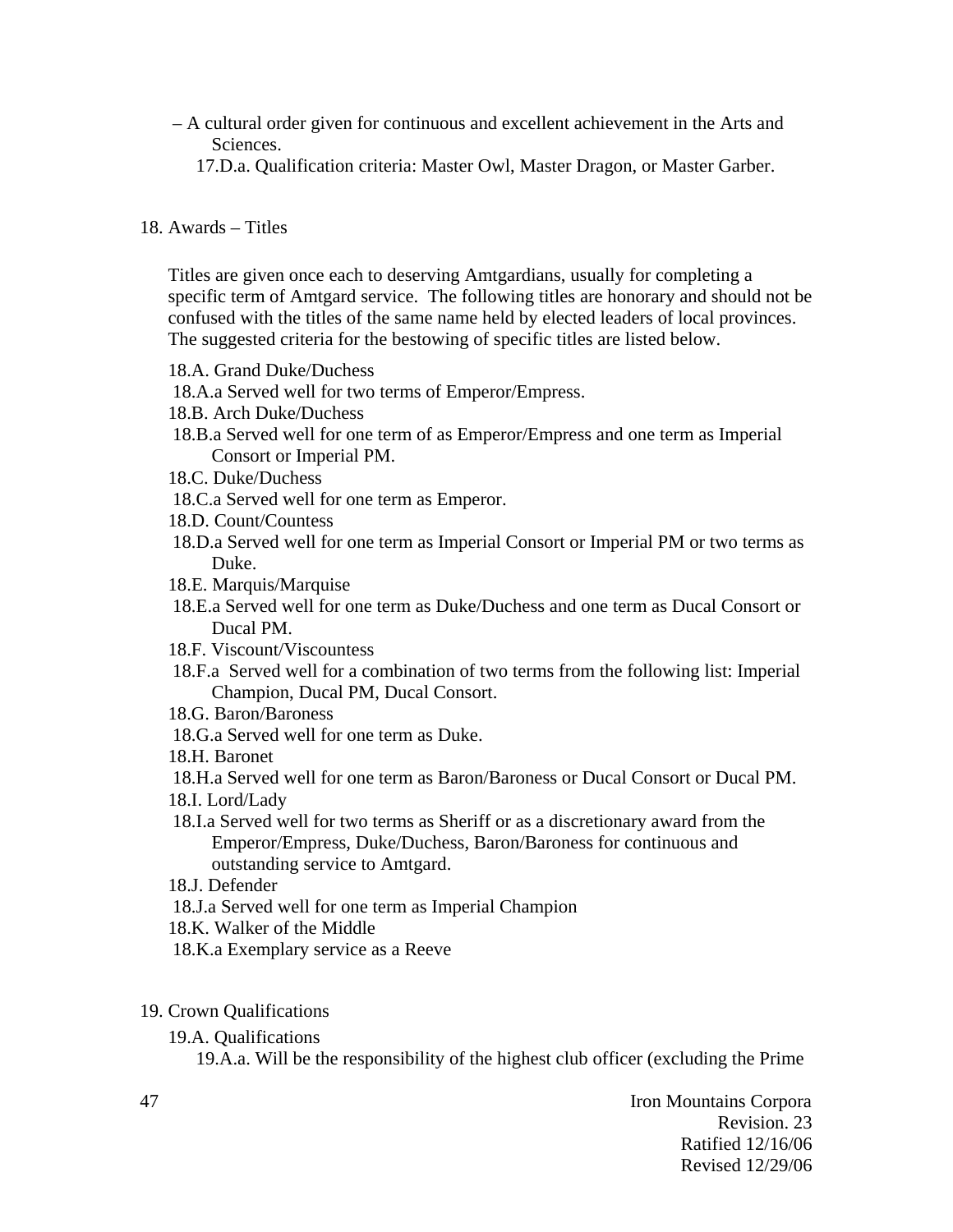Minister) who is not a candidate in the Crown Elections.

- 19.A.b. Anyone may enter Crown Qualification events you do not have to be a Crown candidate to enter.
- 19.A.c. Criteria for qualifying for Crown:
	- 19.A.c.1. All candidates for Imperial monarch and Provincial leader above the level of Shire and all candidates for Imperial Consort and Provincial Arts and Sciences Officer above the level of shire must qualify in the appropriate Crown Qualifications based on size (see 19.A.d).
	- 19.A.c.2. Since monarchs and consorts at all levels run on tickets, they also need to qualify as a ticket.
- 19.A.d. Contestants qualify by achieving criteria as listed below based on group size:
	- 19.A.d.1. For the Imperial Crown Qualification Tourney, entrants will be required to enter in at least nine Crown Qualification categories and must qualify in nine by achieving a score of three or higher. As many as three events may be qualified for by winning two individual fights in a particular war event or by passing a Test of Heraldry by achieving a score of 75% or higher. No more than three qualifications can be gotten from the combination of test and war events, but no limit is placed on the number of cultural categories that may be used to qualify. In order to qualify, candidates must have passed the reeve and corpora tests for the reign or must do so as part of Crown Qualifications. These tests are required, but are not counted as qualifying categories.
	- 19.A.d.2. For the Ducal Crown Qualification Tourney, entrants will be required to enter in at least seven Crown Qualification categories and must qualify in seven by achieving a score of three or higher. As many as two events may be qualified for by winning two individual fights in a particular war event or by passing a Test of Heraldry by achieving a score of 75% or higher. No more than two qualifications can be gotten from the combination of test and war events, but no limit is placed on the number of cultural categories that may be used to qualify. In order to qualify, candidates must have passed the reeve and corpora tests for the reign or must do so as part of Crown Qualifications. These tests are required, but are not counted as qualifying categories
	- 19.A.d.3. For the Baronial Crown Qualification Tourney, entrants will be required to enter in at least seven Crown Qualification categories and must qualify in seven by achieving a score of three or higher. As many as two events may be qualified for by winning two individual fights in a particular war event or by passing a Test of Heraldry by achieving a score of 75% or higher. No more than two qualifications can be gotten from the combination of test and war events, but no limit is placed on the number of cultural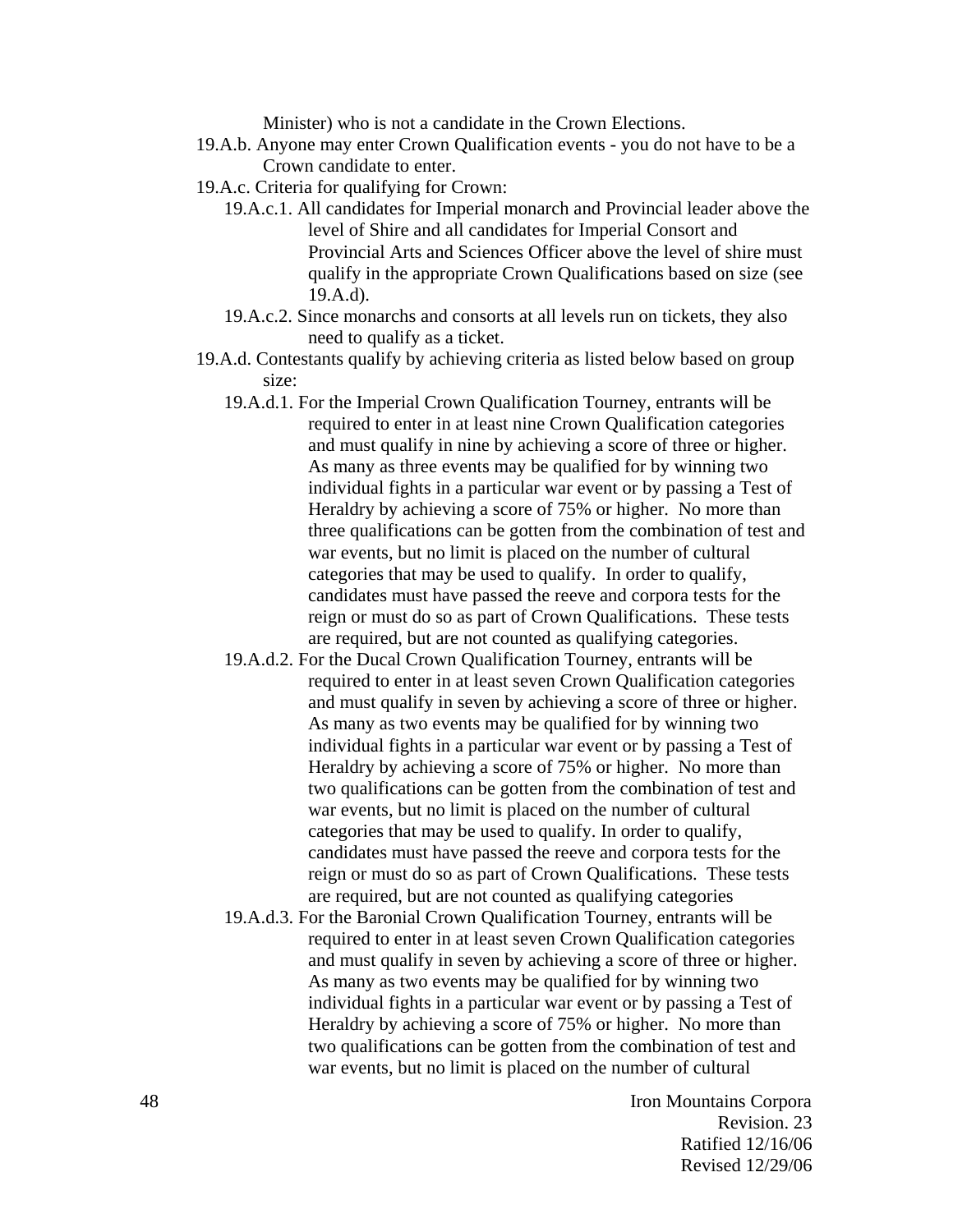categories that may be used to qualify. In order to qualify, candidates must have passed the reeve and corpora tests for the reign or must do so as part of Crown Qualifications. These tests are required, but are not counted as qualifying categories.

- 19.B. Categories
- Crown Qualifications and Crown Tourney will on all levels consist of a two-part tournament. One part will be an arts and sciences tournament. The other will be a fighting tournament.
	- 19.B.a. Arts and Sciences part No item may be entered in more than one crown qualifications tournament at any level. The arts and sciences part of crown qualifications must include at least the following categories:
		- 19.B.a.1. Art, 2D (Flat) -sketches, drawings, paintings
		- 19.B.a.2. Art, 3D -sculpture, ceramics
		- 19.B.a.3. Composition -5 pages or less. Persona histories, short stories. Must have 5 copies.
		- 19.B.a.4. Factual writing -5 pages or less. Essays, how-to articles. Must have 5 copies.
		- 19.B.a.5. Poetry -5 pages or less. Poems, songs, free verse. Must have 5 copies.
		- 19.B.a.6. Construction, Armor -Legal Amtgard armor. Judged on appearance, effort and construction.
		- 19.B.a.7. Construction, Passive -helmets, chests, furniture, judged on appearance, quality, and originality
		- 19.B.a.8. Construction, Active Amtgard constructs with important moving parts. Crossbows, Siege engines, etc.
		- 19.B.a.9. Construction, Shield -Legal Amtgard shields. Judged on safety, quality, originality, and appearance.
		- 19.B.a.10. Construction, Weapon -Legal Amtgard weapons. Judged on safety, quality, originality, and appearance.
		- 19.B.a.11. Cooking, Beverages -Beer, wine, cordials, ciders.
		- 19.B.a.12. Cooking, Food Any food
		- 19.B.a.13. Garb, Court -includes all garb not for use on the battlefield.
		- 19.B.a.14. Garb, Field -includes all garb made for use outdoors, or on the battlefield
		- 19.B.a.15. Garb, Monster includes all garb meant for the portrayal of monster classes during battlegame and quest scenarios.
		- 19.B.a.16. Instrumental Music, no vocal accompaniment. 5 minute time limit.
		- 19.B.a.17. Singing with or without accompaniment. Period pieces or original compositions with a 5-minute time limit.
		- 19.B.a.18. Recitation original or period poems and stories. 5 minute time limit.
		- 19.B.a.19. The Rose any entry whose principle function is to benefit the club.
		- 19.B.a.20. Heraldry favors, banners, and flags. Judged on originality,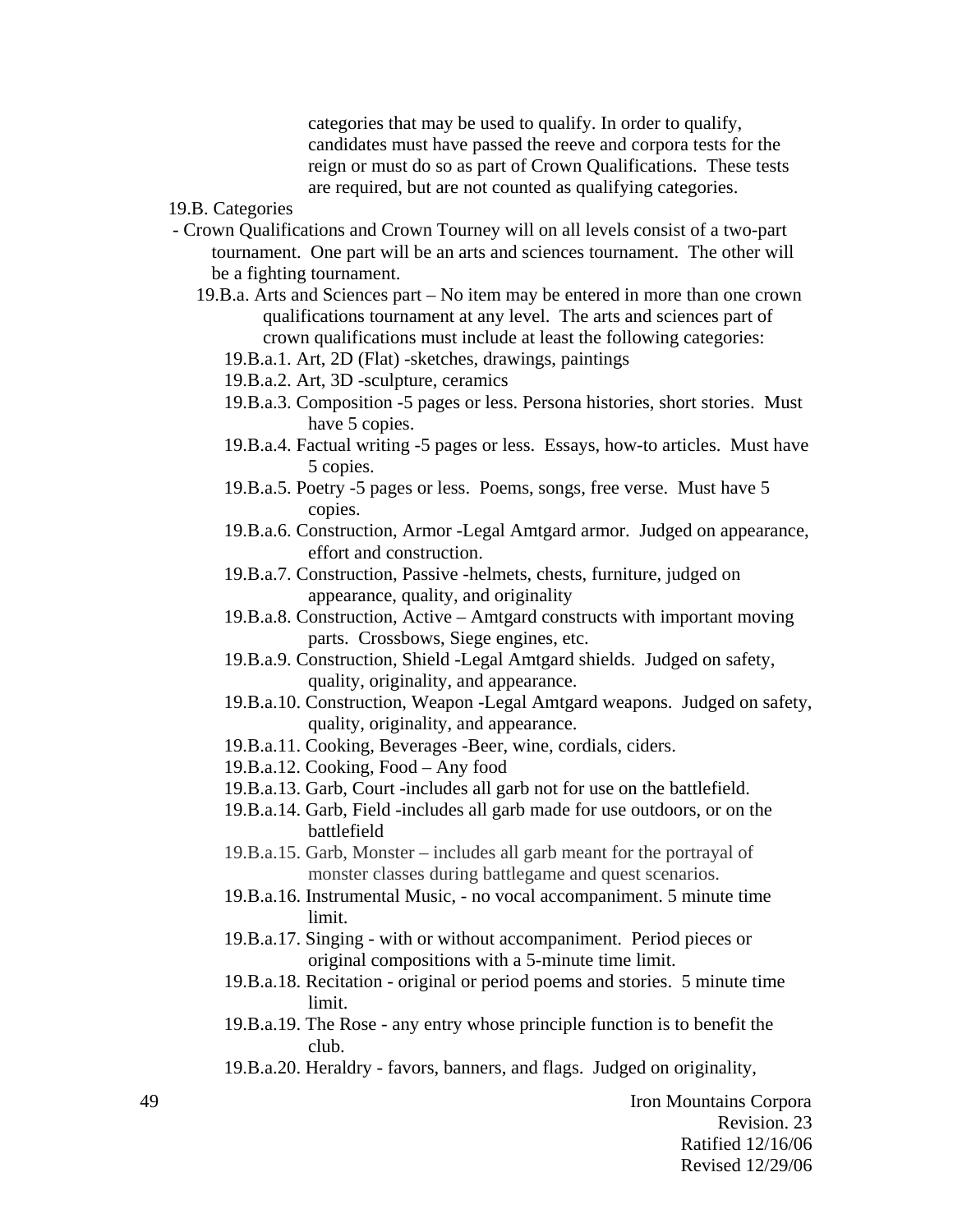quality and effort.

- 19.B.a.21. Needlework-crochet, knitting, embroidery.
- 19.B.a.22. Jewelry Should have an Amtgard theme of some kind.
- 19.B.a.23. Garb Accessories any item that is used to enhance garb, but not in and of itself garb, such as hats, cloaks, pouches, gloves, belts, and so on.
- 19.B.b. Fighting part The fighting part of the Crown Qualification Tourney will consist of 4 events (called the war events). The war events must include the following:
	- 19.B.b.1. Single Sword Only one sword allowed, which must be over 12" and under 36" in total length.
	- 19.B.b.2. Florentine Two swords allowed, both of which must be over 12" and under 36" in total length.
	- 19.B.b.3. Sword and Shield Only one sword allowed, which must be over 12" and under 36" in total length. Combatants may also have a shield.
	- 19.B.b.4. Open Any melee weapon/shield combinations are allowed.
- 19.B.c. In the event of a tie in the fighting part of the Crown Quals tournament, the tied individuals will proceed to a fight-off consisting of one fight in each of the following three categories: Single Sword, Florentine, and Sword and shield. The winner of two of the three categories will in turn win the tournament.
- 19.C. Judging
	- 19.C.a. All events will be judged by a panel of no fewer than 5, nor greater than 10, judges. At the ducal and baronial level the minimum number of judges is three and the maximum is still 10.
	- 19.C.b. Scores will be added by the Autocrat or designated assistant.
	- 19.C.c. All judges must be members of the Empire who are not running for office.
	- 19.C.d. Judges may not judge any category in which they have an entry or entries.
	- 19.C.e. In the event any judge proves to be unreasonably biased, the Autocrat may, at his or her discretion, throw out all of that judge's scores for the category being judged and/or assign a new judge to re-score all entries.
	- 19.C.f. All entries will be judged on a number system from 1 to 5 points: 1 being the lowest, and 5 being the highest. A score of three will be considered a qualifying score.
	- 19.C.g. In the event that a participant disagrees strongly with his or her entry's scores, he or she may approach the Qualifications Autocrat, who may or may not choose to review the scores.
	- 19.C.h. Any Crown contestant denied qualification through low scoring on arts and sciences entries may appeal to the populace. Voting members may vote on whether or not to allow a member to participate in Crown.
- 19.D. All other details, including additional categories and overall scoring are left to the discretion of the Crown Tourney autocrat. This information must be given to the populace of the relevant group at least two weeks in advance of the actual tourney.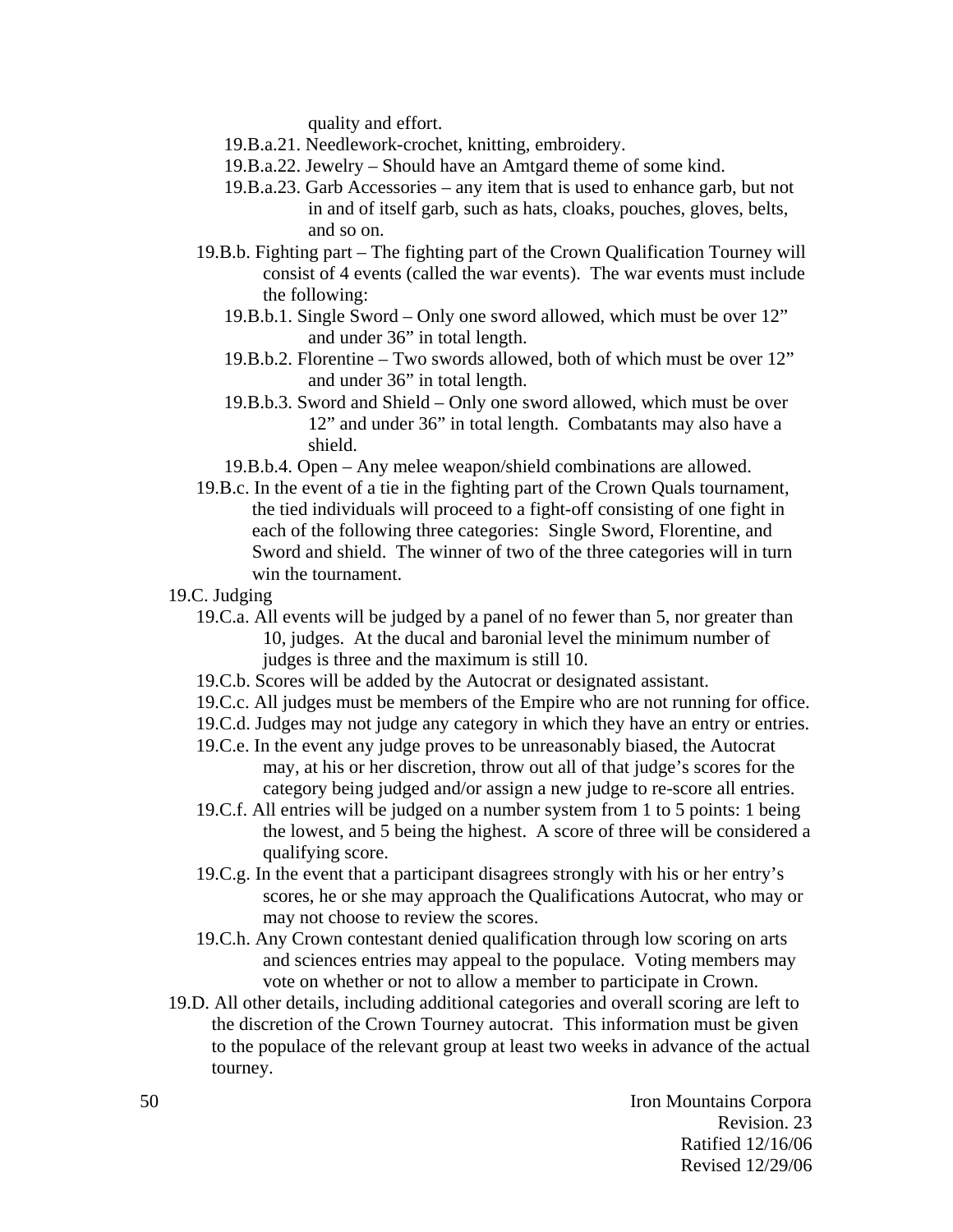#### 20. Other events

- Two other Imperial events should be scheduled each reign. These should be scheduled near the middle of the reign and may be held anywhere in the Empire.
	- 20.A. Weaponmaster
	- 20.A.a Weaponmaster will be an Imperial fighting tourney. It will be open to all and will be run by the Champion. The events for this tournament will always be Single sword, Florentine, Sword and Shield, Open, Great Weapon, and Two Person Teams. Restrictions on weapon length will be the same as with the Crown Quals tourney in the Single Sword, Florentine, and Sword and Shield categories.
	- 20.B. Dragonmaster
	- 20.B.a Dragonmaster will be an Imperial Arts and Sciences tourney. It will be open to all and run by the Imperial Consort. The list of cultural categories under section 19.B should serve as a guide to what events should be included in Dragonmaster. Entries may only ever be entered into one Dragonmaster event. Entries that have been used in Crown Qualifications may be entered into a single Dragonmaster. Likewise entries that have been entered into a Dragonmaster may later be used for a Crown Tourney. No entry may ever be used for more then one of each type of tournament.
- 21. Sponsored Provinces
	- 21.A. Sponsored IM provinces
	- 21.A.a Sponsored IM provinces differ from Core IM provinces as defined in section 1.A in that they are outside the 150-mile radius of Denver. The Iron Mountains sponsors these groups because they are comfortable with our people, often because they are members of the Iron Mountains who have moved. These groups differ from core IM provinces in that they do not pay or receive any money to or from the Imperial coffers, but neither do they get to vote in any Imperial elections, allthings, or run for Imperial offices (including, but not limited to, Emperor/Empress of the Iron Mountains, Consort of the Empire, Imperial Prime Minister, Imperial Champion, Imperial GMR, the Iron Mountains Board of Directors, and the Iron Mountains IRCA representative).
		- 21.A.a. The responsibilities of the Empire to a sponsored province are as follows:
			- 21.A.a.1. Send them Rulebooks, Corporas and Imperial Althing decisions.
			- 21.A.a.2. Help them receive their own Kingdom status as soon as the numbers, time in, and stability of the group justify it.
			- 21.A.a.3. Consider their people for high level awards that their provincial leader can not grant.
		- 21.A.b. The responsibilities of a sponsored province to the Empire are as follows
			- 21.A.b.1. Send updated populous attendance records to the Imperial PM at least once a reign.
			- 21.A.b.2. Send updated contact lists to the Emperor/Empress and the Imperial PM whenever new officers step up.
			- 21.A.b.3. Send awards request to the Emperor/Empress for any awards that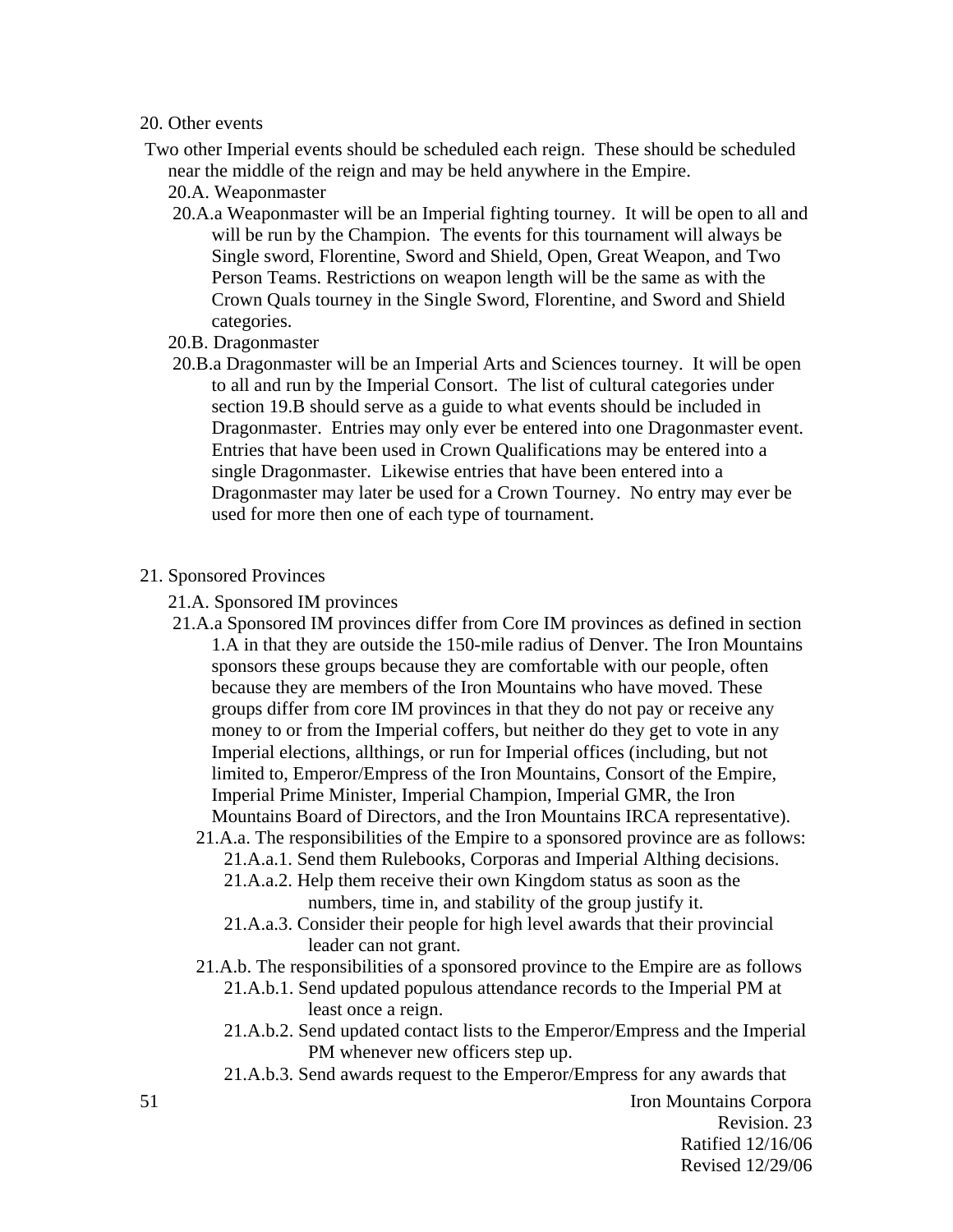are deserved but that the provincial leader can not give.

- 21.B. Aside from the differences listed under Section 21.A, a sponsored province follows all the rules for a province of its size listed elsewhere in this corpora. This includes the granting of awards, promotion and demotion of size and all other parts of this document.
- 21.C. The Emperor/Empress and Imperial PM may choose to sponsor a province by agreement.
- 21.D. The Emperor/Empress and Imperial PM may choose to stop sponsoring any province with which there has been no contact for a year by agreement.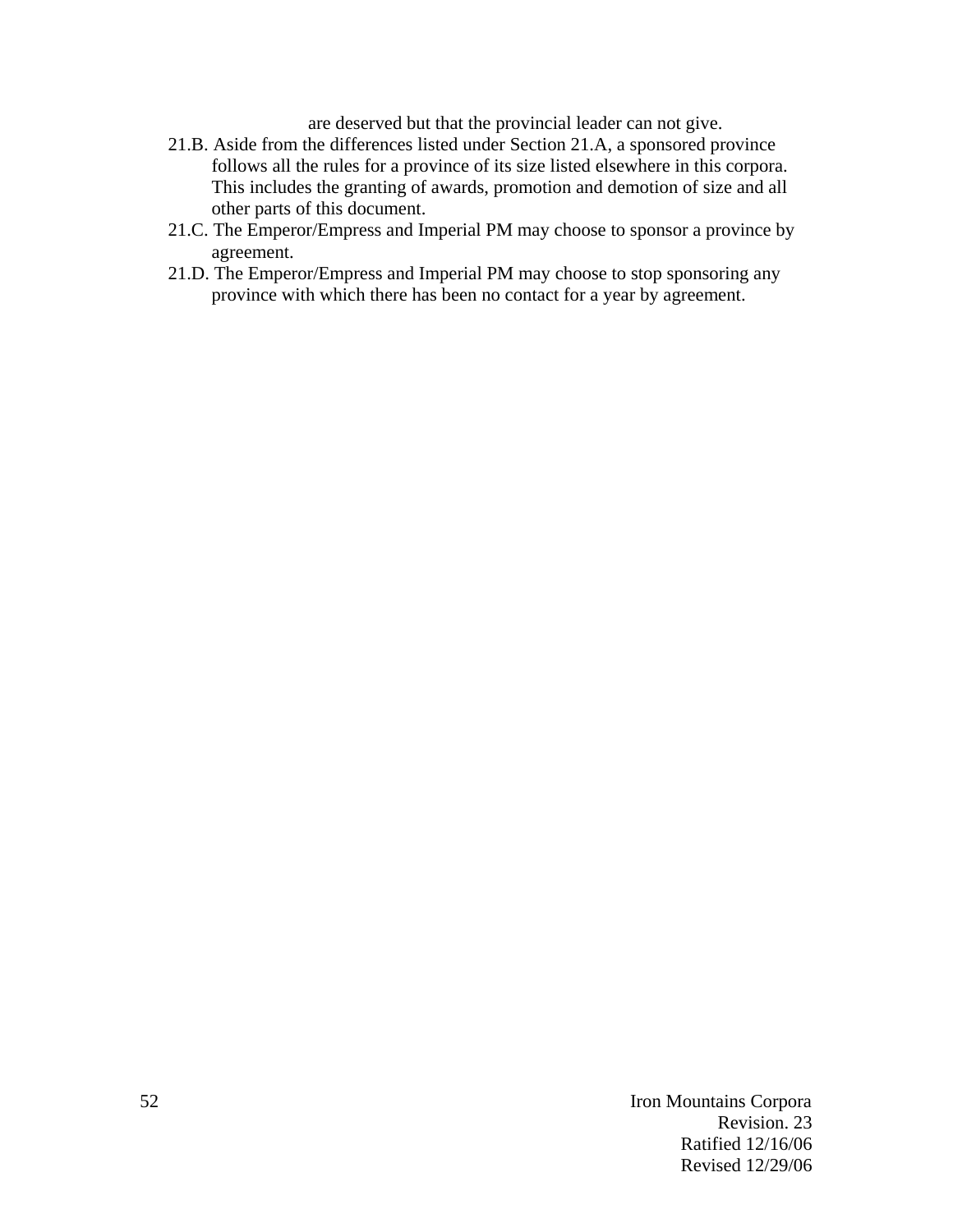Appendix A:

- 1. Board of Directors (or B.O.D.)
	- 1.1. The B.O.D. serves as the business management of the Empire of the Iron Mountains. It will maintain and operate as the corporate offices of the organization and will be responsible for insuring that the organization is operated according to the laws of the United States and applicable state laws. It will also be responsible for the accounting for of Imperial funds and tax status and liabilities. It will also serve as the authority for any dealings that the Empire has with individuals or organizations outside the group with whom we want to conduct business.
	- 1.2. The B.O.D. shall consist of 7 members.
		- 1.2.1. Five Members shall be chosen by open ballot to serve in this capacity.
			- 1.2.1.1. People wishing to serve on the B.O.D. must be a contributing member of one of the Core Provinces of the Empire of the Iron Mountains.
			- 1.2.1.2. People wishing to serve on the B.O.D. must announce their intention to run 1 month prior to the elections.
			- 1.2.1.3. The length of service in office will be 2 years with staggered elections. 2 members will be elected on even years, 3 members will be elected on odd years.
			- 1.2.1.4. People wishing to serve on the B.O.D. may also serve in elected positions. Note that B.O.D. members may not hold Imperial Monarch or Imperial Prime Minister positions and retain their seat on the board. The member will have to step down from the B.O.D. if they gain the Imperial Monarch or Imperial Prime Minister office. However, B.O.D. duties are not considered to be in conflict with any other elected duties or positions.
			- 1.2.1.5. If a Member cannot perform their duties for whatever reason, then the B.O.D. may request a special election to fill all the seats.
			- 1.2.1.6. A candidate must be 18 years old to serve on the B.O.D.
		- 1.2.2. The remaining two members shall be the Emperor and Imperial Prime Minister.
			- 1.2.2.1. They will automatically hold seats on the B.O.D. during their terms in office.
	- 1.3. Elections for the B.O.D. shall be held one month prior to the summer elections of the Empire every year. The Imperial Prime Minister will run these elections.
	- 1.4. The B.O.D. shall meet to discuss business not less than once every three months.
	- 1.5. The B.O.D. shall choose the following corporate officers from among the B.O.D. Officers may not be the Emperor/Empress and/or the Imperial Prime Minister.
		- 1.5.1. Chairman of the Board responsible for setting meeting dates and locations, creating the agenda, and running the meetings.
		- 1.5.2. Membership officer and designated agent (i.e. Secretary) responsible for maintaining a mailing address for the Empire of the Iron Mountains, an Amtgard corporation. Will work with the treasurer under the authority of the B.O.D. to handle all corporate business with all government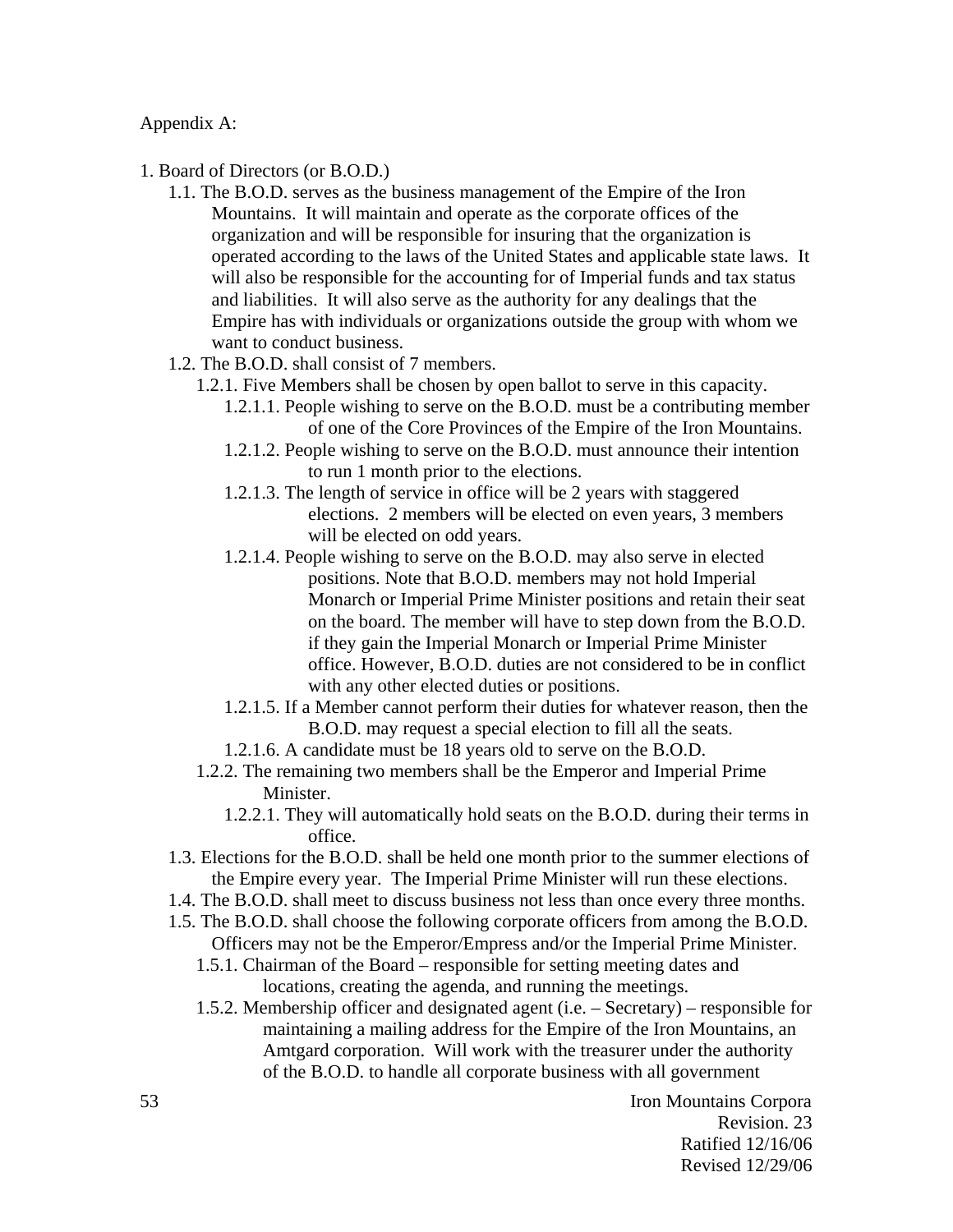agencies and organizations. Shall list the minutes of all B.O.D. meetings.

- 1.5.3. Treasurer shall maintain an accurate record of all corporate income and expenditures, specifically in the case of government audits. Will be required to work closely with the Imperial Prime Minister in these areas.
	- 1.5.3.1. The Treasurer shall be on the Imperial bank account.
	- 1.5.3.2. The Treasurer shall audit the Imperial books and confirm the disbursement required by the Corpora.
- 1.6. The B.O.D. will work with the Emperor and the Imperial Prime Minister in areas where the group has dealings with various government agencies and their institutions and laws.
- 1.7. A signature from at least one of the B.O.D officers is required on all legally binding documents.
- 1.8. Scheduled B.O.D. meetings may be closed to the populace, but the minutes of the meetings must be printed and made available to the populace within four weeks of that meeting.
- 1.9. The B.O.D. will have no power to change, alter, or otherwise affect the rulebook(s), or Corpora.
- 1.10. The B.O.D. has no status in the order of precedence and no jurisdiction over internal group functions.
- 1.11. Members of the B.O.D. should not receive awards or titles for their terms in office. (However, outstanding service above and beyond expectations may receive recognition.)
- 1.12. BOD members may be impeached from the BOD following the same procedure as Imperial Officers.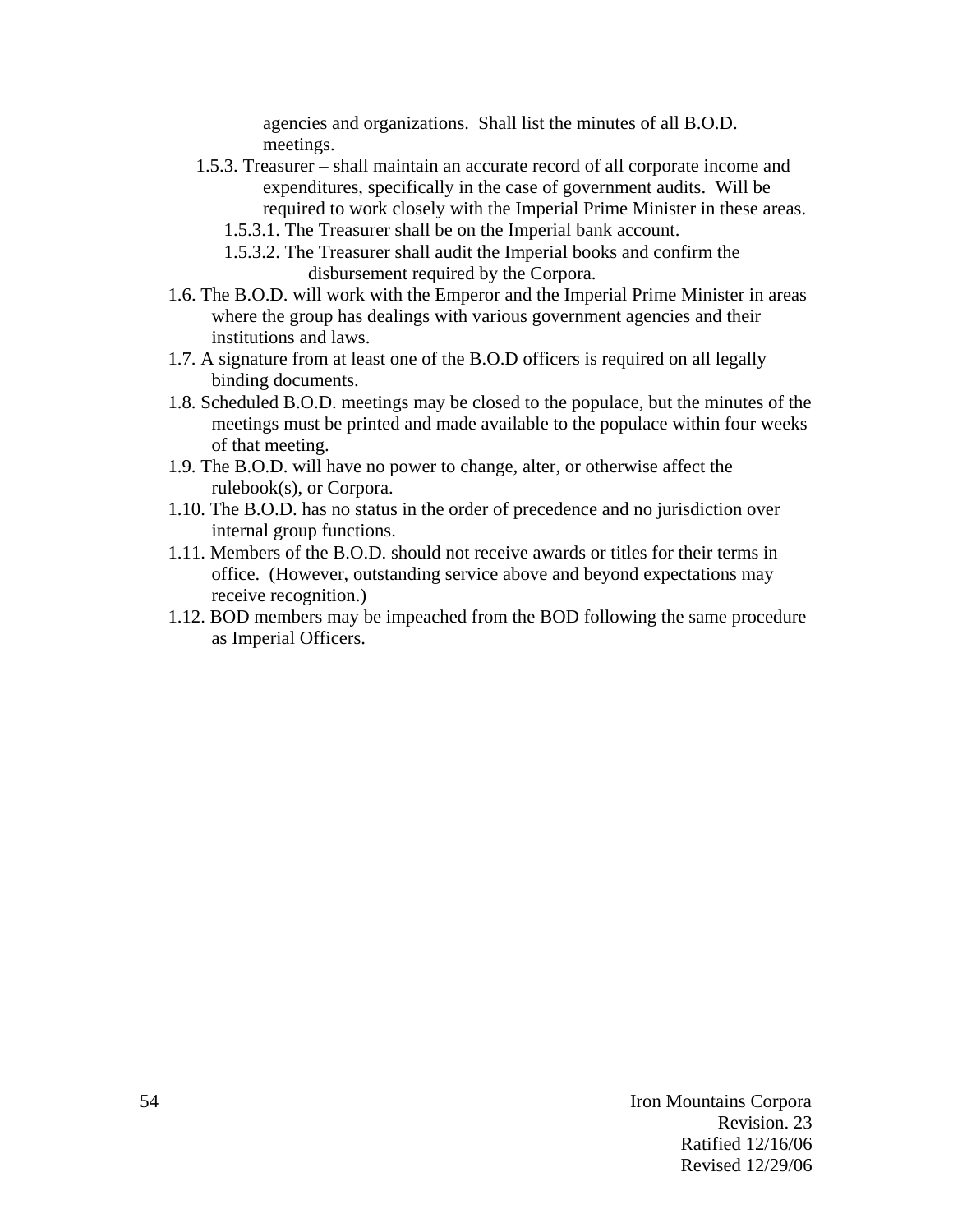Appendix B:

## **ARTICLES AND BYLAWS of the EMPIRE OF THE IRON MOUNTAINS AMTGARD**

In the event that an individual should be caught and/or proven guilty of any of the following acts:

- Assault with a deadly weapon (gun, knife, sword, etc.),
- Possession or trafficking of narcotics,
- Serving alcohol to a minor,
- Or any other mundanely felony-equivalent offense,

on the premises of any Amtgard function, the individual shall be

- Banned from all Amtgard battlegame, tourney and quest participation for a minimum duration of 1 (one) year, to permanently (subject to Monarch's discretion and althing vote),
- Immediately requested to leave the site of the Event,
- Stripped immediately of all titles of Nobility and Knighthood belts, permanently,
- Subject to an immediate call to the mundane law enforcement officials (police or sheriff).

In the event that an individual should be caught, and/or proven guilty of any of the following acts:

• Assault with a non-deadly weapon (fist, stick, flagrant abuse of an Amtgard Weapon), Petty theft, Willful destruction of property, or any other mundanely misdemeanor-equivalent offense, on the premises of any Amtgard function, the individual shall be Banned from all Amtgard battlegame, tourney and quest participation for a period of 2 (two) to 6 (six) months, subject to the discretion of the Monarch, Requested to drop any title of Nobility or Knighthood belt for a period of no less that 6 (six) months, Subject to an immediate call to the mundane law enforcement officials (police or sheriff).

Any person banned from Amtgard participation may petition to be reinstated. A Petition signed by at least 20% of the active populace of the Empire will be enough to have a vote called at althing to decide whether or not to reinstate participation privileges for that individual. A majority of at least two-thirds is necessary for reinstatement.

The recognized official Peacekeepers of the Empire of the Iron Mountains consist of: all Knights, the Champion, the Consort Defender, the Captain of the Royal Guard, and any subordinates thereof. These individuals are to be treated accordingly; these individuals are likewise expected to bear themselves in a fashion appropriate to this station.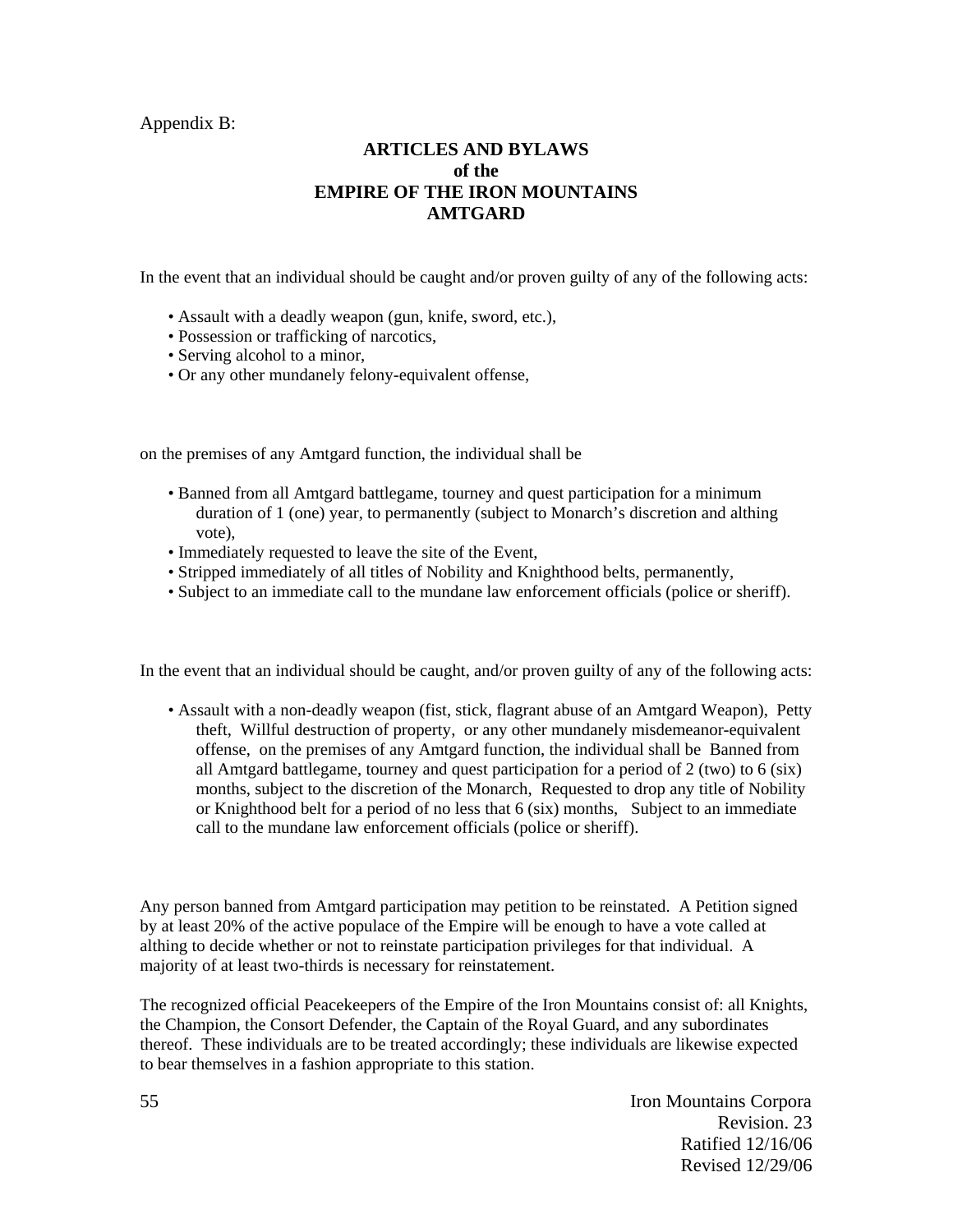### Appendix C:

- 1 Principalities
	- 1.A. Definition

1.A.a. A Principality is a confederation of Sponsored Provinces in the same geographic area that is working toward the goal of becoming a Kingdom.

- 1.B. Requirements
	- 1.B.a. In order to become a principality, there must have at least 60 different people per month claiming one of the groups in the Principality as a home province. This number includes both contributing members and populace but a player must sign-in to be counted. Associate members are not counted as part of this total.
	- 1.B.b. At least one of the Sponsored Provinces that makes up the Principality must be a Duchy.
	- 1.B.c. At least one Sponsored province must have been in existence for at least three years. (Contract date)
	- 1.B.d. Every province of a Principality must be within 500 miles of every other province in the Principality. Exceptions can be allowed as long as all of the following individuals agree to the exception: Emperor, Imperial Prime Minster, Prince, and Principality Prime Minster.
	- 1.B.e. No member of the Principality may be within 150 miles of the Denver City limits.
	- 1.B.f. There is no requirement for IM sponsored provinces inside this distance to be part of the principality.
	- 1.B.g. Should a principality be strong and successful, the Iron Mountains will support them for Kingdom Status but that transition requires approval from the Amtgard BOD and from 75% of the monarchs of existing kingdoms.
	- 1.B.f. Should an addendum to the core Iron Mountains corpora be passed that effects the way the Core operates the Principality corpora shall also be amended to reflect those changes as to allow both the core and the principalities to function the same.
- 1.C. The Creation of a Principality.
	- 1.C.a. All groups seeking to form a Principality must do so by a majority vote of their provincial Allthing. Likewise groups that seek to join a principality later must also elect to do so by a majority of their provincial allthing.
	- 1.C.b. The Duke of the largest province in the principality provides a summary of the sponsored groups listing their locations, numbers, founding date, and the results of their provincial allthings to the Emperor and Imperial Prime Minister
	- 1.C.c. The Emperor and Imperial Prime Minister must agree that that the groups meet the requirements for a principality and are ready for promotion.
	- 1.C.d. The Imperial allthing approves the principality by a simple majority.
	- 1.C.e. Thereafter, the principality does not take effect until after the first principality crown qualifications have been held and the first Prince and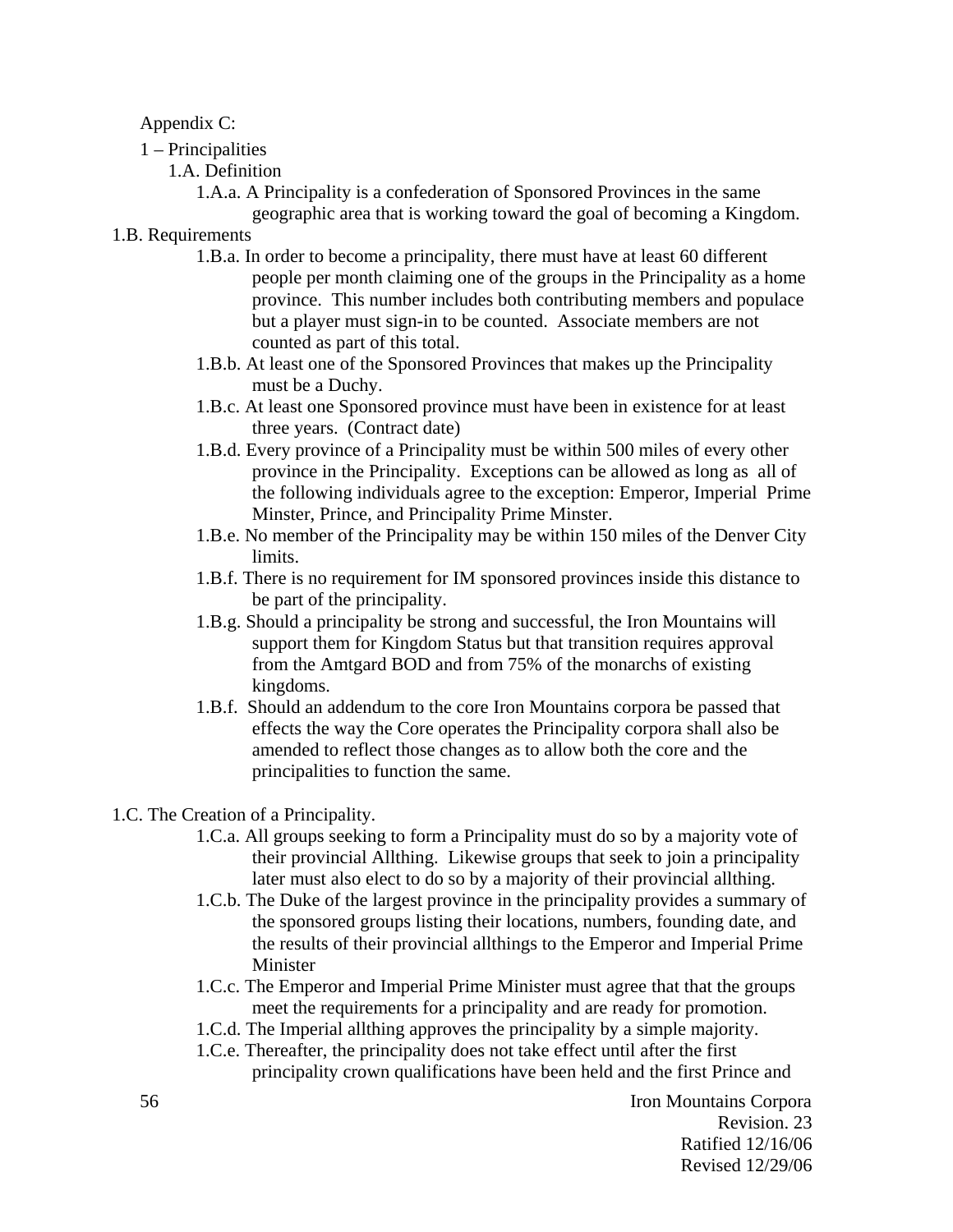Principality Prime minister have been elected.

- 1.D. The Imperial Allthing may revoke a Principality's status by a simple majority.
- 1.D.a. The Imperial Prime Minister is responsible for notifying the officers of a principality as well as the officers of each sponsored province in that principality if such a proposal is made to the Imperial Allthing.
- 1.D.b. Should a Principality choose to dissolve or be revoked by the Imperial Allthing, the individual Sponsored Provinces that make up the principality remain IM sponsored provinces until that relationship is specifically terminated by the province or by the Emperor and Imperial Prime Minister.
- 1.E. Removal of a group from a principality.
- 1.E.a. A province may choose to remove themselves from a Principality by a majority vote of the provincial allthing. Also any group that leaves Amtgard or leaves the Empire of the Iron Mountains automatically leaves any IM Principality it is a part of.
- 1.E.b. A Principality may not remove groups that want to remain in the Principality. The Emperor and Imperial PM may remove a province from the Iron Mountains per the IM corpora and this consequently removes them from the principality.

#### $2 - Rules$

Iron Mountains Principalities follow all the rules in the IM corpora with the following additions and exceptions.

1. Club Membership – There are within Iron Mountains' principalities three kinds of membership.

- 1.A. Contributing Members Individuals who are contributing members of one of the provinces in a Principality will be considered contributing members of that Principality. Contributing members must meet the following requirements.
- 1.A.a. Must have a waiver signed and on file with the provincial record-keeper.
- 1.A.b. Must be dues paid in the province during the current reign.
- 1.A.c. Must be at least 14 years of age.
- 1.A.d. Must have gained attendance in the province at least 6 times in the last six months.
- 1.A.e. Must have been a contributing, associate or populous member of one of the provinces of the Iron Mountains rather than any other Kingdom for the preceding six months.
- 1.A.f. Must abide by the Amtgard Rules of Play as well as all mundane laws while engaged in Amtgard activities.
- 1.B. Contributing membership in a province entitles you to the following benefits within that province.

1.B.a. May vote in provincial elections and allthings in that province.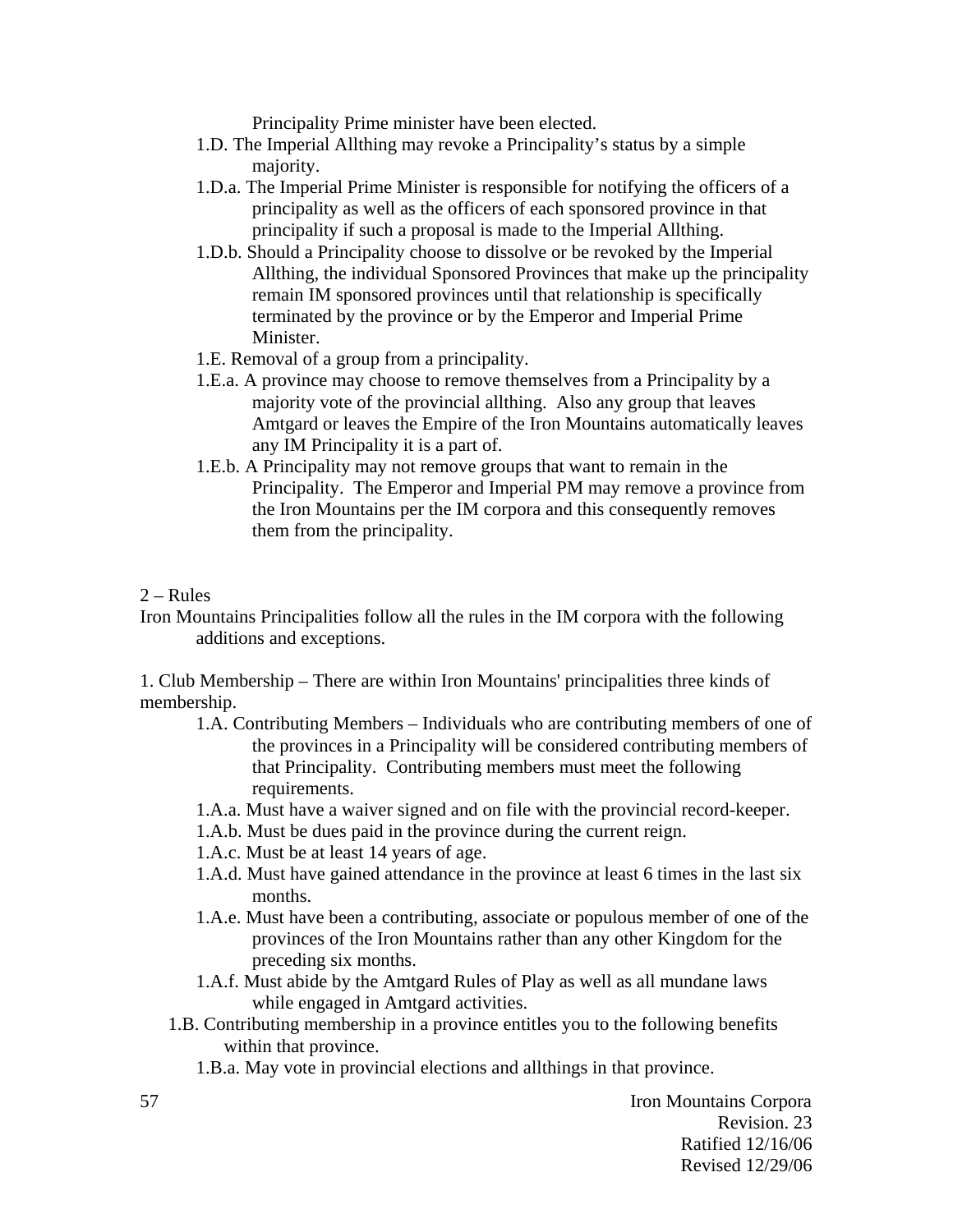- 1.B.b. May run for office in that province. (Within the further criteria laid out for the specific office)
- 1.B.c. May receive one copy of the rulebook and corpora per reign as required.
- 1.B.d. Shall be entitled to receive a copy of each issue of the provincial newsletter (if any exists).
- 1.B.e. Shall have their attendance and award status tracked by the provincial record-keeping officer.
- 1.C. Contributing membership in a province that is part of a principality translates to contributing membership in the Principality as a whole and entitles you to the following privileges.
	- 1.C.a. May vote in Principality elections and allthings.
	- 1.C.b. May run for Principality offices or a seat on the principality BOD, should one exist. (Within the further criteria laid out for the specific office)
	- 1.C.c. Shall be entitled to receive a copy of each issue of the Principality newsletter.
- 1.D. Associate Membership Members of the Empire of the Iron Mountains may only have one home province within the Empire where they are considered a contributing member. However, individuals may be associate members of several provinces within the Empire. Associate membership requires the following criteria:
	- 1.D.a. Must have a waiver signed and on file with the provincial record-keeper.
	- 1.D.b. Must be dues paid in that province during the current reign.
	- 1.D.c. Must be at least 14 years of age.
	- 1.D.d. Must have gained attendance in the province at least 6 times in the last six months.
	- 1.D.e. Must have been a contributing, associate or populous member of one of the provinces of the Iron Mountains rather than any other Kingdom for the preceding six months.
	- 1.D.f. Must abide by the Amtgard Rules of Play as well as all mundane law while engaged in Amtgard activities.
- 1.E. Associate membership in a province entitles you to the following within that province:
	- 1.E.a. May vote in provincial elections and allthings within that province.
	- 1.E.b. Shall be entitled to receive a copy of each issue of the provincial newsletter (if any exists).
- 1.F. Individuals may only change their home province once every six months. When an individual changes his home province the change does not go into effect until the record-keeping officers of both affected provinces have been informed.
- 1.G. Individuals who do not pay dues will be considered non-paying members or populace. Non-paying members may attend Amtgard game-days, feasts, camp-outs, and other activities. They do not have any voting rights in their province or in their principality, nor may they run for or hold any club office. They must meet the following limited criteria:
	- 1.G.a. Must have a waiver signed and on file with the provincial record-keeper.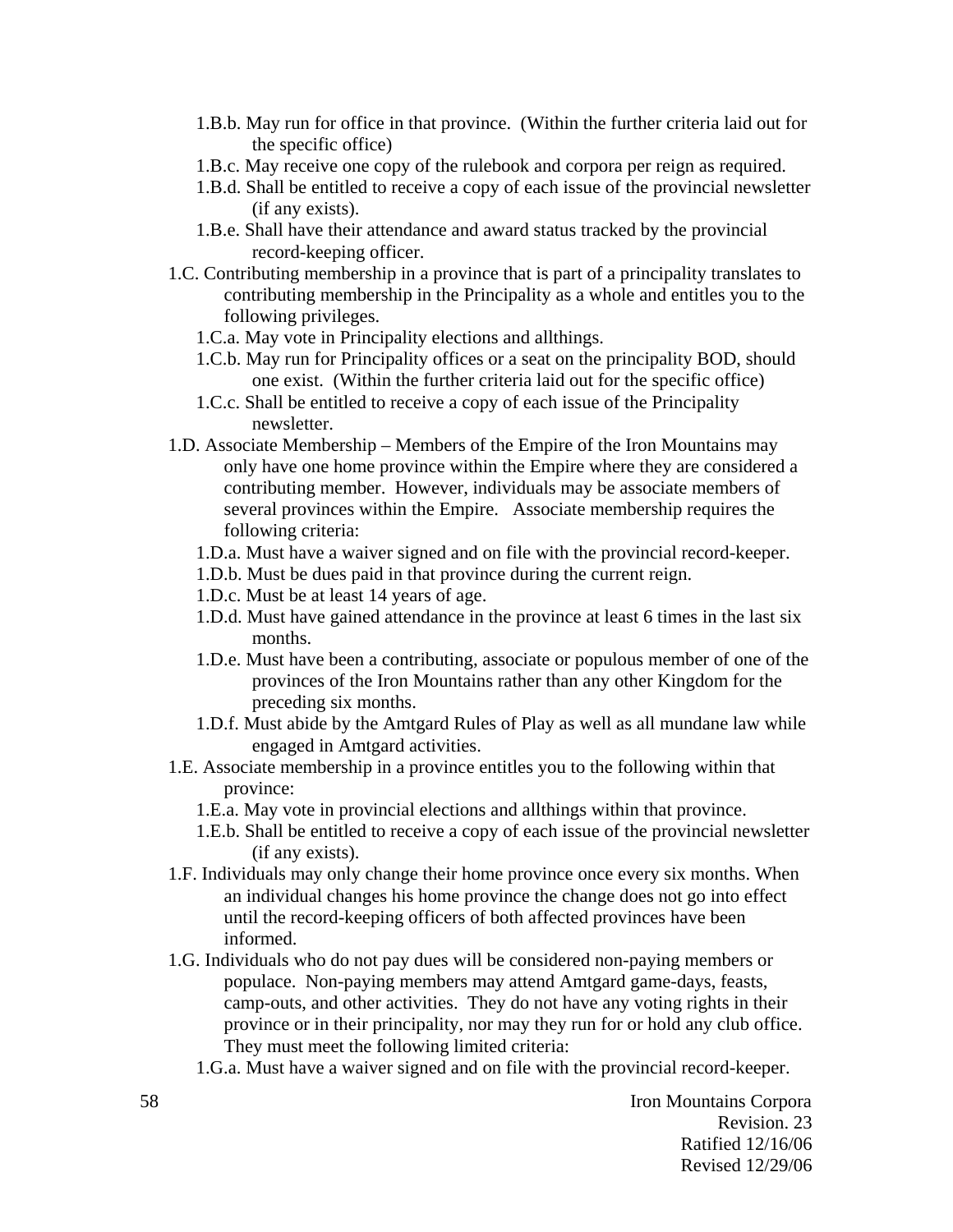- 1.G.b. Must abide by the Amtgard Rules of Play as well as all mundane law while engaged in Amtgard activities.
- 1.H. Members of the populace of a province are entitled to the following limited benefit within their home province:
	- 1.H.a. Shall have their attendance and award status tracked by the provincial record-keeping officer.
	- 1.H.b. Members who pay dues in a province but are considered populace because they do not meet attendance requirements will still be entitled to receive one copy of the rulebook and corpora per reign as required and a copy of each issue of the provincial newsletter (if any exists).
- 2. Attendance Credits
	- 2.A. Class Credits
		- 2.A.a. If you travel more than 200 miles (one way) you can get one extra credit for a single day event. As with everything else in this section this is limited by 2.A.f.
		- 2.A.b. Provincial leaders may approve extra credits but may not exceed the limits in 2.A.f.
		- 2.A.c. Fighter Practices give you 1/4 credit a practice. Any class you are eligible for, no limits aside from those in 2.A.f.
		- 2.A.d. One credit is given out per week for normal Amtgard weekly game-days.
		- 2.A.e. Interkingdom or multi-day events give you one credit per day unless your provincial monarch or the Emperor/Empress says otherwise. (Within the limits of 2.A.f)
		- 2.A.f. Using any or all of these sources there is a limit of 6 class credits per month, unless there are five Saturdays or five Sundays in that month in which case the absolute limit is 7 class credits for that month. Credit may only be given for a class that was actually played except when special events such as tournaments and quests preclude all battlegames. Monsters must always be played for credit to be given in this class.
	- 2.B. Sign-in or voting credits
		- 2.B.a. Must have signed in at any province or provinces that were part of the Principality for a game-day or event at least 6 times in the last 6 months to vote in Principality elections.
		- 2.B.b. Must be dues paid in any principality province to vote in Principality elections.
		- 2.B.c. Must have signed-in in a province or event at least 6 times in the last 6 months to vote in that province's elections.
		- 2.B.d. Must be dues paid in a province to vote in that Province's elections.
- 3. Dues and the policies of the treasury
	- 3.A. Dues shall be paid to the provincial level record-keeping officer.
	- 3.B. Dues shall consist of \$5 per provincial reign and will grant voting membership (contributing or associate as appropriate) within the province during that reign.
	- 3.C. Individuals do not pay dues directly to the Principality.
	- 3.D. Donations may be made to either the Principality or to a province. Donations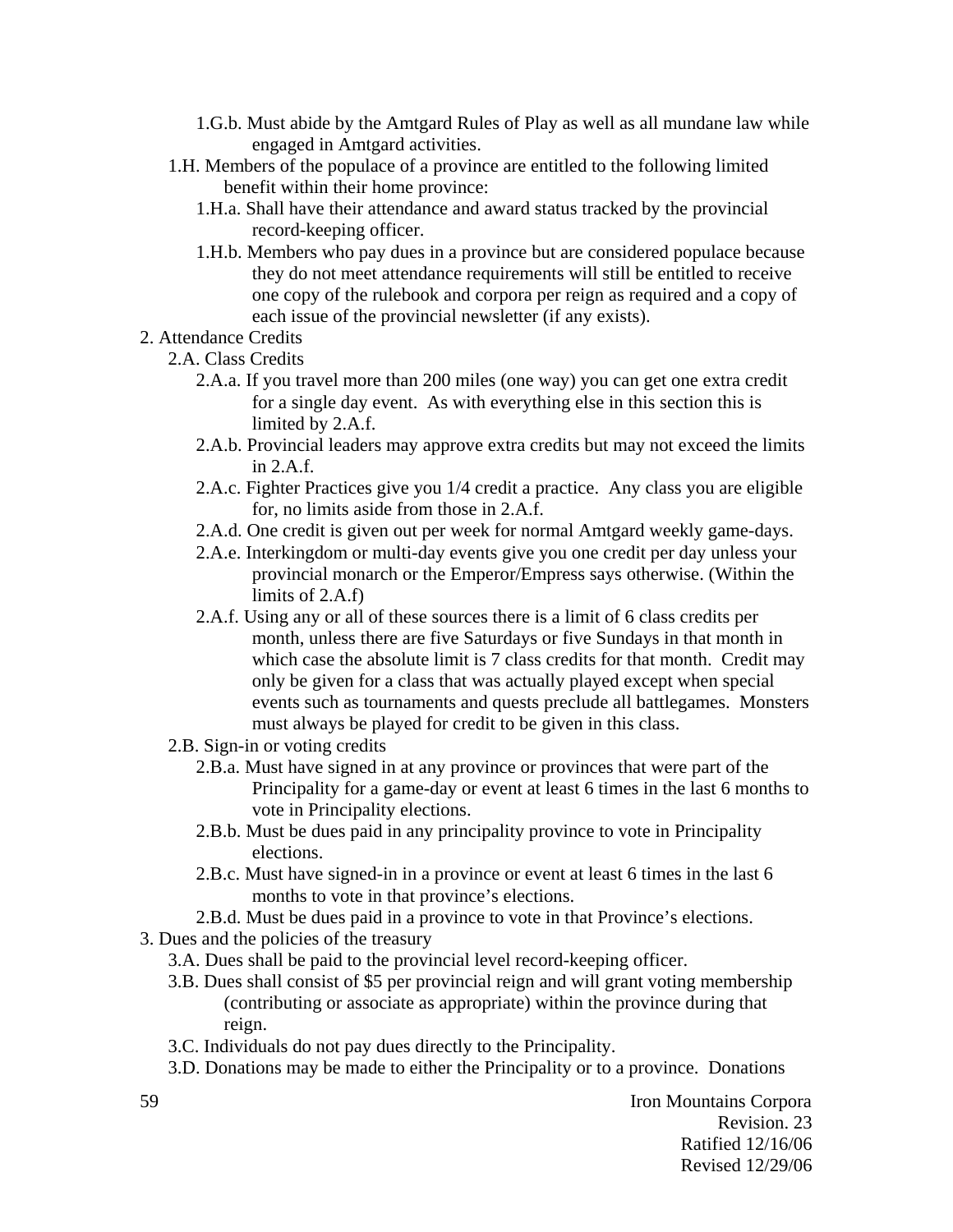directly to the Principality should be given to the Principality Prime Minister and provincial donations should be made to the provincial record-keeper. Donations are money given over and above the dues structure, for which no dues credit is taken. Provincial donations need not be forwarded to the Principality and are not taxed in any way.

- 3.E. For taxation each province will owe money to the Principality at the beginning of the Principality reign (after the cost of the coronation event). This tax is based on the number of dues paid members (contributing and associate) during the last reign. Forty Percent of each contributing and associate member's dues will be paid to the Principality. This is how the individual's Principality dues are paid and this process entitles the member to the benefits of contributing membership in the principality.
- 3.F. If a province cannot pay this taxation, the Principality has the right to deny any requests for Principality funds made by the province. Repeated failure to pay this taxation to the Principality may constitute grounds for withdrawing Imperial support from a province.
- 4. Petitioning for Principality Funds
	- 4.A. In the event that a sponsored Principality province has need of monies above and beyond what is available from their own funds, the province has the right to petition the Principality for the use of Principality funds.
	- 4.B. A sponsored province may only petition for funds once per provincial reign, and must have a specific need for those funds (i.e., those funds cannot be held in reserve by the province, but must be used for a specific purpose).
	- 4.C. All petitions for Principality funds must be submitted and signed off on jointly by both the province's elected leader and elected record keeping officer. All petitions must be approved jointly by both the Prince/Princess and the Principality Prime Minister.
		- 4.C.a. All funds requests are approved or denied at the discretion of the Prince/Princess and Principality Prime Minister. Possible reasons for the denial of funds are listed below. NOTE: This is only a list of possible reasons. The Prince/Princess and Prime Minister may deny funds requests for reasons not contained below.
		- 4.C.a.1. Failure to pay taxes.
		- 4.C.a.2. Failure to submit accounting of use of funds from previous petition, or failure to submit a budget and/or record of province's current financial status. .
		- 4.C.a.3. Request is considered an unnecessary or frivolous use of funds.
		- 4.C.a.4. Principality treasury does not have sufficient funds to grant request and still adequately maintain Principality.
		- 4.C.a.5. Province has sufficient non-pledged funds in their own coffers to cover the amount of the request.
		- 4.C.a.6. Province is on probation.
	- 4.D. All petitions must include a detailed summary of how the funds are to be used and the province's current bank statement with transaction history for the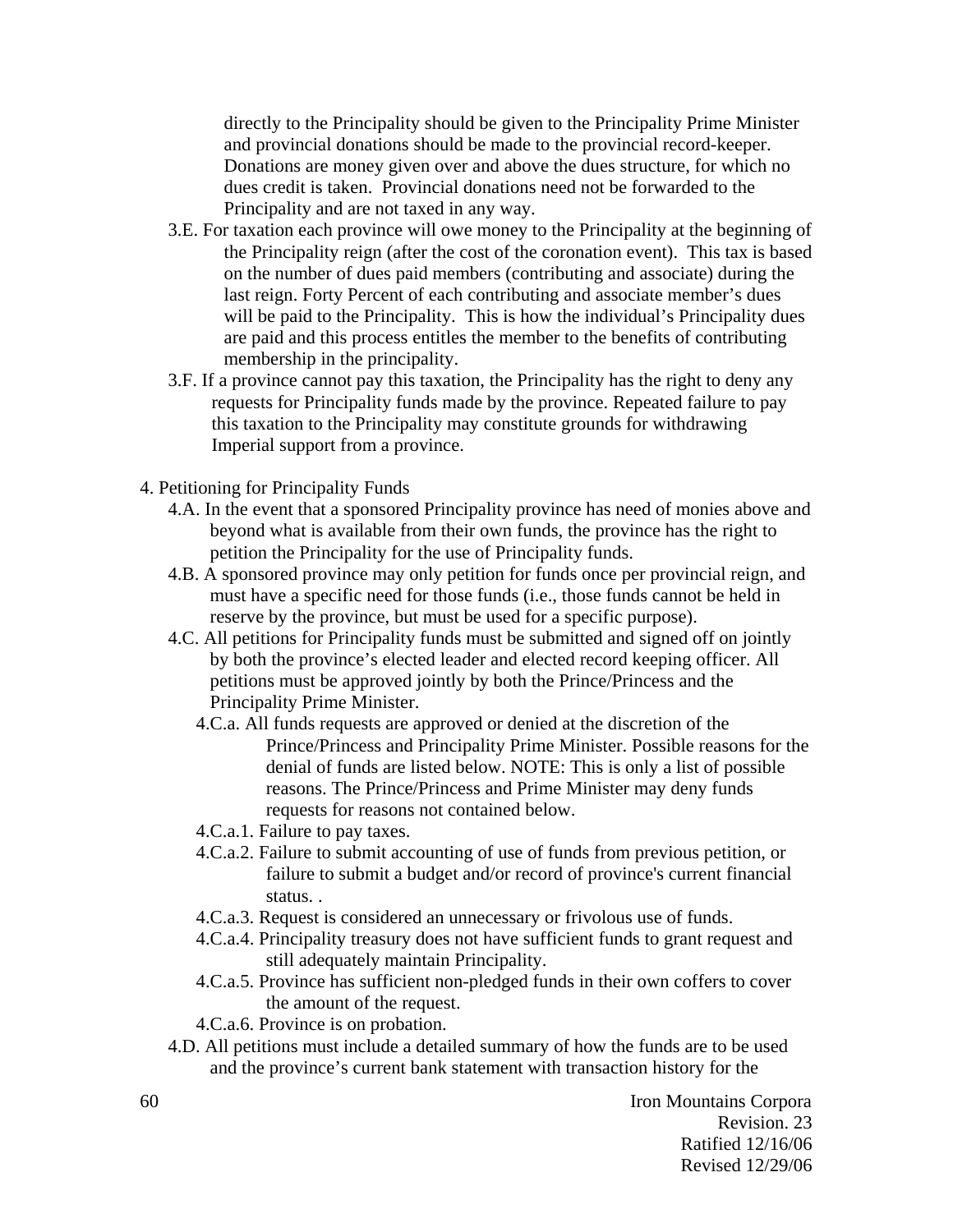Principality's reference. If a bank statement is not available, the Provincial Prime Minister's record of the current financial status of the group may be deemed sufficient.

- 4.E. All petitions for funds must be followed up with a detailed accounting of how those funds were used. Failure to provide this account may result in the denial of future petitions made by the group.
- 4.F. The Prince/Princess and Principality Prime Minister jointly have the discretion to award up to an additional 10% of the Principality treasury per month to be distributed as needed amongst approved petitioning provinces. Any excess above and beyond the 10% must come from the Prince/Princess or Principality Prime Minister's standard allotted monthly 10%.
- 5. Provinces Principality provinces are always Iron Mountains sponsored provinces and as such must follow all rules laid out in section 5 of the IM corpora. In addition the following applies only to provinces that are part of a principality.
	- 5.A. Iron Mountains Principalities do not have sponsored and core provinces. Provinces are either part of the principality or they are just Iron Mountains sponsored provinces.
	- 5.B. Elevation
		- 5.B.a. Any group may petition to grow in size as long as they can prove their readiness to the Prince/Princess and the Principality Prime Minister. They need to prove that they have met the attendance requirements for 3 months.
		- 5.B.b. Only the approval of the Prince/Princess and the Principality PM is required to elevate a group who is a member of a principality from a shire to a Barony.
		- 5.B.c. Elevation to Duchy Status
			- 5.B.c.1. The Prince/Princess and the Principality Prime Minister can elevate a province within the Principality to Duchy Status by agreement. They must inform the Emperor and the Imperial Prime Minister within a week of such elevation.
			- 5.B.c.2. The Emperor and the Imperial Prime Minister, may veto a groups elevation to duchy. If they do so they must provide written justification to the Prince/Princess, Principality Prime Minister and elected leader of the affected province within two weeks of being informed of the elevation.
		- 5.B.d. Bringing in new groups.
			- 5.B.d.1. The Prince/Princess and the Principality Prime Minister can bring a new group into the Principality (and thus the Iron Mountains) by agreement. They must inform the Emperor and the Imperial Prime Minister within a week of such a decision.
			- 5.B.d.2. The Emperor and the Imperial Prime Minister may veto bringing such a group into the Empire. If they do so they must provide written justification to the Prince/Princess, Principality Prime Minister and elected leader of the affected province within two weeks of being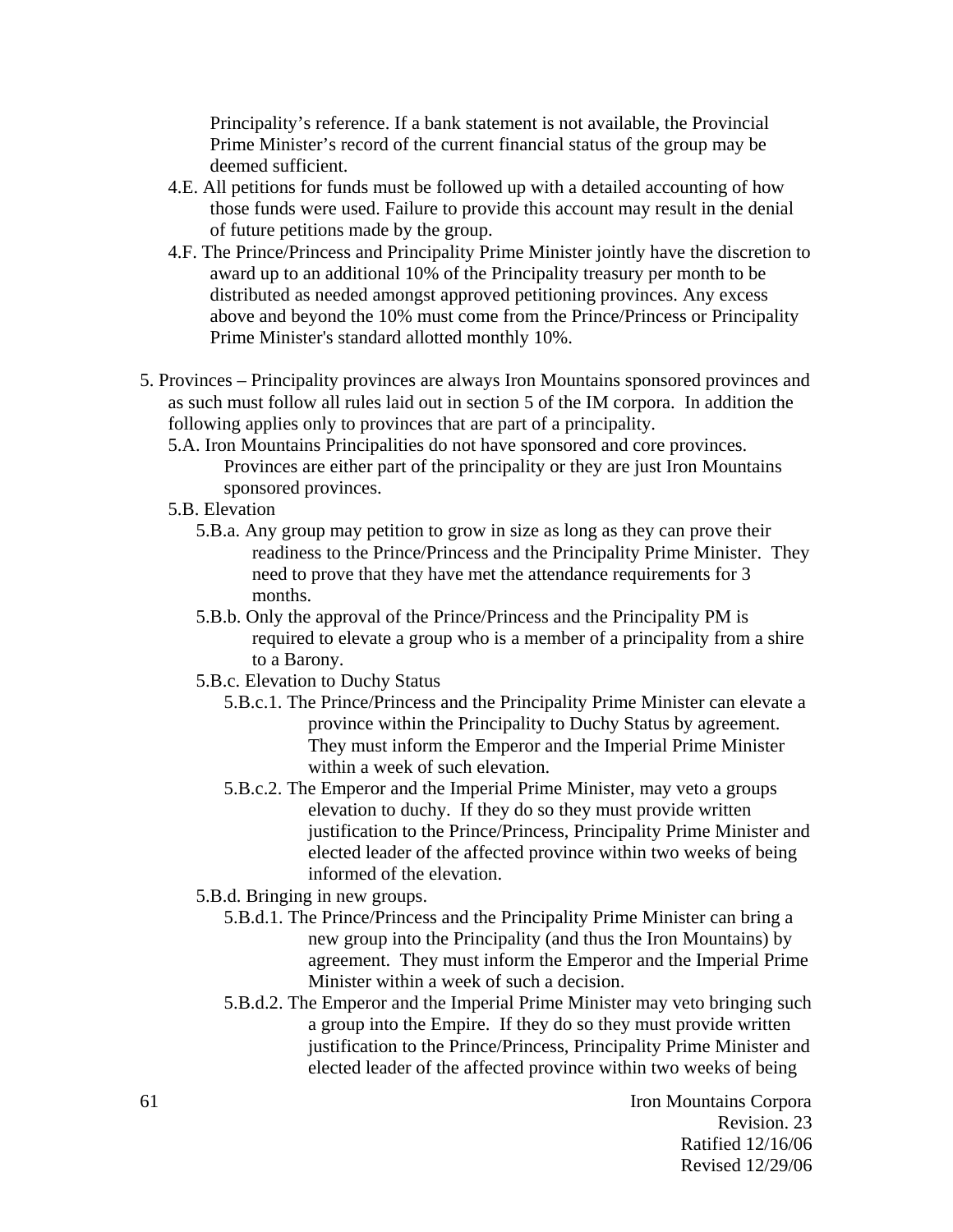informed of their joining.

- 5.C. Demotion Principality provinces will be demoted in the same way as any other sponsored IM province.
- 5.D. No province as a whole may be considered part of both an Iron Mountains Principality and of the IM Core.
- 6. Principality Officers.
	- 6.A. The required officers of a Principality consist of the Prince/Princess, Principality Consort, and Principality Prime Minister.
		- 6.A.a. These officers follow the rules laid out in the IM corpora for Imperial Officers of the same types (as per sections  $6, 7, \& 8$ ) with the following exceptions.
			- 6.A.a.1. In all cases replace the word Imperial with the word Principality so that the officers act across the principality with the same duties and privileges as the Imperial officers act across the Imperial core.
			- 6.A.a.2. Awards that may be awarded by the Prince/Princess of a principality are limited as follows:
				- 6.A.a.2.1. Titles of nobility up to and including Count.
				- 6.A.a.2.2. All orders up to and including the eighth level.
					- 6.A.a.2.2.1. Exception: Principalities may only award Lions and Griffons up to a total of eight counting both awards.
					- 6.A.a.2.2.2. Exception Orders of the Garber and the Smith may be awarded up to the tenth.
				- 6.A.a.2.3. Masterhood of Guilds
				- 6.A.a.2.4. Titles of Masterhood for the fighting (class) guilds.
				- 6.A.a.2.5. May create new honors, awards in keeping with his or her office.
				- 6.A.a.2.6. May not award the four orders of Knighthood.
				- 6.A.a.2.7. May not award Masterhood for the orders
		- 6.A.b. The Principality Consort may give orders as follows:
			- 6.A.b.1. Hydra, Rose, Dragon, and Owl (up to the 8th level)
			- 6.A.b.2. Garber and Smith (up to the 10th level)
			- 6.A.b.3. May create new honors in keeping with his or her office.
		- 6.A.c. The Prince/Princess of a Principality may receive the title of Count/Countess after his or her term is over based on good and valuable service in the position. Other principality officers may be eligible for titles as per the same Duchy offices.
		- 6.A.d. The Prince of a Principality is also responsible for coordinating and communicating with the greater Empire. He is responsible for communicating the Principality calendar within a week of its adoption and for assisting provinces within the principality and then soliciting Imperial help should it be required.
	- 6.B. A Principality allthing may agree to have other officers that also mimic the Imperial officers as appropriate. Principality Champions, Principality Guildmasters of Reeves and Principality Class guild-masters fall under this category. These officers also follow the rules of the analogous Imperial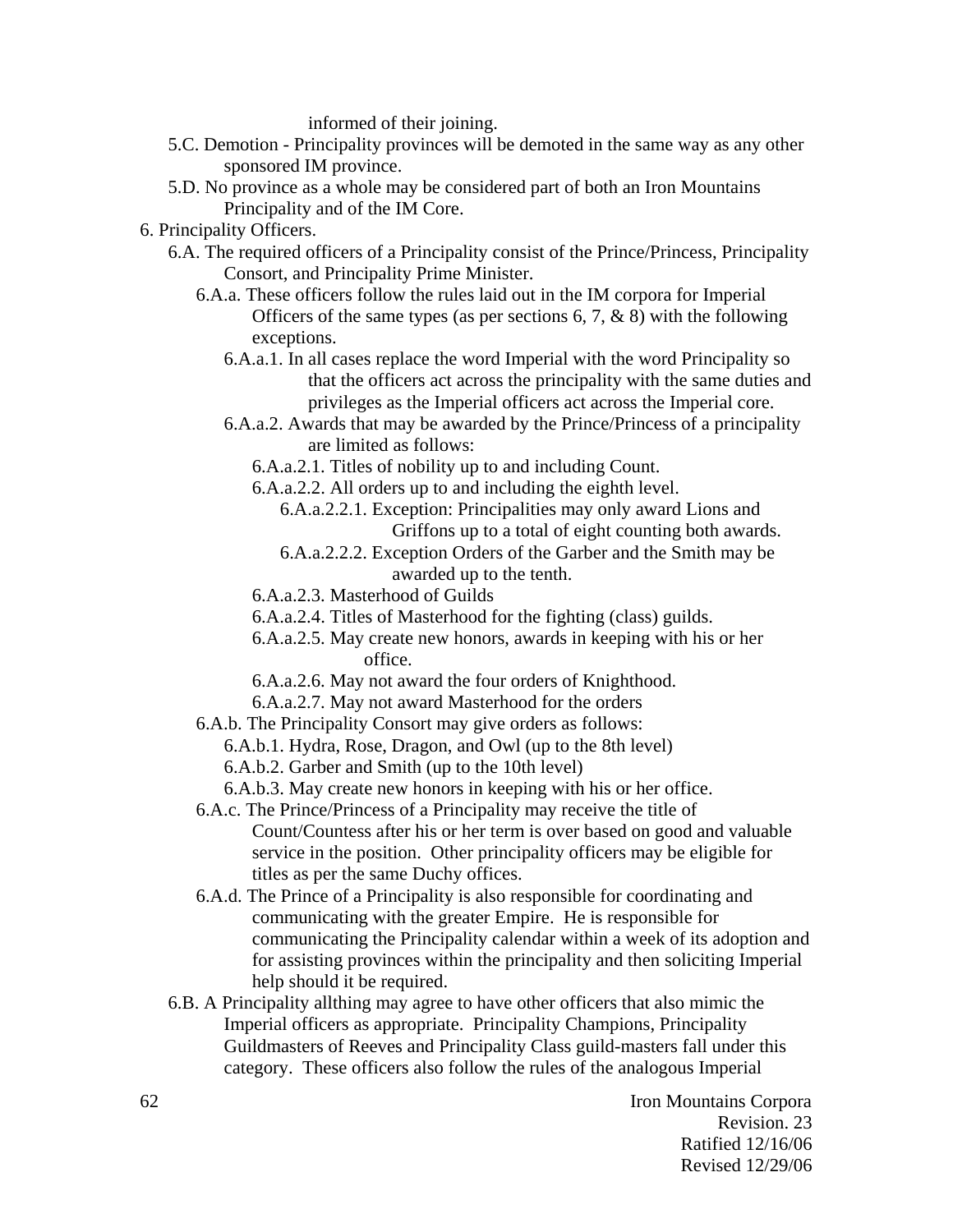officers by replacing the word Imperial with Principality.

- 6.C. Principality Allthings
	- 6.C.a. Powers of the Principality Allthing
		- 6.C.a.1. Spend Principality Money. Fifty Percent of all voters in the Principality Allthing must vote in favor of such expenditures.
		- 6.C.a.2. May impeach Principality officers or a seat on the Principality BOD. Sixty Percent of all voters in the Principality Allthing must vote in favor of impeachment for it to happen.
		- 6.C.a.3. Shall have to the power to undertake large-scale Interkingdom events and activities whose planning requires more than one Prince's reign.
		- 6.C.a.4. When decisions are made in the Principality Allthing it is up to the Principality PM to document such changes.
		- 6.C.a.5. Shall have the power to change the Principality Bank Limit.
		- 6.C.a.6. Shall have the power to decide whether the Principality wants to use the optional Principality officers as per 6.B
		- 6.C.a.7. Shall have the power to ratify a Kingdom corpora for the Principality in preparation for the elevation of the principality to Kingdom status.
	- 6.C.b. Principality Allthing Procedures
		- 6.C.b.1. The Principality PM is responsible for conducting the Allthing up to the point where actual sit down discussion is required. The Prince/Princess chairs any actual Discussion.
		- 6.C.b.2. There shall be at least one Principality Allthings scheduled per reign.
		- 6.C.b.3. Any eligible Principality voter may place items before the Allthing
			- and all items before the Principality Allthing must be balloted. 6.C.b.3.1. The Principality Prime Minister must accept ballot proposals for
			- the Principality Allthing until 2 weeks before the allthing ballots are scheduled to go out to the provinces, which marks the start of the actual allthing. He or she may require them in writing and may choose to accept them later if he or she wishes as long as they can get on the ballots.
			- 6.C.b.3.2. No eligible voter may place more than five items before a single allthing.
			- 6.C.b.3.3. Should the Principality Prime Minster receive a proposal that they believe violates the powers of the Principality Allthing, they will bring the proposal before the Prince/Princess, Principality Prime Minster, and the Principality Consort. The 3 officers will vote on whether or not the proposal should be put on the ballot. It requires 2 yes votes at this point in order for the proposal to be put on the ballot.
		- 6.C.b.4. The Principality allthing will be conducted in two parts. The first part will consist of a voting by ballot in your home province that will be conducted by the Principality PM and the provincial PMs. The